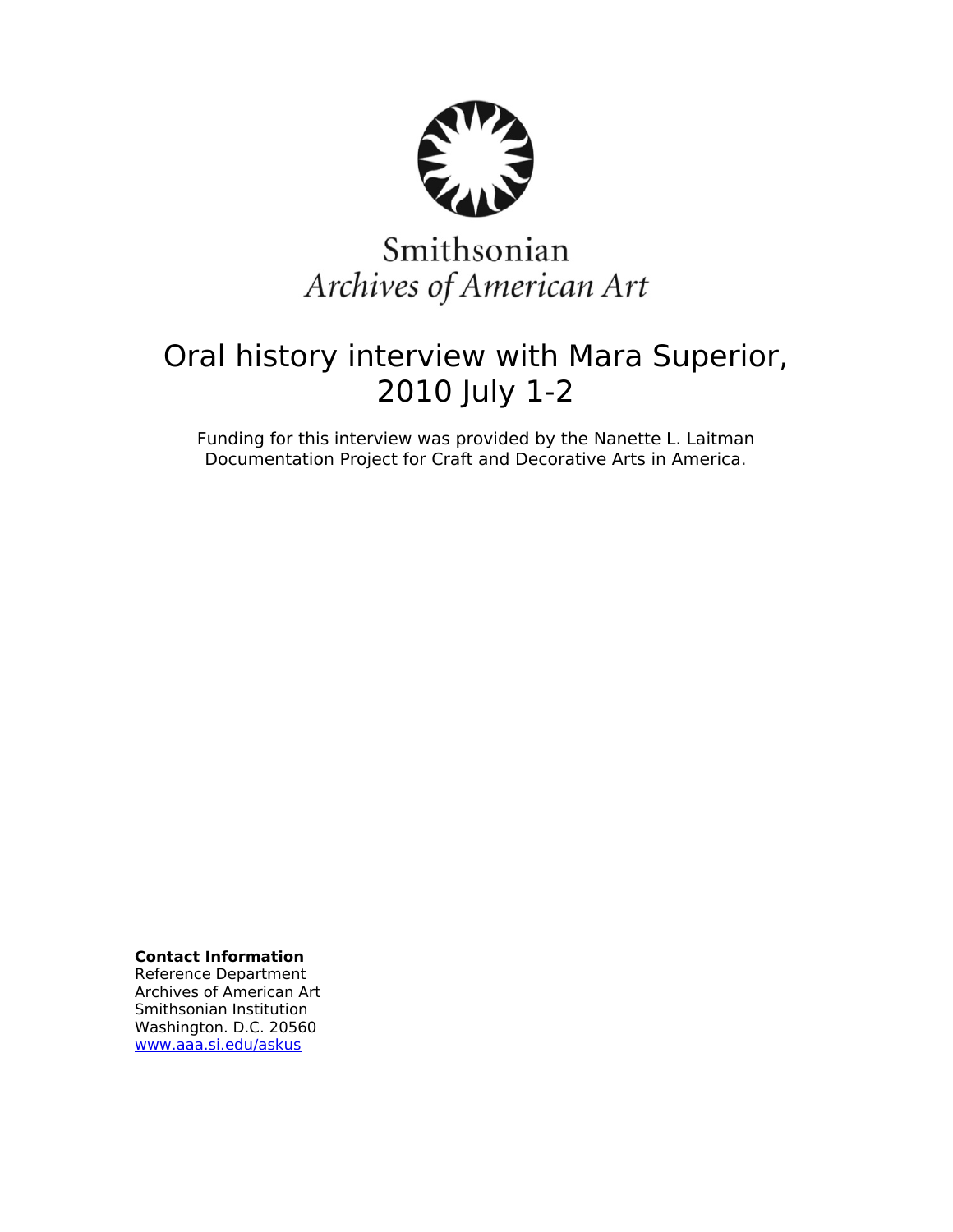# **Transcript**

# **Preface**

The following oral history transcript is the result of a recorded interview with Mara Superior on July 1 and 2, 2010. The interview took place in the artist's home in Williamsburg, Massachusetts, and was conducted by Mija Riedel for the Archives of American Art, Smithsonian Institution. This interview is part of the Nanette L. Laitman Documentation Project for Craft and Decorative Arts in America.

Mara Superior has reviewed the transcript. Her corrections and emendations appear below in brackets with initials. This transcript has been lightly edited for readability by the Archives of American Art. The reader should bear in mind that they are reading a transcript of spoken, rather than written, prose.

#### **Interview**

MIJA RIEDEL: This is Mija Riedel with Mara Superior at the artist's home in Williamsburg, Massachusetts, on July 1, 2010, for the Smithsonian's Archives of American Art, disc number one.

Good morning.

MARA SUPERIOR: Good morning.

MS. RIEDEL: Let's start at the beginning, Mara. You were born in New York City? So you were born in New York City. What was the date?

MS. SUPERIOR: Oh, dear, I never give out that information. [Laughs.]

MS. RIEDEL: There's always a first time, Mara. It's for the historical record. This will be the most painful part, I'm sure.

MS. SUPERIOR: December 1, 1951.

MS. RIEDEL: Okay. That wasn't so bad, right?

MS. SUPERIOR: No, no, no.

MS. RIEDEL: And let's talk about your parents, what they did, their names, what part of the city you grew up in?

MS. SUPERIOR: Okay. I am a typical American third-generation story, where my grandparents, all four, came from Sicily. And they met here. They met in the United States. They all came to visit other relatives that were here at about 18 years old. They were about 18 years old when they came. My father's side is from a tiny town, San Fratellon in Sicily, a small hill town near Palermo. And my mother's family is from Catania which is on the other side of the island.

My father has five brothers and sisters. My mother had one brother. And my grandfather on my father's side was a mason, building fireplaces and brick houses. He hated wooden houses. He just thought they were junk. He always lived in a brick or stone house himself in America. You know coming from Italy where all the houses are stone, in Sicily, you know. He knew that wood would rot. So he just couldn't imagine ever wanting or buying a wooden house.

#### MS. RIEDEL: And so as a child, did you visit this stone house?

MS. SUPERIOR: Oh, yes. A brick house, it was a brick house. And he built his own backyard barbecue chimney, and we had barbecues out there all the time, every Sunday. We had huge Sunday dinners. I'm an only child, but I have 21 first cousins that are all younger than me. So I was the first, and there were a lot of adults giving me a lot of attention. So I had a very, very, very adoring early childhood.

MS. RIEDEL: And where was this? Where you were living?

MS. SUPERIOR: This was in Brooklyn. My mother's father was a little further ahead in the American system in that he was a successful businessman very early on. And had bought some property. This was near Brooklyn College on Flatbush Avenue in Brooklyn. And he owned a few of these brownstone buildings. And he had a butcher shop and an Italian delicatessen right on the corner of—I can't remember the name of the street, but it was Flatbush Avenue and something. In walking distance to Brooklyn College. My mother went to Brooklyn College. And when my parents were first married, my grandfather gave them the apartment above the butcher shop. So before kindergarten I would always hang out in my grandfather's butcher shop, which was immaculate.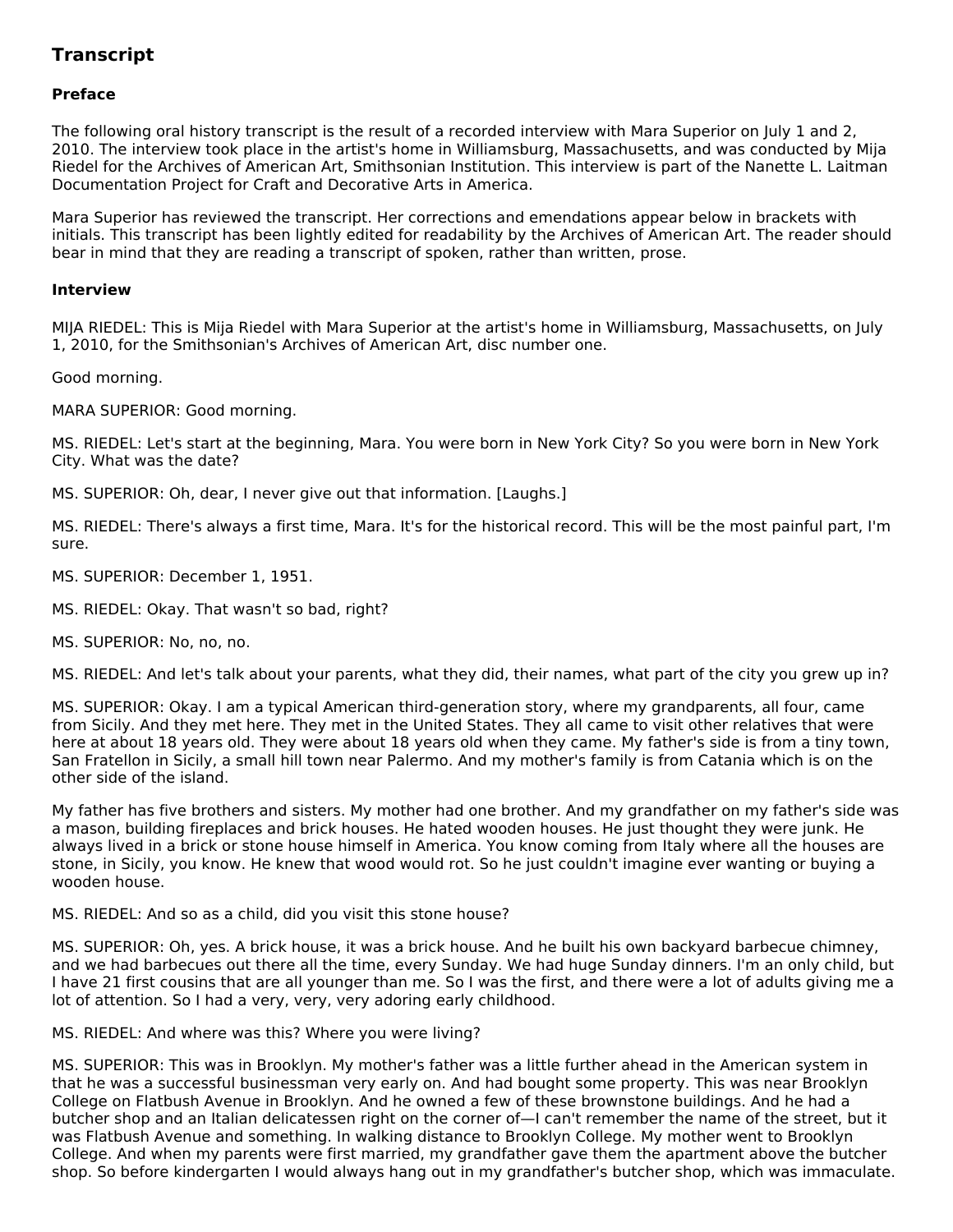It was the period when they had sawdust in the back area. Gorgeous wooden butcher blocks, which I certainly wish I had today. You know all the meat was pristine, exquisite in these white enamel cases with parsley around all the meat. [Laughs.] And there was a big wrapping table with stools.

And my first recollection of drawing was I would be down there, I'd be sitting at this big wooden table, and there would be a roll of pink wrapping paper. And I'd cut off pieces of paper, and I would draw with pencil and colored pencils, usually a red pencil, a black pencil, and a green pencil or something. And the first drawings that I did were of geishas because I was taken to Chinatown. And I was overwhelmed and fascinated by this Asian culture. And I had a tiny little Chinese doll with a silk outfit, baby doll, you know, and the little silk kimonos came on and off. I just loved that culture. And I remember myself drawing these outrageous hairdos with combs and pins and things hanging from the hair and the kimonos. Those were my first drawings.

MS. RIEDEL: And how old were you?

MS. SUPERIOR: Four, five. Kindergarten.

MS. RIEDEL: Very young. Mm-hmm. [Affirmative.]

MS. SUPERIOR: And my grandfather would slice off the slicing machine a piece of American cheese for me and little pieces of meat and keep me going there. And I was very social. Was talking to all the customers. [Laughs.]

MS. RIEDEL: And were both your parents working during the day? Is this why you were at the butcher shop?

MS. SUPERIOR: Well, my father was certainly working. But my mother was probably upstairs. She was a fifties housewife. My aunts were all—never had to work outside of their homes. Their most stressful activities were planning vacations and things like that. This is before feminism, and those women lived pretty free lives, as I can see looking back on it. They were pretty free.

MS. RIEDEL: Interesting.

MS. SUPERIOR: And stress-free.

MS. RIEDEL: So it sounds like a really pleasant childhood so far.

MS. SUPERIOR: Absolutely. Absolutely.

MS. RIEDEL: What did your father do?

MS. SUPERIOR: My father was a businessman. As I was saying, third generation, first generation immigrants. My grandmother was a seamstress, and she happened to have worked making little children's clothes. So I had beautiful dresses that she had made in the factory. So that was lucky for her grandchildren. So that was the typical first generation. My father's generation were very focused on making money and being successful. He owned a few auto mechanic businesses and gas stations around New York and kind of managed them. One of his brothers, my Uncle Ben's story, is interesting, in that he was a policeman at first. And then he became a detective. And he went to night school and became a criminal attorney. So he had the entire—and he had three sons at this time while he was doing all this work. So he understood the system from both angles: from the police and the judicial sections. And another American story. In the third generation I was able to become an artist, even be able to think along those lines. So it's a very typical American story.

MS. RIEDEL: What were your parents' names?

MS. SUPERIOR: My mother's maiden name? Her name is Margaret Pepe, P-E-P-E. My grandfather's name was Joseph Pepe.

MS. RIEDEL: And your father's name?

MS. SUPERIOR: Charles Caiola, C-A-I-O-L-A.

MS. RIEDEL: And let's talk a little bit more about growing up. Did you spend your entire childhood in Brooklyn, all elementary school, junior high, high school?

MS. SUPERIOR: I remember being very disappointed that we were going to leave Flatbush Avenue and move to our own house, which of course was a brick house, very far away in Sheepshead Bay in Brooklyn, which is one end of Brooklyn that's close to Long Island. And it's actually a very funny little town because there's—it's actually a little fishing village.

MS. RIEDEL: Hmm. Interesting.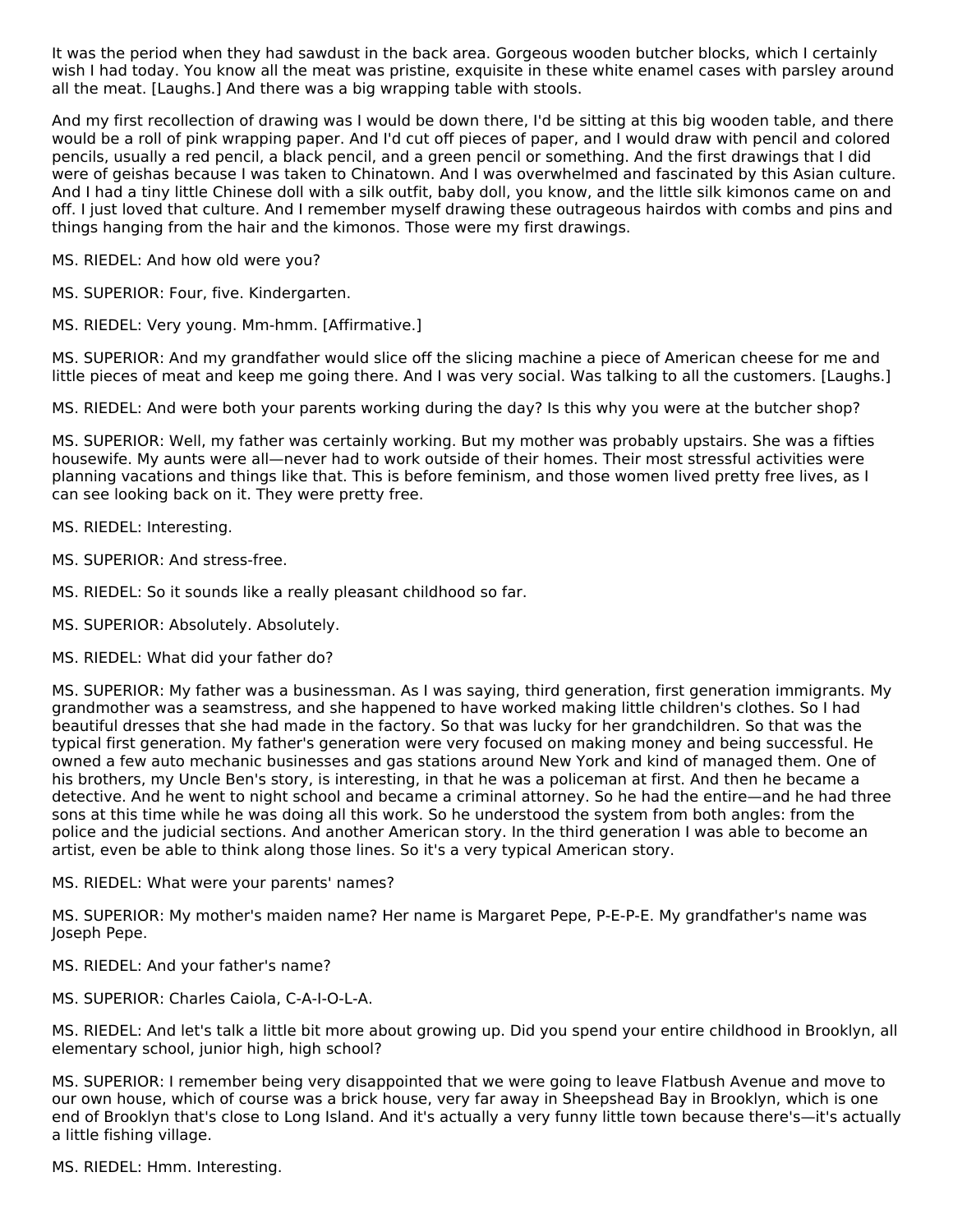MS. SUPERIOR: And on the water. But the subway, you know, went down there. It was about an hour to Manhattan from there, 50 minutes. So that's where I went to first grade. I think I moved there in first or second grade. And I always remember gravitating to the arts and history and social studies were my favorite subjects. Never very good at math. And my parents were math people. My mother actually worked in banks, was a bookkeeper, a total numbers person. I have very little number skills. Her brother was a creative person in performing arts. He was an actor and a singer. And he wound up being the entertainment director of the Villa Roma [Callicoon, NY] in the Catskills, which is like comparable to Grossinger's [Liberty, NY] or one of those places. And he was Mr. Personality and Mr. Outgoing. He was the most creative person in the family that I can imagine where any of these creative genes might have come from.

MS. RIEDEL: But you also mentioned your grandmother was a seamstress.

MS. SUPERIOR: Right. They made things. They made things with their hands all the time, the grandparents.

MS. RIEDEL: Did you sew as a child?

MS. SUPERIOR: No.

MS. RIEDEL: Okay.

MS. SUPERIOR: I didn't sew until—no, maybe about 18 years old, 20 years old.

MS. RIEDEL: You mentioned that Sheepshead Bay was a little fishing village. Did you spend much time by the sea? Did you have a sense of fish coming in and out on the coast?

MS. SUPERIOR: There was an outstanding restaurant called Lundy's, which was like a Moroccan stuccoed palace. It was so strange. But we used to go there very often. And it was a time— [Audio break.] Lundy's was like a movie set from Casablanca [1942]. There were very tall ceilings, and this tan colored stucco. And they had a raw bar. Filled with antiques. And they had all black waiters. And they had uniforms where they all wore these sort of medium green, turquoise green jackets and sort of like orange pants. I mean these were very strong images in childhood, going to this seafood restaurant which felt like going on set, a movie set.

MS. RIEDEL: Right. It sounds like a very [inaudible] fairytale.

MS. SUPERIOR: And fabulous fish. And, you know, we'd visit Manhattan a lot and go to shows. I was taken to which I guess my mother loved it—was Radio City Music Hall when every show changed. And the first thing I ever thought I wanted to be was a Rockette. [They laugh.] And I was taken to dancing classes and was told I didn't have the right body type. So I very rarely dance to this day because I was told to my face as a little child that I had no rhythm. [Laughs.] My uncle being—he had a tap dancing teacher in Manhattan that he took me to to meet. And the tap dancing teacher said I was not the right type. And a ballet teacher, not the right body type. So we put dancing aside. Then of course in sixth grade I was a teacher's aide to the kindergarten class and helped them line up in the morning. And then I thought I wanted to be a kindergarten teacher.

And the most influential teachers I ever had were my two junior high school teachers, who saw me as an artist. They were the art teachers. Miss Lieberman and Miss Schwartz from Shellbank Junior High School. I went to P.S. 286 in Sheepshead Bay and Shellbank Junior High School. And I was on the school magazine committee and would do drawings, black-and-white drawings, ink drawings. I did a drawing for the cover. And they truly encouraged me, and they insisted that I apply to the New York City Special High School Systems, the High School of Art and Design, the High School of Music and Art. They insisted. And directed me in this path in seventh and eighth grade. Yes, seventh and eighth grade. It was a two-year junior high school.

MS. RIEDEL: And your drawings at the time, were they from life, were they from photos?

MS. SUPERIOR: They were fantasy.

MS. RIEDEL: Mm-hmm. Okay.

MS. SUPERIOR: You know. But I always loved—I was always looking, voraciously looking at things, looking at magazines. I was always extremely visually-oriented. So I was pulling things from whatever I was seeing into my work. I loved fairytales and folk tales and children's books and all of those illustrations.

MS. RIEDEL: Right.

MS. SUPERIOR: So I wound up getting into the High School of Art and Design and the High School of Music and Art.

MS. RIEDEL: Oh.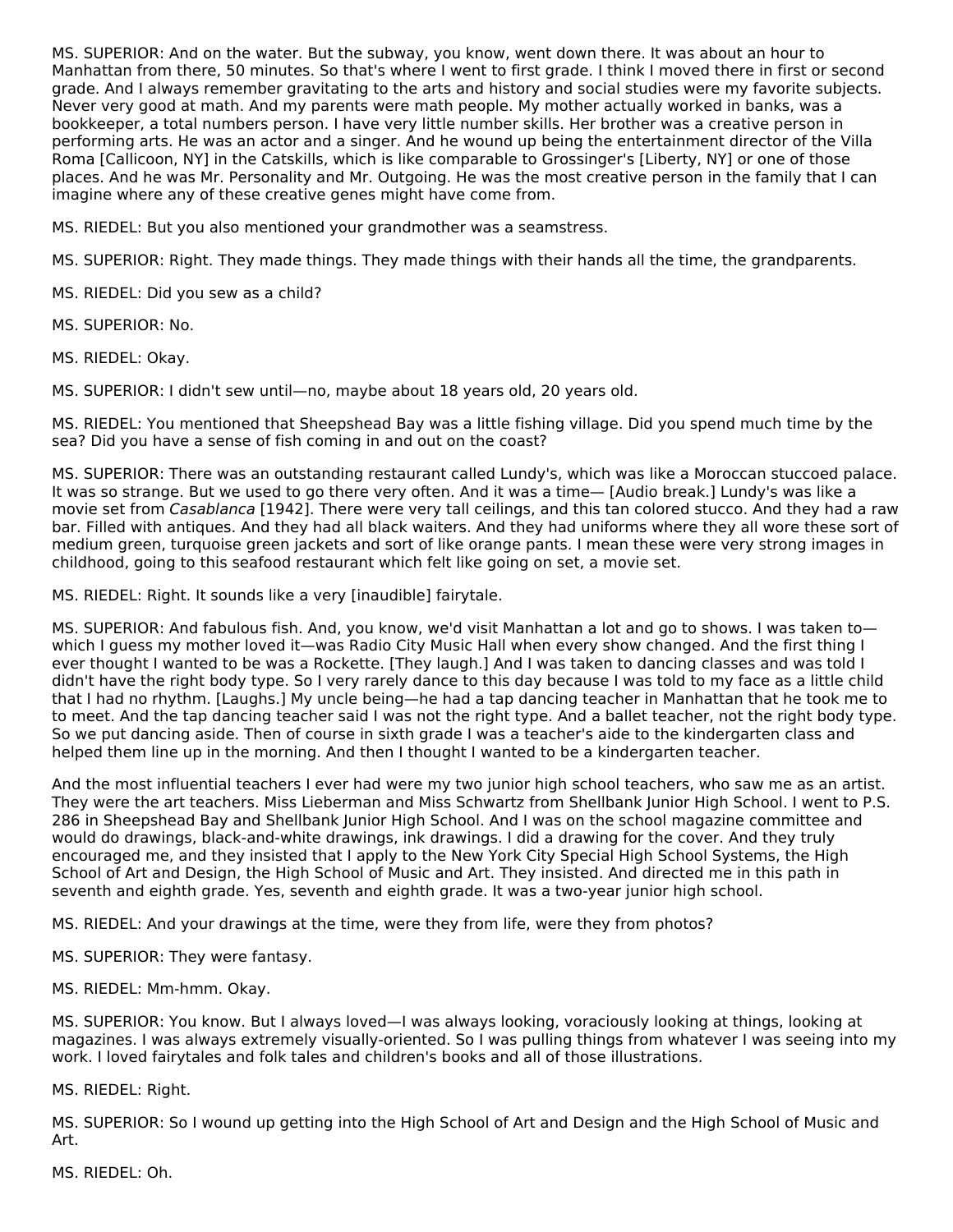MS. SUPERIOR: And had to choose. But it was an easy choice because one was an hour farther down uptown than the other. Art and Design was on 57th Street. Music and Art is on 135th Street and Convent Avenue. And I was coming from Brooklyn. So for the first year I commuted myself on the train to 57th Street and Second Avenue. Got out at 59th and Lexington train station and walked the two blocks to school. And then when I was 13, my parents divorced. And at that time, since I was commuting into Manhattan, we sold our family home and moved into an apartment in Manhattan. And there I lived on 86th Street between Second—336 East 86th Street.

MS. RIEDEL: That's between what, Second and Third?

MS. SUPERIOR: Second and Third. And my life revolved around going up and down Second Avenue. My father lived on 23rd Street and Second. My school was on 57th and Second. And we lived on 86th Street and Second and Third. So I would have to say for me that that was the very, very best place that I could have possibly had my teenage years. I wasn't athletic. I was totally focused on artwork. I had all the museums at my disposal, all the libraries, the museums. I lived a few blocks away from the Met and the Frick. And, you know, Saturdays I would always spend most of my time at the Met. I'd take the train down to Greenwich Village. But I thoroughly took advantage of everything available in Manhattan at that time and wouldn't trade that for anything in the world. And I was a fanatic—what's the word? I was a diehard New Yorker. I did not—I'm in the best place in the world. I'm so lucky. I don't ever want to leave here. I wanted to go to college in Manhattan. And my father insisted that I have a different experience, that I leave the city. So I had to do my radius research—how far could I go with the best reputation so that I could get home on weekends if I wanted to.

MS. RIEDEL: Before we get to college, let's talk a bit about high school, though.

MS. SUPERIOR: Oh, okay.

MS. RIEDEL: You were focused completely on art. Was it drawing, painting? Were you working in threedimensional work?

MS. SUPERIOR: It was an incredible, incredible experience. I believe there were four or five periods of art classes each day, with the addition of English or social studies or French; I took five years of French. But it was—it was everything. I think I was an illustration major or a painting major there. But we had everything. We had photography. We had advertising design and drafting. It was a very vocational school. I mean you were ready to get a job in New York when you left there, with some skills for advertising. You came out with a portfolio that was viable and marketable.

MS. RIEDEL: And you would have graduated in what, '70, '69?

MS. SUPERIOR: Sixty-nine. And those were the times — Andy Warhol was down in the factory. Lots of my friends were going down there. I was afraid of the whole situation. Too many scary drugs and things were going on at that time. But a lot of people that I knew would go to his projects and things. Naturally it was a very interesting student body. But it wasn't a community because everyone scattered to the four winds at the end of the day. So I had a very unusual sort of high school experience, where it wasn't the typical situation in a neighborhood school. So maybe on Saturday— Every afternoon after school we'd go to a coffee shop or something, and a group of us would, you know, our particular little group of people, would do that in a café in Manhattan before we went home. And that was our socializing. Maybe we'd get together on a Saturday, meet somewhere. But you know it wasn't a neighborhood situation.

MS. RIEDEL: Do you remember the sort of work you were looking at that was inspiring to you? And did you have any idea what direction you were going to head?

MS. SUPERIOR: Yes, I was always blown away by the—like the Duccio altar pieces, the Italian religious art and exquisite paintings: the craftsmanship, the older things, the oldest things in the museum I was always attracted to. And the most magically, astounding—the gold and the beauty of the colors and the material and techniques and looking at Lucas Cranach's paintings, adoring him.

MS. RIEDEL: Were you looking at Greek ceramics? Were you look at Italian work? Were you looking at Delft ware, anything along those lines?

MS. SUPERIOR: I always loved that, but I never envisioned that I would have any way of learning those techniques.

MS. RIEDEL: Okay.

MS. SUPERIOR: It wasn't available.

MS. RIEDEL: Mm-hmm. [Affirmative.] So there was no—there were no ceramic classes?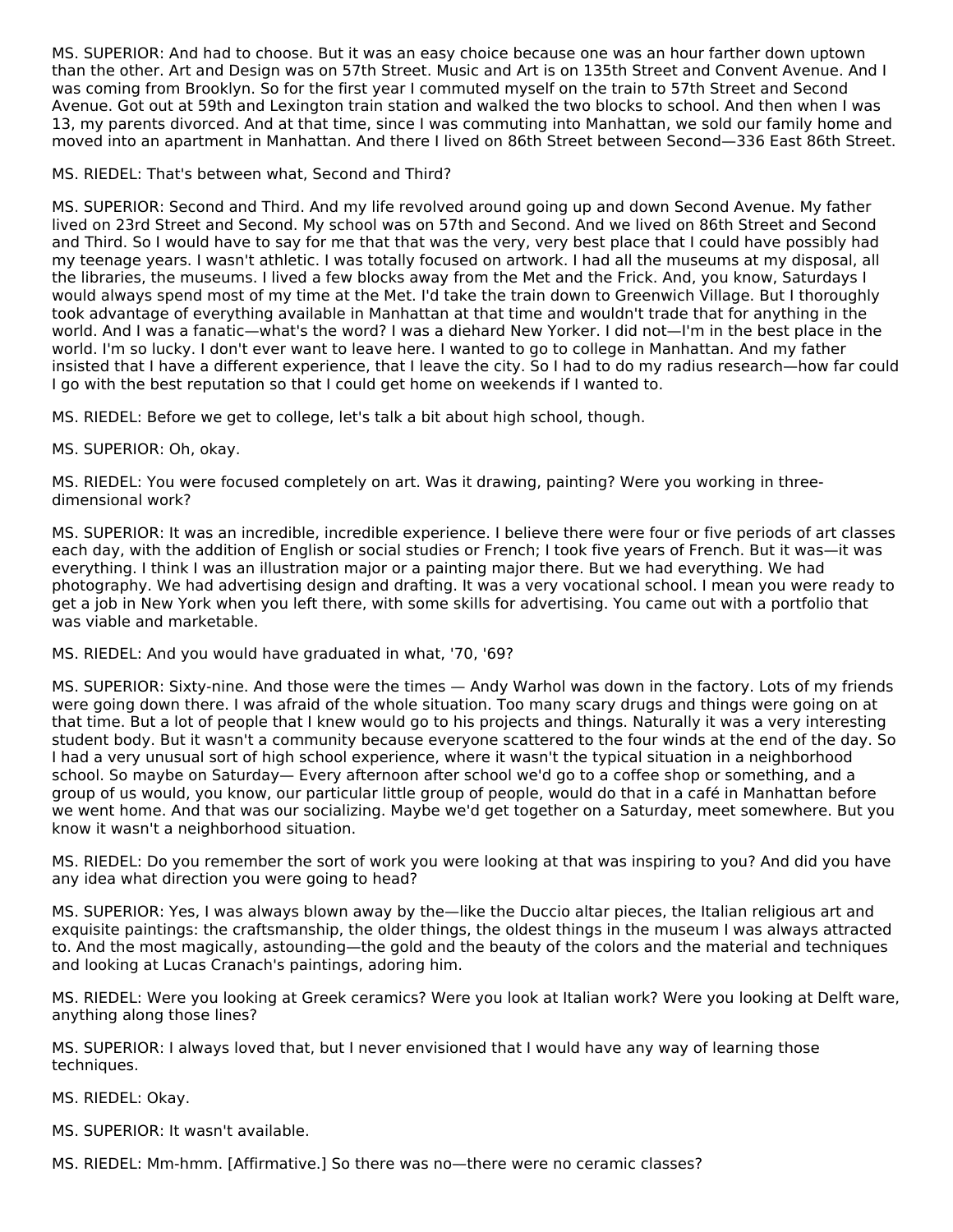MS. SUPERIOR: There might have been ceramics, but everyone was throwing on the wheel. And it was either stoneware or earthenware.

MS. RIEDEL: Right.

MS. SUPERIOR: And I had no physical aptitude or interest in the potter's wheel.

MS. RIEDEL: Mm-hmm. Mm-hmm. [Affirmative.]

MS. SUPERIOR: So I wasn't drawn into it.

MS. RIEDEL: Okay.

MS. SUPERIOR: I was really, really primarily interested in painting and color.

MS. RIEDEL: Were you doing much figure drawing? Primarily landscapes?

MS. SUPERIOR: No — animals, fantasies, goddesses.

MS. RIEDEL: Hmm. Okay.

MS. SUPERIOR: But I didn't have a lot of patience. Figure drawing, well, there might have been some figure drawing with people that had clothes on in high school. But I didn't have patience for rendering. I always worked from memory.

MS. RIEDEL: Mm-hmm. And art was something that was encouraged. Your parents were both supportive.

MS. SUPERIOR: Oh, absolutely. They were so thrilled that I had found myself at such a young age, that there was no what is she going to do? They didn't have to worry about me. So I really—other than my parents' divorcing and me losing my childhood home—I had a marvelous childhood. And, you know, there were these enormous Sunday dinners at my grandmother's house with all the kids and, you know, and I was there every Sunday. That's so grounding.

#### MS. RIEDEL: This was in Brooklyn?

MS. SUPERIOR: This was in Eastchester. She lived— We were—I remember in my mind these drives from one end of Brooklyn. Why did we live in Brooklyn? My father's entire family lived in the Bronx and Westchester there —or Eastchester—which was like the country. There were lawns and backyards and land. So we were going to the country.

MS. RIEDEL: Yes.

MS. SUPERIOR: You know it was a long drive. No one ever used a map. Everyone understood all these Cross Bronx [Expressway]—to me the driving in New York was so intimidating. You know we made the trip every week, but it still seemed daunting. And looking—I was just the passenger in the backseat looking, going on the East River Drive, looking at those beautiful penthouses in Sutton Place, and dreaming maybe I'll live there someday. [They laugh.] I had it all planned.

MS. RIEDEL: Yes. So how did you select—your BFA's from the University of Connecticut.

MS. SUPERIOR: Right, right. I went to Hartford Art School for two years.

MS. RIEDEL: Ah! Okay.

MS. SUPERIOR: And met Roy at Hartford Art School. And then I took a year off. That's when Roy left Hartford Art School because, well, we got married during that period. And then he took a job at UConn.

#### MS RIEDEL: Mm-hmm. Okay.

MS. SUPERIOR: And so I wound up going to UConn as a faculty wife and didn't have to pay the tuition. And that turned out to be a wonderful school. And it was during those two years—I might have been in an undergraduate situation for five years; I think Hartford Art School was a five-year program.

#### MS. RIEDEL: Okay.

MS. SUPERIOR: But I adored it. I always loved school. I, you know, my uncle would say to me, "Are you going to be a professional student?" You know I just adored it, would have kept going and going and going. And have always loved the academic, you know, being around colleges. So the lifestyle of the professor, I adored it. Always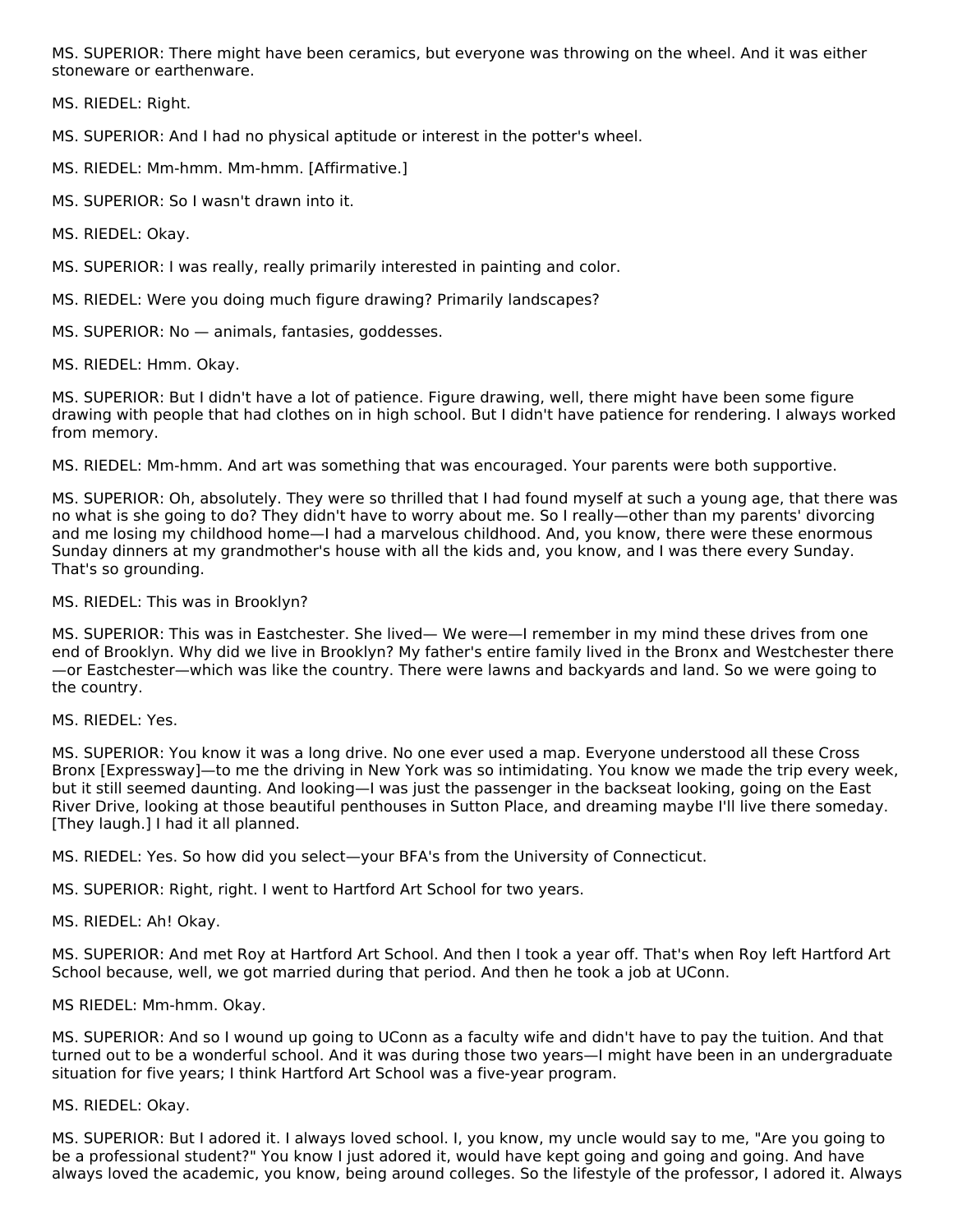loved being around schools and libraries.

MS. RIEDEL: Were you interested in teaching?

MS. SUPERIOR: No. Well, that's another story that comes on to graduate school.

MS. RIEDEL: Okay.

MS. SUPERIOR: Where are we?

MS. RIEDEL: We're in Connecticut, but we can also talk about Hartford if you like. If there were specific professors that were influential, classes that were significant, classmates?

MS. SUPERIOR: Well, the things that happened at Hartford, that was the beginning of conceptual art. I wanted to make beautiful objects. I was completely into learning how to do things and creating beautiful things. And loved art history and always, you know, my electives—took all the art history I possibly could. At Hartford Art School there was a professor that was a freshman foundation program where you took these courses. And I remember the anti-beauty lectures that were given by Christopher Horton. And I'm sitting in the class and thinking to myself, Uh-oh, maybe I'm in the wrong place. And that's another reason for leaving Hartford Art School. It went extremely, extremely conceptual.

MS. RIEDEL: Roy was talking about that over the last couple of days.

MS. SUPERIOR: Yes, yes. And the ceramics department there, because part of the freshman foundation program, that was my first experience with ceramics.

MS. RIEDEL: Okay.

MS. SUPERIOR: And people were throwing stoneware on the wheel, which didn't interest me. It was a prerequisite. You had to take all of these different things. And the teacher was making cast potatoes, burying them, and photographing and documenting the whole procedure. And that was his work.

MS. RIEDEL: Do you remember his name?

MS. SUPERIOR: I think his name was Peter McLean. So that's what—there was nothing about painting on ceramics going on in that department during that one class that I took.

MS. RIEDEL: Right. And there was no slab building, there were no pinch pots.

MS. SUPERIOR: No, no.

MS. RIEDEL: It was all wheel work.

MS. SUPERIOR: It was all wheel work. So I wasn't drawn to that department. So Roy left Hartford Art School. UConn was a much more—less radical school. There was, nothing pulled me in. If someone were painting, you know, or doing anything like that, I might have been drawn into it. But I was strictly two dimensional. I didn't have a lot of aptitude for three dimensions by nature. You know I was interested in pattern and color and composition and all of those things.

MS. RIEDEL: Was there anything contemporary that was intriguing to you? Or you're still firmly rooted more in art history?

MS. SUPERIOR: I was rooted in art history. I mean I'd go to the Whitney sometimes. I mean I loved—well, are we going to say Matisse was contemporary or Picasso? I mean Picasso was still alive when I was a kid. And I remember, imagine, it was so interesting that an artist could be that famous and important. That seemed very relevant to young artists during that time. But it was possible to be a superstar. He was a superstar.

#### MS. RIEDEL: Okay.

MS. SUPERIOR: I took full advantage of Manhattan, everything it had to offer. I discovered foreign films, went to the Paris Theater very often and became familiar with lots of Italian realism, Italian realism. And French films. Jean-Paul Belmondo and all of those things. And I was a Francophile at the time. Learning to cook with Mastering the Art of French Cooking, with a friend of mine, Denise [Sargent], who was French. And she was the first French person that I'd ever met, so she was very exotic and sophisticated to me. So I thought I was extremely sophisticated as you can get as a teenager. [Laughs.] Being in Manhattan, you know, being part of all these interesting scenes but not getting into trouble. I was a scaredy-cat. [Laughs.] So I didn't get into any trouble. And I was afraid my mother would kill me. So it was easier just to stay back than deal with my mother's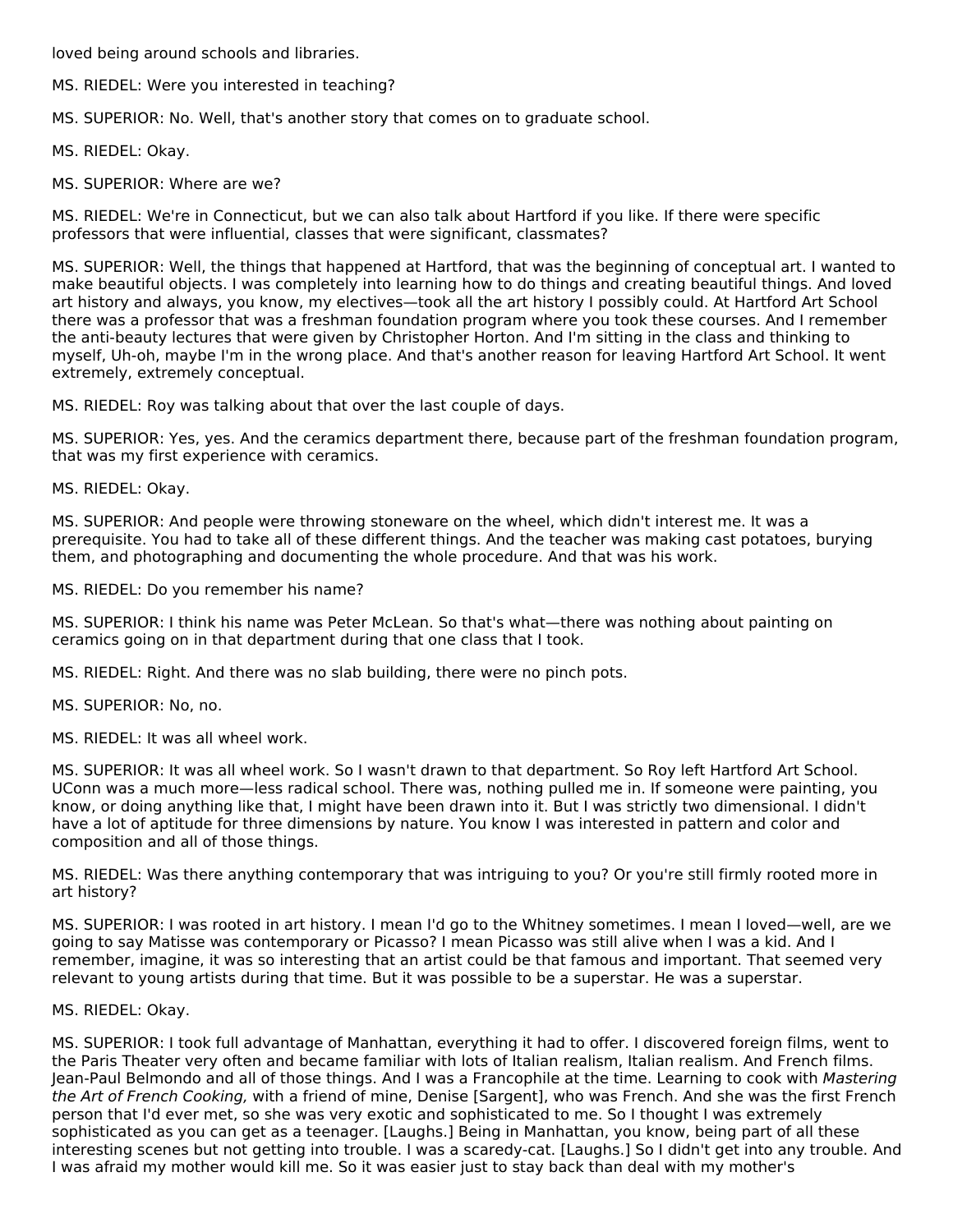embarrassing me or showing up somewhere. Embarrassing me or, you know, whatever. It wasn't worth it. So I just observed from the periphery. Did anything bad, she was such a deterrent.

MS. RIEDEL: Yes, yes.

MS. SUPERIOR: I didn't want to deal with it, which kept me in a certain line. I had some fear of my parents and getting in trouble and her yelling at me in public and embarrassing me in some way. But it kept me very—

MS. RIEDEL: Focused.

MS. SUPERIOR: Very focused.

MS. RIEDEL: Walking a straight line.

MS. SUPERIOR: And out of trouble.

MS. RIEDEL: Mm-hmm. Mm-hmm. [Affirmative.] What was intriguing to you in college? You took your first print class there?

MS. SUPERIOR: Oh, at UConn there was a larger painting department, and there was an excellent printmaking department. And there I discovered printmaking and etching in particular. I loved that process. And I loved the multiplicity. Not being precious about a drawing. Being able to make five and experiment with coloring them. And it wasn't this precious thing that a painting or a drawing is.

MS. RIEDEL: Right.

MS. SUPERIOR: I just loved it.

MS. RIEDEL: Mm-hmm. [Affirmative]

MS. SUPERIOR: So I think my personal voice really developed during those two years in the etching department.

MS. RIEDEL: Was it the ability to experiment with multiples that really allowed that?

MS. SUPERIOR: I don't know. I took a lot of art history.

MS. RIEDEL: Okay.

MS. SUPERIOR: At UConn. And I took a course in the history of decorative arts and the history of photography. This was an enormous school with 93 buildings at the time, UConn in Storrs. It's a tremendous school with great libraries and museums. Hartford Art School's a very small school—was at that time. This was an enormous university with fabulous varied art history. I'd taken an Egyptology class and it boing! And a lot of these etchings, the pattern, the composition, the ironclad compositions in Egyptology hooked me. And it was the art history, the combination of the intense art history and pulling my imagery and finding that I enjoyed animals and fantasy, I started these various series of etchings and hand colored them with watercolor. And I finally felt that things were starting to come together for me. And I was relieved and thrilled that it happened before I left school. Because it's so easy to drift off.

MS. RIEDEL: Right.

MS. SUPERIOR: The attrition rate of kids that go to art school and wind up not following through with a career is enormous. It's a very difficult thing to do. But having been married to an artist and a professor, I always had a community of artists around me, and that reinforces that that is what you're going to do and what you're going to be. But it's so easy to fall off because it's really hard.

MS. RIEDEL: Do you remember which pieces or which series it was in college that signified to you that you had found your voice?

MS. SUPERIOR: This group of etchings.

MS. RIEDEL: Okay.

MS. SUPERIOR: These Egyptological etchings. There was also a fabulous teacher there whose name will come to me at some point [John Kohler]. But there was a special course in handmade papermaking. And I discovered the beauty of paper in printmaking because they're all concerned about these papers. And this seemed, you know, just learning this and appreciating paper for the first time. We'd experiment putting things in paper. And I was also sewing during that time. Let's say the year that I was out of school, I did a lot of sewing and soft sculpture.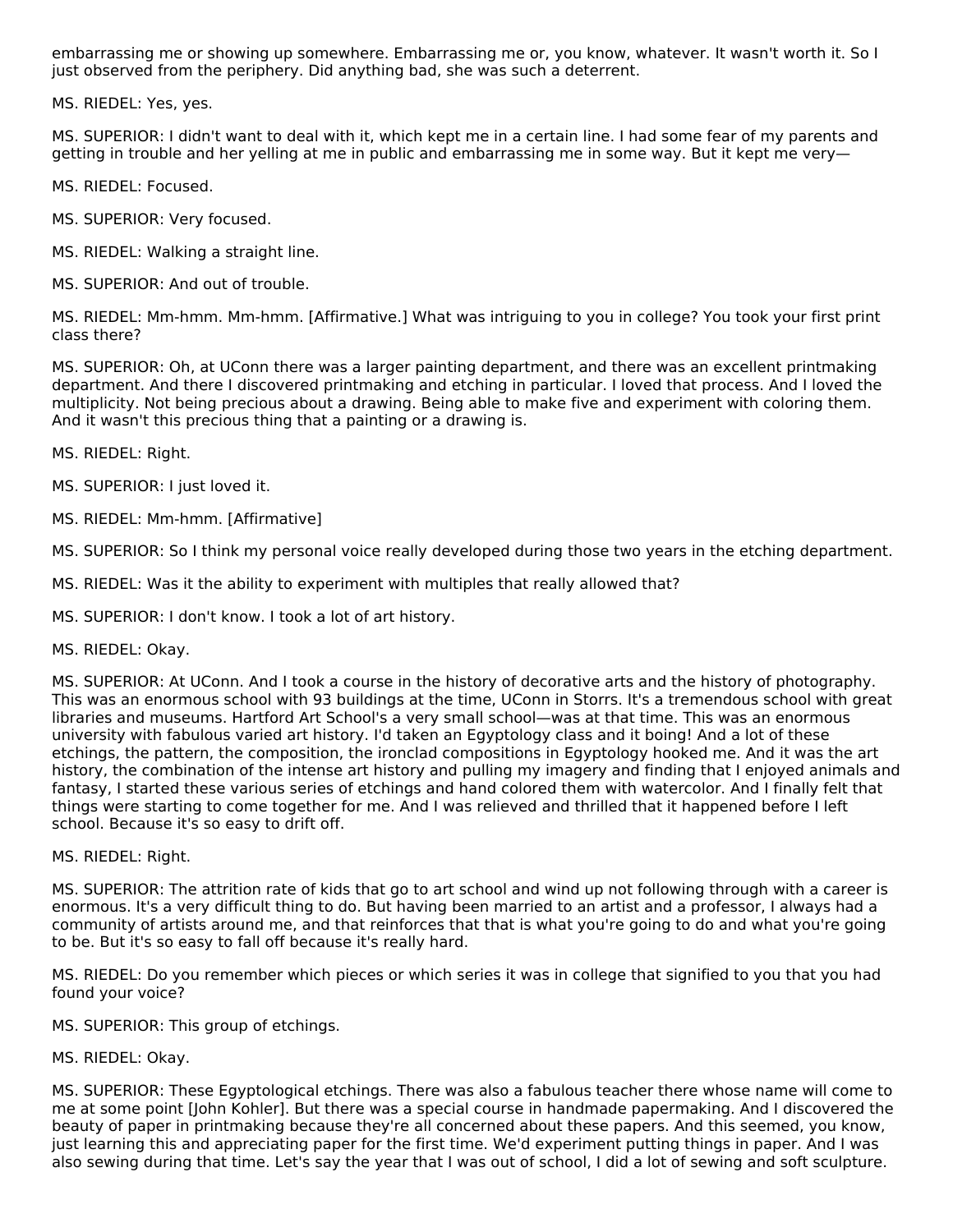And, you know, the soft sculptors: Claes Oldenburg, his soft vinyl piece of cake or whatever. It was just really a happening thing at the time, and I gravitated to it. So it was sort of a first three-dimensional thing that I gravitated to was soft sculpture, fabric, and selected, naturally shopping, like found materials, going to fabric stores or antique shops and finding beautiful materials, beautiful velvets and gold threads and beautiful linen and satin. And I made this—yes, this was probably in between the two art schools — made this soft white satin swan with symbols on it. I picked up this concept of symbols and hieroglyphics from Egyptology. And this almost life-size swan in white satin with quilted wings and little hieroglyphs, stories and symbols, on the bird about clouds and different weather conditions flying around. Baby swans attached to its back. Fabric with little images of birds. You know just very imaginative—

MS. RIEDEL: So you were developing your own symbolic language specific to a particular piece. Yes.

MS. SUPERIOR: Yes. Then one of the many jobs that I had around Hartford, one of them was in the display department of G. Fox, which is the big department store in Hartford, and where artists worked. There weren't that many options or opportunities in Hartford other than the G. Fox display department. And I built props. I was a fashion coordinator there, and I, you know, built some of these—this was probably built for a window around Thanksgiving time. Here's a soft turkey.

MS. RIEDEL: Mm-hmm. [Affirmative.] So I'm just trying to get the chronology right. You were Hartford for two years in school. Took a year off in Hartford.

MS. SUPERIOR: Yes.

MS. RIEDEL: And then relocated to Connecticut.

MS. SUPERIOR: No, no, no. Hartford—we lived in the same place.

MS. RIEDEL: Oh, okay.

MS. SUPERIOR: In Collinsville. Storrs is just 45 minutes up the road from Hartford.

MS. RIEDEL: So you just commuted.

MS. SUPERIOR: Yes. You know we used to be 20 minutes from Hartford Art School. Now I was 45 minutes on the highway to Storrs.

MS. RIEDEL: Okay.

MS. SUPERIOR: But I did a few art-related jobs in that year and when I graduated from Storrs. There was, I think, a five-year period after graduating that I did a lot of art-related jobs and worked at Fox's. I'm getting a little confused. But did sewing and soft sculpture during that time. When I didn't have access to a printmaking studio at all, I needed to be doing something. So I was teaching myself to cook, I was playing house, I was enjoying decorating and painting walls purple. And what people did in those days. [They laugh.] Yes. This might have been something—this was a kind of cuckoo piece of soft sculpture with pockets and things, little pillow things that attached. And just exactly where things were coming from I wasn't really sure.

MS. RIEDEL: And it's interesting because it's really a little environment that you've created here, rather than a swan or a turkey.

- MS. SUPERIOR: And then I would do an aquatint of it.
- MS. RIEDEL: Did these pieces have titles? Dating from mid-'70s?

MS. SUPERIOR: I don't remember.

MS. RIEDEL: Okay.

MS. SUPERIOR: I don't remember. Then the animal came in, and there's still sewing up there. That's another thing that I was very inspired by at that time are needlework, samplers especially, their composition; I always loved advertising and text. And at the High School of Art and Design, I did take a course in typography and lettering.

MS. RIEDEL: Mm-hmm! [Affirmative.]

MS. SUPERIOR: And I remember writing with a chisel-point pencil the word "hemp" a hundred times. [Laughs.] One of those assignments that we had with lettering. And I always liked it. I don't have a calligraphic hand. I don't have a great aptitude for it. But I've always loved type and text and incorporating it visually. It was always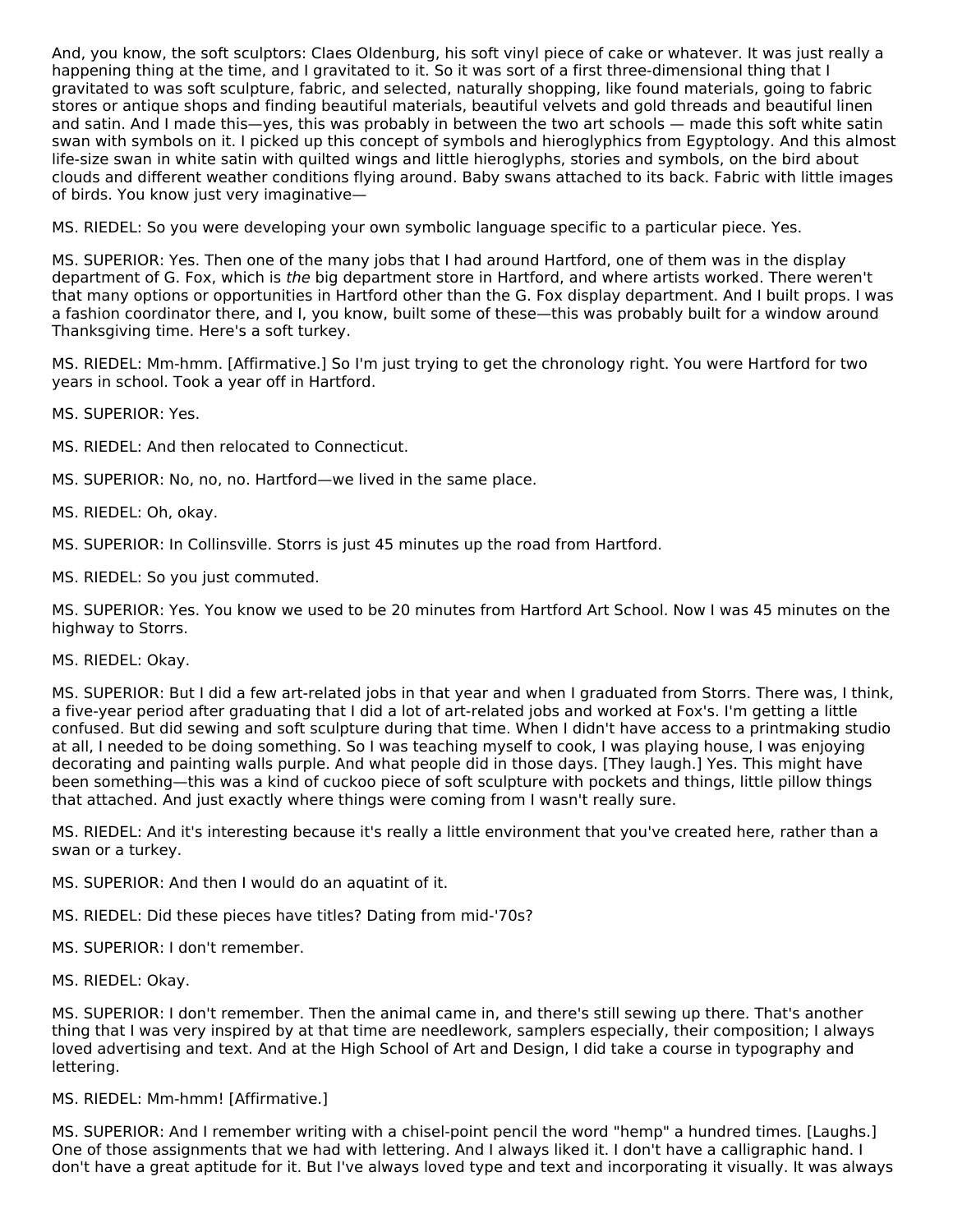very stimulating to me. I always loved good graphics and packaging. You know beautiful tin cans. And the composition and the text together. I'm always attracted to that visually and always attracted to art with text in it, like the illuminated manuscripts, Persian miniatures. I'm looking at—I loved Persian miniatures, the jewel-like beauty. Always beautiful art. And it was a time for no beauty. I mean one of the gallery shows at Hartford Art School was some kind of chickens, dead chickens or something. Some crap on the floor. [Laughs.] It was highly sophisticated, but it wasn't particularly what I needed. But I'm a live-and-let-live person. I mean I can get involved with the idea and think that's interesting. But it doesn't hold me. But I love artists. I love whatever any artist is doing. Or I'm interested in what they're doing. Even if it's not my thing, I respect everyone. As opposed to some artists that need to categorize and create a hierarchy.

MS. RIEDEL: Was it difficult being a student during that time? Did you feel there was space for the sorts of things you were interested in?

MS. SUPERIOR: Well, not at Hartford Art school during those years.

MS. RIEDEL: And what about Connecticut?

MS. SUPERIOR: Totally different. It was a much better fit.

MS. RIEDEL: Okay.

MS. SUPERIOR: You know I'm sure there were those kinds of—it wasn't that cutting edge an art school as Hartford Art School was. So there was more of a traditional, a much larger choice of courses and faculty. And a much bigger painting and printmaking department. And you did talk about traditional painting methods and so forth. And it was a better fit.

MS. RIEDEL: So as early as undergraduate, you really had begun to develop a voice, a caste of characters —

MS. SUPERIOR: Here. I did this—this is art history. Rembrandt and me; I did this series of etchings. Here's Rembrandt and me on a camel in Egypt, 1975.

MS. RIEDEL: Interesting. Yes. You certainly can see the influence of the hieroglyphics and the Egyptian artwork.

MS. SUPERIOR: You know and the variety of printing things on different papers.

MS. RIEDEL: Papers, mm-hmm. [Affirmative.]

MS. SUPERIOR: And different ink wipings. All of these things were—the process, I adored the etching process. And then I hand colored all of these things. So the swan was made way back. There's the dead swan. And you know it's like the tomb.

MS. RIEDEL: Yes.

MS. SUPERIOR: And all the things that the swan might need to take with it to its afterlife and a comfortable surrounding with other friends and swans and a beautiful pond and water lilies and trees.

MS. RIEDEL: That's very interesting.

MS. SUPERIOR: This was an invitation to some exhibition. And, you know, like the real fantasy of tables and animals and pottery and animals. The goddess Maat.

MS. RIEDEL: Right, Maat.

MS. SUPERIOR: Maat.

MS. RIEDEL: So you're really beginning to insert your sense—a sense of narrative and a cast of characters into traditional Egyptian formats. And then it's a fusion. And there's a strong sense of humor from the start.

MS. SUPERIOR: Yes.

MS. RIEDEL: Yes. And fish appear.

MS. SUPERIOR: Well, Roy was a fisherman, a fly fisherman, from the beginning.

MS. RIEDEL: Ah, okay.

MS. SUPERIOR: And he brought—he has all kinds of literature about the mysterious and the elusive and intelligent fish. And, you know, it got me thinking of underwater and all that's there. And all this respect for the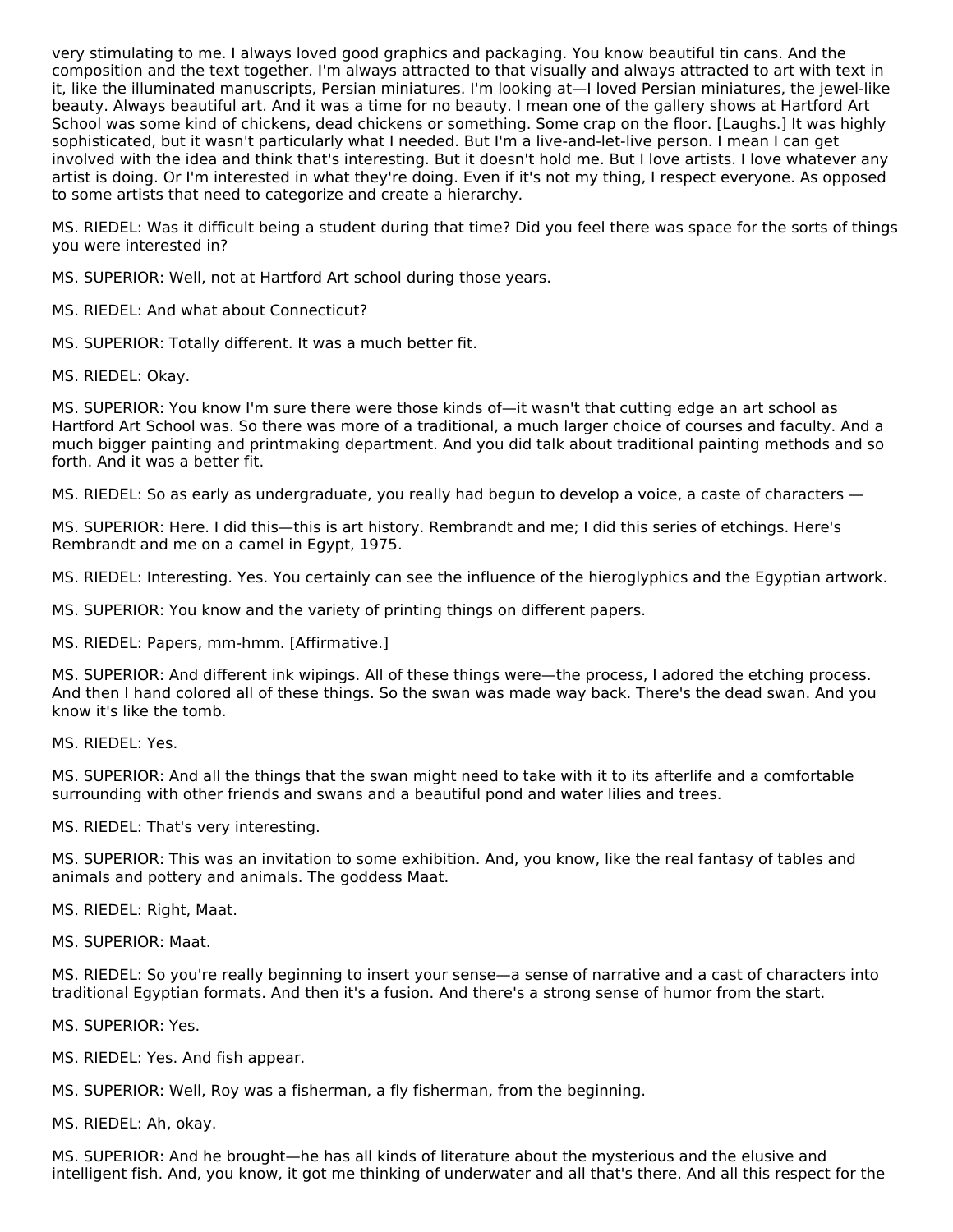fish. You know he mainly does catch and release. And just being out in this beautiful environment is enough for him. It's his exercise, it's his religion, it's his, you know, his communing with nature. And I picked up on some if it and found that the fish were interesting imagery.

MS. RIEDEL: Mm-hmm. Mm-hmm. [Affirmative.]

MS. SUPERIOR: And liked anthropomorphizing animals, too. And having them talk. I mean, you know, this is all- who exactly knows where this is coming from.

MS. RIEDEL: Well, that's the [inaudible].

MS. SUPERIOR: I loved word bubbles. I loved Hogarth. And I loved that when I saw—which I probably looked at during this time. Because there was probably a course about the history of printmaking. And there I discovered Rembrandt's prints, Dürer's prints, the Japanese prints, which I adore, the flatness, the, you know, there was always a historic course that went with this that was a huge impact on me.

MS. RIEDEL: Mm-hmm. Did you grow up with the New Yorker?

MS. SUPERIOR: No.

MS. RIEDEL: Okay.

MS. SUPERIOR: I grew up with the New York Times. But I didn't grow up—there wasn't a lot of literature around.

MS. RIEDEL: There must have been those fabulous illustrations, though, in The New York Times at this time as well.

MS. SUPERIOR: Oh, yes. I loved the illustrators. I always—I have clippings, you know. I most recently have loved Henrik Drescher. I love Roz Chast. I adore Saul Steinberg and feel very kindred to him as a New Yorker.

# [END OF DISC 1]

MS. RIEDEL: Mara, we were saying over breakfast that this was—there was very much of an attitude that was anti-beauty. It was very much focused on conceptual art. But that in the early seventies you made your first trip to the Rhinebeck craft fair, one of the first ACC [American Craft Council] shows. And that that was an extraordinary experience for you. You were exposed to all sorts of new work. Would you describe that experience and what it was like, those fairs?

MS. SUPERIOR: It was so overwhelmingly exciting to us to see artists making beautiful objects and selling them themselves. The caliber of the quality of the work was extraordinary. Albert Paley was there with his jewelry sculptures which—these are museum pieces. You know we'd visited the Museum of Contemporary Craft in New York which was in a very small building originally. And they had changing shows. And Paul Smith was the director at the time. And we were friends with Tommy Simpson from Hartford Art School. He was teaching at Hartford when Roy was teaching at Hartford. He knew a lot about this world. And we probably went to Rhinebeck with him and discovered the Fairtree Gallery with him and went to the Crafts Museum with him.

MS. RIEDEL: And the Fairtree Gallery was in Manhattan.

MS. SUPERIOR: Yes. It was in Manhattan. And I'm trying to remember the woman's name that ran it, but it'll come to me.

MS. RIEDEL: And what did they show? Did they show craft as well?

MS. SUPERIOR: At the Fairtree Gallery?

MS. RIEDEL: Yes.

MS. SUPERIOR: Yes. They sold the kind of things that were being shown at Rhinebeck: handmade blown glasses. This just blew us away. I mean we'd seen ancient Roman and Dutch blown glass at the MET, in museums. But for contemporaries, people in their twenties, making these exquisite handmade one-of-a-kind functional things to use and live with was mind blowing. This was a whole option. I wanted these things. I wanted to own and drink out of this very unique cup. I wanted to eat with handmade plates. It just blew everything off the charts in terms of a living visual style of things that I wanted to surround myself with. And at the time I was doing soft sculpture and thought I'd like to be part of this. But I couldn't, as of that moment, figure out how I could fit in. But I liked this optional job as opposed to working at art-related jobs which I did do. Tried so many different things after art school. But this was going to be—I was just going to try to figure how to make that a lifestyle.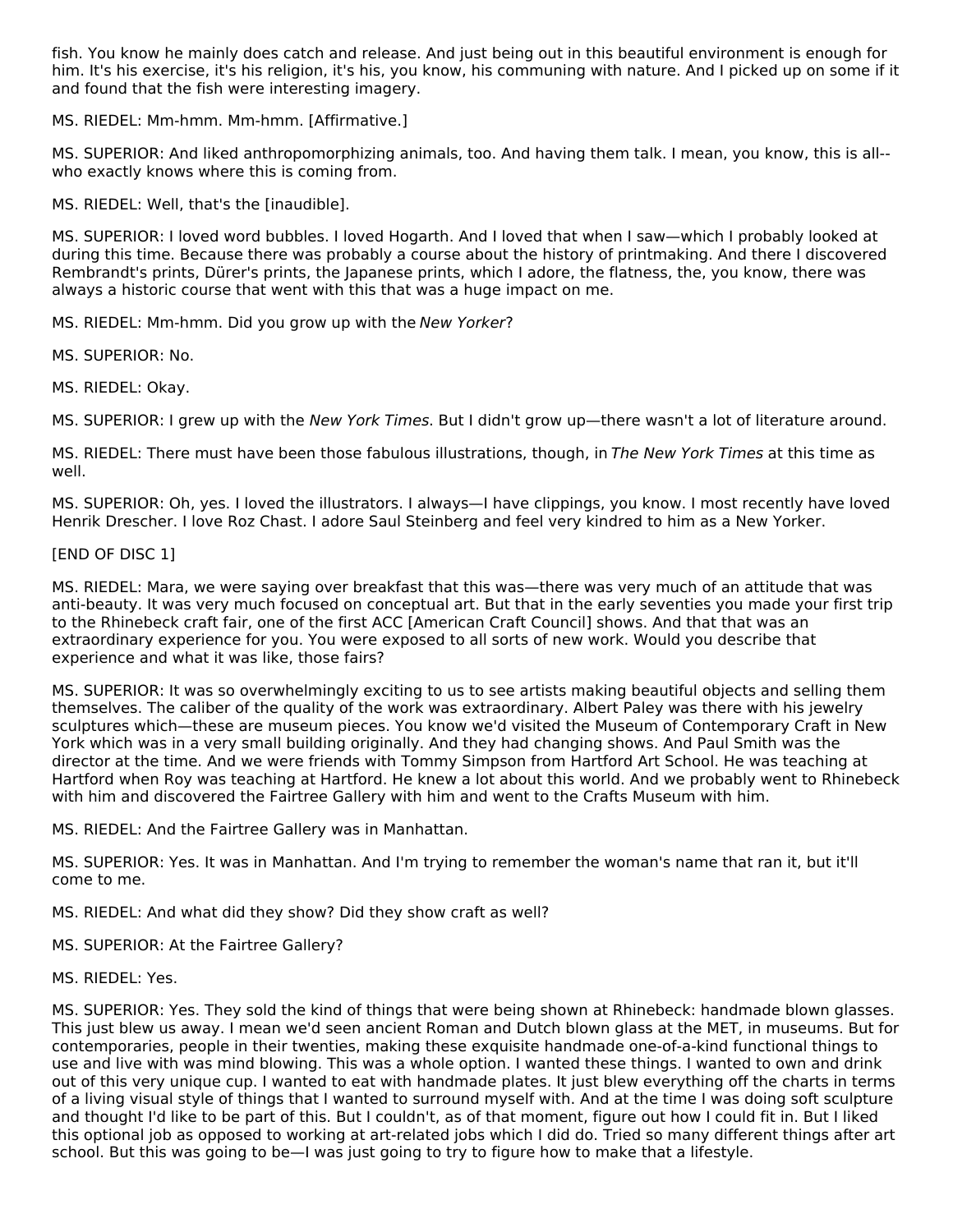And we went each year that we could. And it was just always a marvelous experience. And I saw Lydia Buzio's work, who was later represented by Garth Clark. And I managed to purchase one of her beautiful little cups. And Tommy [Simpson] bought me, as a gift, one of Laura Wilensky's little figurative spoon sculptures. And that was a mind-bogglingly exciting little piece of porcelain that had a big influence on me. I loved her work. I love the humor in it. I love the fact that it's porcelain. And someone making and selling these personal, marvelous little objects. It was just a very exciting time to think that one could make wonderful things and sell them themselves or through galleries. Because coming from the fine arts background, I'd thought about how difficult it might be to find a gallery being a painter or a sculptor. That's a daunting thing to figure out, how to contact a gallery and be rejected. This idea that you are there, and people come to you if they're interested, saves so much rejection and so much time in finding people that are like-minded or interested in your work. It is a fabulous way to begin a career.

# MS. RIEDEL: Mm-hmm. [Affirmative.]

MS. SUPERIOR: And this presented itself just at the time that I needed to figure out how to begin a career. So the timing for me was ideal.

MS. RIEDEL: Did seeing Laura Wilensky's work and seeing these options at Rhinebeck influence you in the direction of ceramics? You still hadn't started graduate school, correct?

MS. SUPERIOR: I still—no. I still had not discovered how I would get connected to ceramics. I always gravitated to the decorator, to the painter in ceramics. Previously you know—There's always what's—it's not derogatory—but we call it brown pottery. The brown pottery, which is the whole Hamada tradition. And the Midwestern tradition of Byron Temple. And this functional, marvelous functional earthy pottery. And that was happening, and, you know, blossoming in America. And I think because of the conceptual intellectual angle in art schools in the seventies that a lot of those artists that wanted to make objects gravitated to this craft world. That's why I think the crafts world was so rich in the seventies, because the art schools were extremely intellectual. And lots of my friends in the field went to—had straightforward, fine art, classical training and entered into the craft world, making objects and selling them.

MS. RIEDEL: That seemed a part of the field and the continuum, the art-craft continuum that seemed a place where people who were interested in making beautiful objects could find success.

MS. SUPERIOR: Yes.

MS. RIEDEL: And a community, it sounds like, who supported that.

MS. SUPERIOR: Absolutely. The whole community, it was mind-boggling. And then the support in ceramics. I'm not even at ceramics yet. But the magazine publications that support that field, Ceramics Monthly, the American Craft Magazine; there were others at the time that have since folded. Studio Potter is still alive. There was, you know, there's Ceramic Art and Perception, Craft Arts International magazine from Britain. Just a lot of magazines that document the field and show what people are doing, what's happening, is a real support to the field. And ceramics particularly has a great community maybe because there's so much technical information to share: recipes, methods. It's a lot like cooking, too. I belong to this Asparagus Valley Potters' Guild which has 35, 40 people. And we have these potluck dinners and marvelous pottery and discuss whatever the agenda might be. But potters seem to like to cook. There seems to be an affinity between clay recipes and food recipes. But it is a marvelous community and welcoming. Just a wonderful, wonderful way to have entered the world of selling one's own artwork.

MS. RIEDEL: Mm-hmm. Mm-hmm. [Affirmative.]

MS. SUPERIOR: And if it didn't exist at that time, I'm not sure—well, there's no point in going there. But it was a gift.

MS. RIEDEL: Mm-hmm. Mm-hmm. [Affirmative.] So did you go back to graduate school with the idea of studying ceramics?

MS. SUPERIOR: Well, somewhere along the line, after I graduated from the University of Connecticut, there was a five-year period where I did art-related-type jobs in the Hartford area. One was spending a year or two restoring this Stein & Goldstein Carousel in Bushnell Park in Hartford which is still in a beautiful pavilion today. Painting those animals—restoring the animals, the wooden carvings, and painting them. I worked in an advertising agency briefly. I worked in Farmington, Connecticut, painting needlepoint canvases. There was a real shortage of art-related jobs in Hartford, Connecticut. I was always interested in moving back to the city, but that wasn't going to happen.

MS. RIEDEL: And you were not— Just a quick— You had no interest in following an academic profession and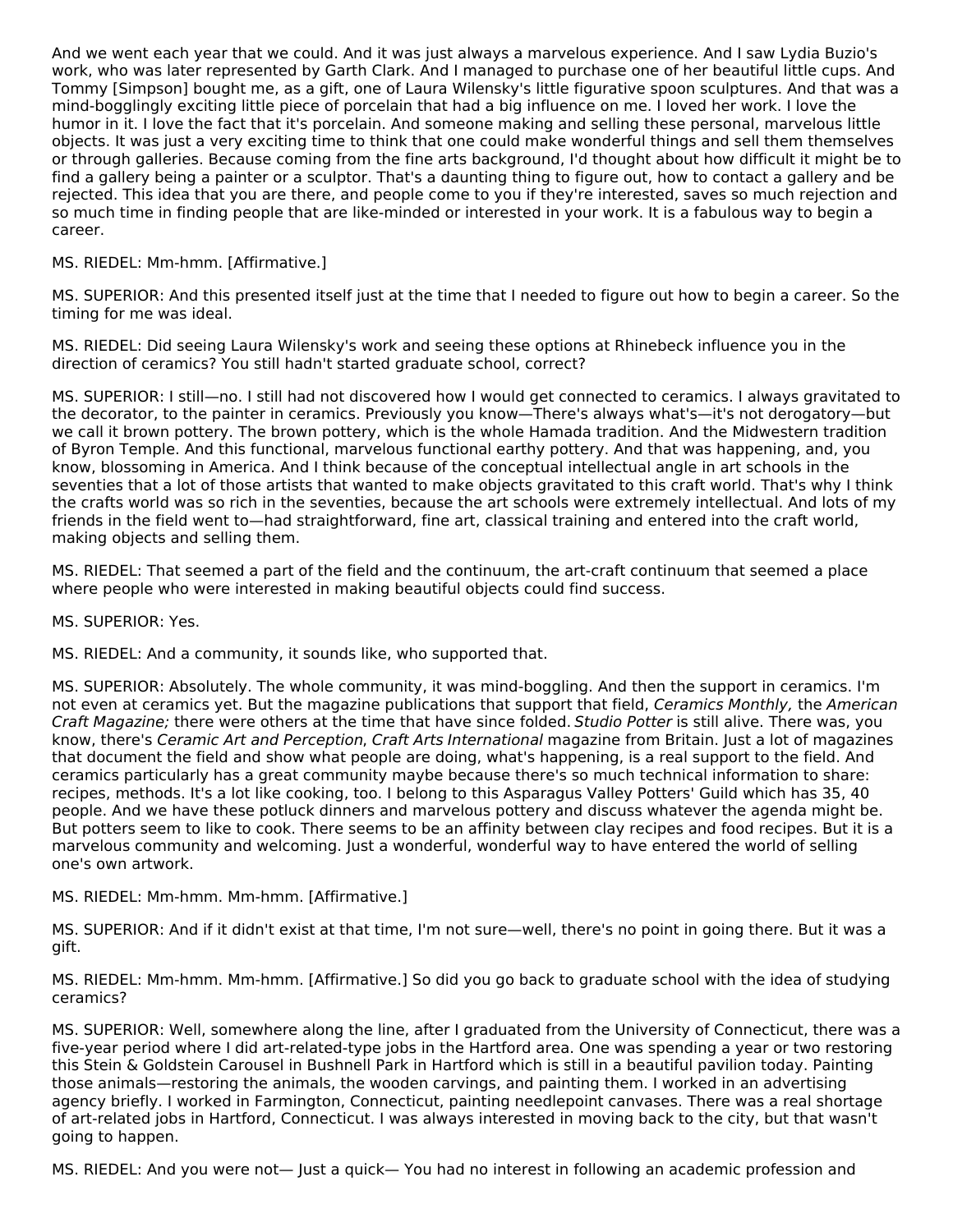teaching?

MS. SUPERIOR: No.

MS. RIEDEL: Was there a reason for that? Because you said you loved the academic world.

MS. SUPERIOR: I'm too selfish for it.

MS. RIEDEL: Mmm. You wanted to focus on the work.

MS. SUPERIOR: Yes. I'm not interested in anyone else's work as much as I am my own. I'm too selfish for it. And I never loved public speaking and drawing that much attention to myself. But that's another story that we'll get to because I wound up having a degree in art education.

## MS. RIEDEL: Okay.

MS. SUPERIOR: For my father's sake. It made him feel comfortable if I had a teaching certificate. So as often the case is, one says you'll always have teaching to fall back on if anything. So I did that for my father's sake. And no education is a waste of time. But there were quite—the history of education is pretty dull stuff. But the psychology courses, of course. So I've had my little nibblings with education. And I did a year of student teaching six months in an elementary school and six months in a junior high school. And I love small children's artwork. But teaching small children is a completely different—it's all about, you know, classroom management. It really doesn't have that much to do with art. I mean you're— It's a crazy, so underappreciated profession. You have a 45-minute class; you have seven a day. You're giving them the little story. They're working briefly, and then they're cleaning up most of the time. Controlling children. It's more about child psychology than it is about teaching art. But I love the children's work. And then in junior high school they just want straight accurate representation. All that fantasy is gone. If you can't draw like Michelangelo, they're not interested. They're not going to pay attention to you. I did some student teaching and tried to get them interested in some art historical thing to work on this project. And I had turned my back, I'd looked at the blackboard or something. And some kid had thrown a paper airplane at me. And I said, "There's no way I'm going to do this." I don't have a rapport—

MS. RIEDEL: Yes.

MS. SUPERIOR: —with the kids. And I can't do this. It's just—it's much more about psychology than it is about art. I'd rather design anything, do anything, be making things than teaching others. It just didn't work.

MS. RIEDEL: So something interesting happened in the late seventies. You mentioned an exhibition that you submitted a soft sculpture to. Where Paul Smith was the juror.

MS. SUPERIOR: Right, right. I was doing some soft sculpture at the time after I graduated. And I made this soft white satin swan.

#### MS. RIEDEL: Right.

MS. SUPERIOR: Which seemed to come out of those early Egyptologically-themed etchings that I did during my last year of undergraduate school at UConn. So I continued on with that imagery of the birds and the fantasy animals; and the swan being the most beautiful bird, I gravitated to it as an image. And I entered this show—it's on the resume.

MS. RIEDEL: I think it's at the bottom. Hartford Civic and something. Here. Hartford Civic and Arts Festival in Hartford, Connecticut, 1977.

MS. SUPERIOR: Nineteen seventy-seven, and I won a prize. I won the top prize, and it was a show that encompassed all media: painting, sculpture, photography in this sort swan. And Paul Smith gave me the award, and he was the director of the Contemporary Craft Museum. So I was very encouraged. It was a great little booster shot for a new career. And then Roy got the job at Hampshire College. So I wasn't sure what I was going to be doing in Amherst in the country going farther north, and I never thought I'd leave Manhattan. So we did move to Williamsburg, Massachusetts, which is maybe 15 minutes from Amherst where Hampshire was. And I was looking at the local newspaper very carefully when I first moved up. And I saw this ad for hand building with porcelain, a six-week course. So I said, I'll take that course.

And it was at a local potter who had been to Alfred. She was my age. She was from New York, Jane Hillman. She called her business White Dog Pottery. And she had a white lab named Applesauce. And I saw what she was doing. And it was the first time that I made contact with someone that was painting on white porcelain. And it just knocked me over. I fell completely in love with porcelain. I'd seen Laura Wilensky's work. I'd seen Lydia Buzio. I'd seen, by this time, probably Ann Kraus's work. Garth Clark had opened his gallery in Manhattan, and Ann Kraus was one of my heroes—heroines. And I just fell head over heels in love with porcelain and ceramic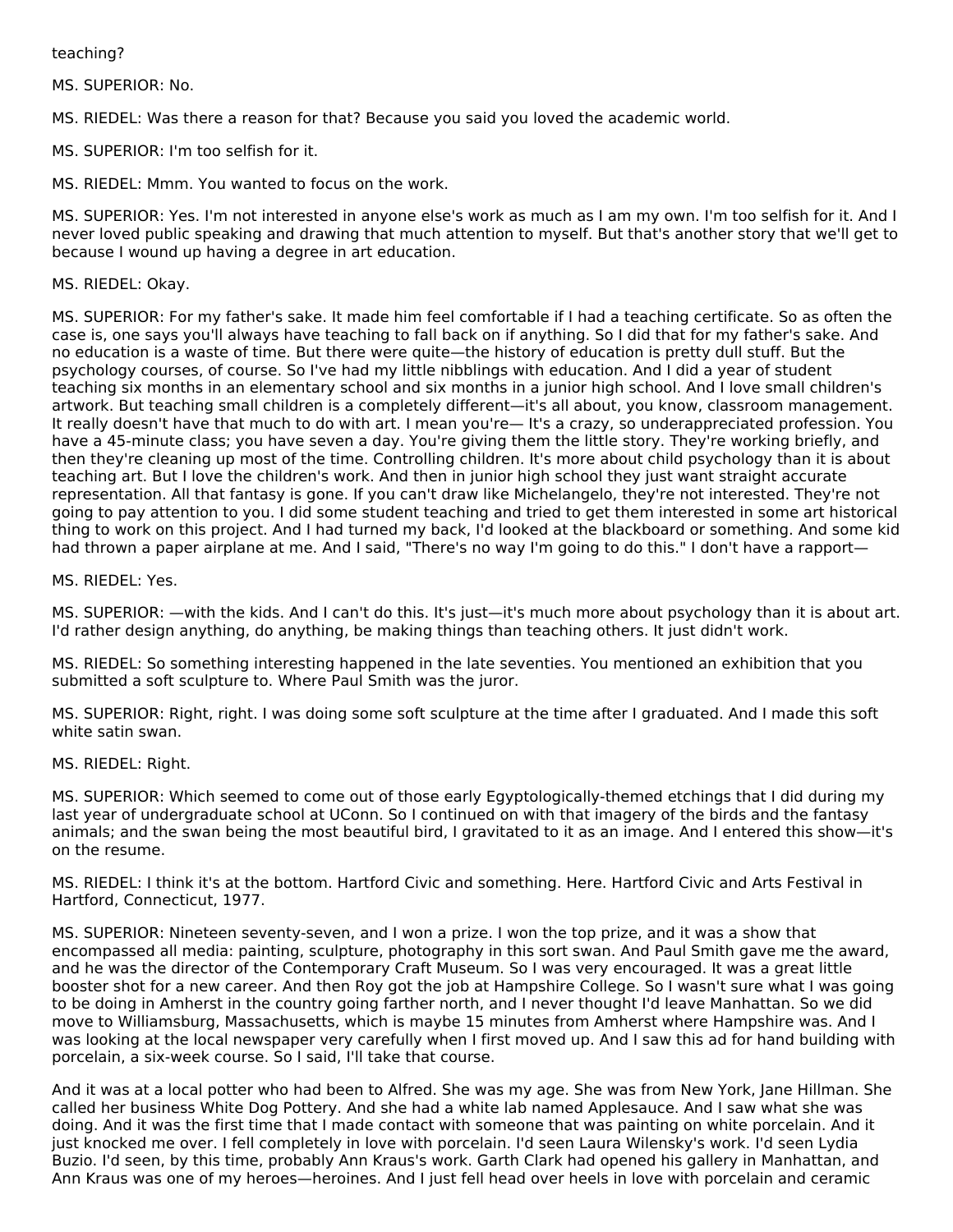history. And said, okay, I know what I'm going to do up here. I'm going to apply to the University of Massachusetts because it was the only one of the five colleges that had a ceramic department.

MS. RIEDEL: Okay.

MS. SUPERIOR: And I will go back to school and get a master's degree in ceramics. And because I had the BFA, I was able to focus on any studio courses. I had all my prerequisites and requirements. So I was able to take 30 credits of ceramics exclusively. So I got a basic training.

MS. RIEDEL: Who was teaching there at the time?

MS. SUPERIOR: Susan Parks and Paul Berube. And I came in with a vision. I talked my way out of having to go through ceramics maybe one and maybe two, which was wheel throwing. I said I do not want to work on the wheel. I do not want to paint in the round. It's too limiting. It determines too many things. It's a different kind of experience. I don't want to do it. And they let me bypass it. You know looking back on the whole thing, it probably wouldn't have hurt me. But I don't know. Maybe I should have learned. But anyway, I don't know. But I started exclusively working with Grolleg porcelain which is the whitest and the most beautiful. It's English china clay and a Cornwall stone glaze. So it's literally like a little piece of England. Porcelain is mined, which is white clay which matures at a very high temperature which is glass temperature of 2400 degrees. That's why there's some movement and warping and melting because it literally is fusing. And is so vitreous that it moves. And at school they had gas-fired kilns; they're atmospheric kilns, and they produce specific, to my mind, exquisite effects.

MS. RIEDEL: Right.

MS. SUPERIOR: And I hooked myself onto that reduction porcelain with the oxides, with copper.

MS. RIEDEL: Right.

MS. SUPERIOR: Oxide.

MS. RIEDEL: To go for the red.

MS. SUPERIOR: To go for the red, to go for the metallic, to go for the blue glassy clay, as opposed to the electric kiln which the clay would be, as I call it, pasty and yellow. I was fixated on this gas-fired beauty of this porcelain, and I was so amazed that I had access to it. That I could actually do this and connect way back to the beginnings of porcelain and the whole great story of China and the Europeans trying to imitate the Chinese porcelain for 300 years before Bottger discovered porcelain, before Meissen, the first European. Just the whole history of porcelain and all these imitations, all the tin-glazed earthenware, copies of Chinese porcelain. The whole story of porcelain is so wonderful. And my first series of pieces had to do with the history of porcelain and the name of porcelain. And, you know, I was just so—I could just pinch myself I was so excited to have been able to connect to this material and have this limitless shaped canvases to tell stories with and on, and be able to do really precise paintings and have it be crystal clear. And you know, I was just so happy that I had found my material. And I tried many.

So I went back to school. And then Roy taught at Hampshire. And one of his students was Leslie Ferrin. And we got to know one another. I was about 24 at this time, and she was about 17 or 18. And she was graduating from Hampshire College with an art focus and a ceramic focus. And she was looking for a studio after graduating school, and she scouted around Northampton. And Thorne's Market in Northampton had just begun. Brinkley and Maisie Thorne purchased this old McCallum's department store, three- or four-story wonderful building and renovated it. And it's now 20 shops and restaurants. It's like a little mini-mall. And it's an incubator in Northampton. It's a very important—they sort of singlehandedly brought this town together by starting this incubator business, building for new businesses to try to be in business. And they moved to the main street. So Thornes really created Northampton has to what it is today.

MS. RIEDEL: And was it intended to be small businesses? Was it intended to be craft studios? What was the intent for the building?

MS. SUPERIOR: The whole building was intended to be small businesses and restaurants. But Brinkley Thorne had a vision, and he wanted the ground level of the building to be what he called a craft market, where there were working craftspeople that had a little outlet to sell their work. So Leslie decided to take this space and asked me to join her. One of the reasons she needed some partners, and she asked her old friend Barbara Walsh who she'd met at the Clay Art Center in Port Chester in New York to come up and join us up here because we needed—the first studio out of school came with a store. And someone had to man the hours of the store six days a week. And one person couldn't do it. So there were three of us that moved into this space, had our little work tables, made our little pinch pots. And it was called Pinch Pottery because that is what Barbara did and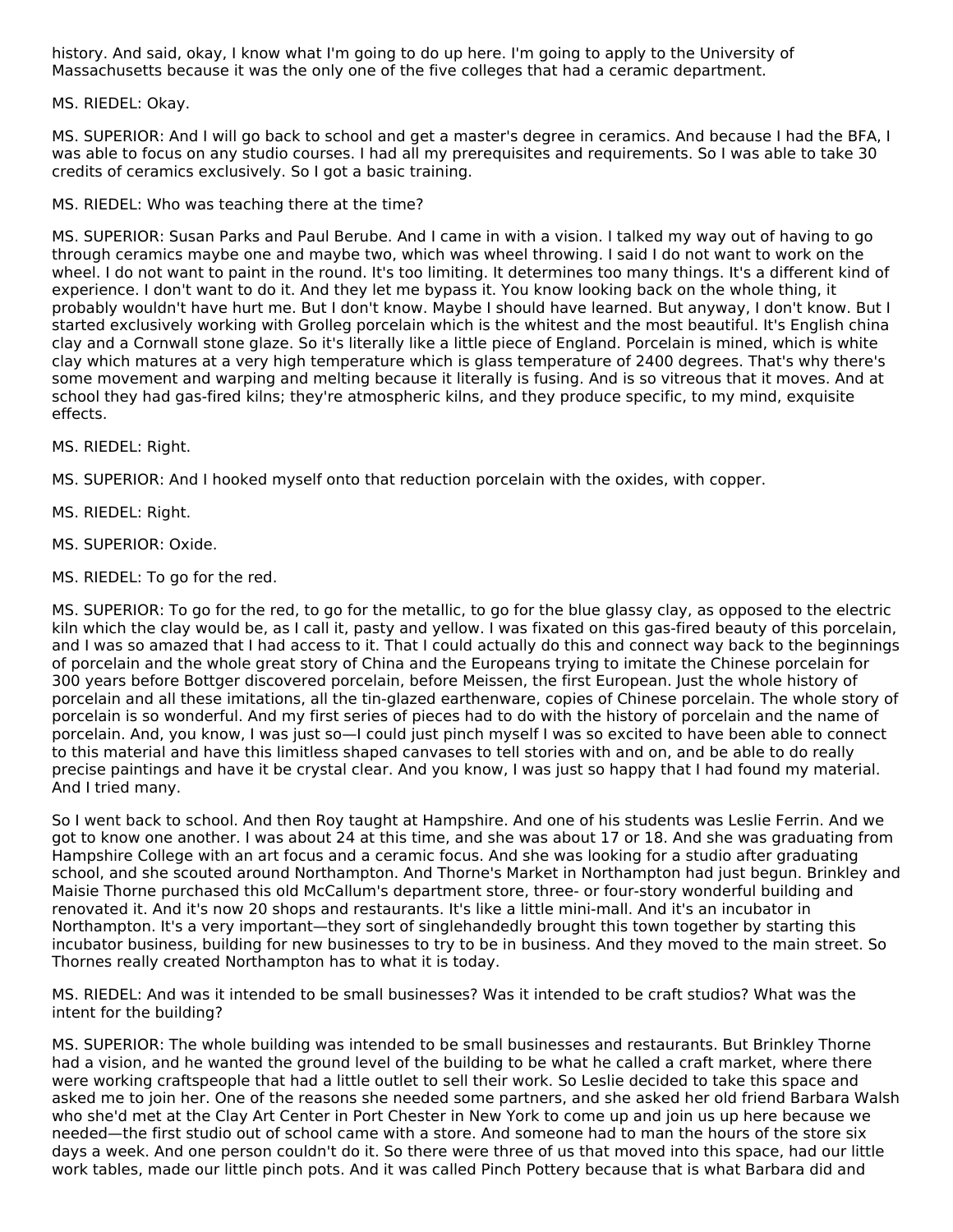Leslie did. They made pinch pots, which is a particular building method in ceramics. And they just named the store Pinch Pottery.

MS. RIEDEL: And when did this store start?

MS. SUPERIOR: Nineteen seventy-nine.

MS. RIEDEL: Okay. So you had a studio. You had kilns—electric kilns?

MS. SUPERIOR: An electric kiln.

MS. RIEDEL: Okay.

MS. SUPERIOR: An electric kiln.

MS. RIEDEL: How did that square with your love of the gas kiln and the effect on the porcelain?

MS. SUPERIOR: Well, that had to change— No, no, no. I always fired in a gas kiln.

MS. RIEDEL: Okay.

MS. SUPERIOR: We had an electric kiln there for bisque firing.

MS. RIEDEL: Okay.

MS. SUPERIOR: But there was, you know, another connection with a local potter, and we used to bring our things. He would allow us to rent his kiln. Barbara and I worked with the gas kiln. She did stoneware with spodumene glazes, very organic forms. Functional objects made with very organic forms. Pumpkin-like teapots and— So we boxed our work up and fired it at a local potter's kiln. And then eventually we needed more space in the studio. And once again, Leslie Ferrin found us a studio which was East Street Clay Studio in Hadley, where I still work today. And we were able to build our own gas kiln on that property.

MS. RIEDEL: Okay. So how long were you at the Thorne's Market?

MS. SUPERIOR: Well, we probably worked there for three or four years.

MS. RIEDEL: And did Pinch Pottery remain there after you moved to the other studio?

MS. SUPERIOR: Yes, yes. We just had to get our studios out of there because we needed more space. But I think we left the guise of one table, and we did some tiny bit of work when we were there. But we needed the sales space.

MS. RIEDEL: Mm-hmm. Mm-hmm. [Affirmative.]

MS. SUPERIOR: And we didn't have enough studio space there.

MS. RIEDEL: So would you and Leslie and Barbara work during the day? The public would come through and watch what you were doing?

MS. SUPERIOR: Yes.

MS. RIEDEL: And then somebody would get up from whatever they were doing to make sales.

MS. SUPERIOR: Yes, yes.

MS. RIEDEL: Interesting.

MS. SUPERIOR: Yes.

MS. RIEDEL: Really unusual.

MS. SUPERIOR: Yes, yes. And there was a weaver, Kin Cullen Weaving. And Garth Shepp who was Archie Shepp's wife, the marvelous saxophone jazz musician who taught at the university. And Holly Ghazey. They were the three partners in the weaving studio, and they taught classes, and we taught some classes in pottery, hand building with pottery for children. And there was a stained glass person, and there was a woodworker. And then gradually the stained glass person moved to Cape Cod. We expanded the pottery area, and it was just the weaving and the pottery, in the end, for a number of years. And then a space became available, I think it was 1987, on Main Street in Northampton. And they were going to be doing a huge construction project building a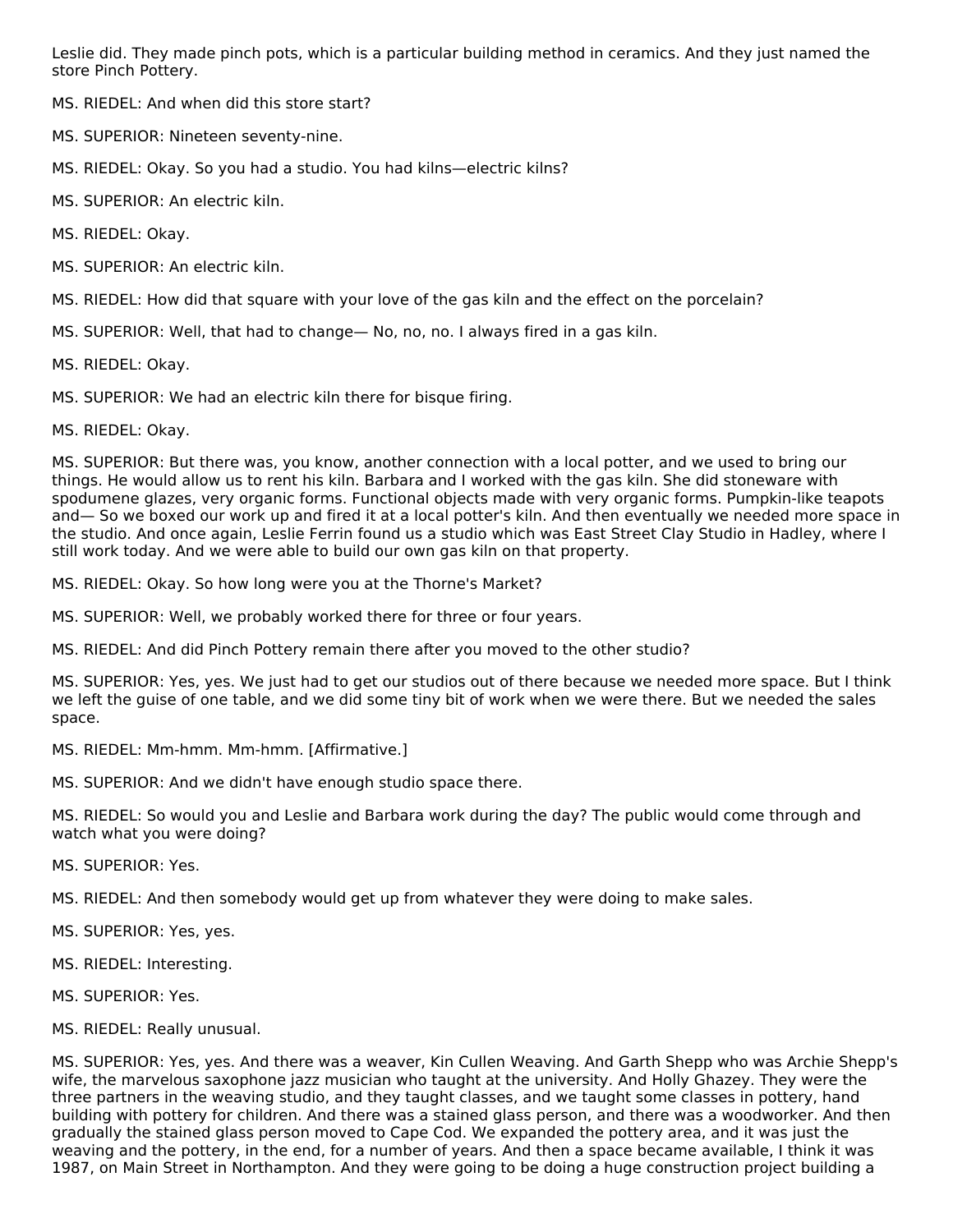new parking lot behind our place in Thorne's. So Leslie, the brilliant businesswoman, decided we cannot stay here for three years with this parking lot construction. And the space opened on Main Street, so we moved up to Main Street.

MS. RIEDEL: Okay.

MS. SUPERIOR: And that was the first time also that we took out a business loan to renovate this space. And we borrowed like \$30,000. But we'd had this business for a decade and never borrowed a penny. We just allowed it to grow and hold its own. So it was a very slow gradual evolution for this business.

MS. RIEDEL: At Pinch Pottery, did you only sell the work of the three of you? Or were there other artists represented as well?

MS. SUPERIOR: Well, Leslie and Barbara had many, many, many friends, pottery friends. So we were able to fill a store with all of our friends' work. There could have been 30 potters' work on consignment. That's how we were able to do it. All of our friends gave us their work. So we could have a store without having to buy it, but the inventory.

MS. RIEDEL: Mm-hmm. [Affirmative.] And they had representation for their work.

MS. SUPERIOR: Right.

MS. RIEDEL: Mm-hmm. [Affirmative.]

MS. SUPERIOR: Right. So we were all kind of beginning at the same time.

MS. RIEDEL: And did you—were you clear from the start that the work was going to be primarily sculptural? Did you toy with the idea of functional work?

MS. SUPERIOR: I did it all. I mean starting—just simply everything. I loved the idea of functional work just to live and handle that work. But I made everything, from jewelry, pins, beads, tiles, and I made relief sculptures.

MS. RIEDEL: But always porcelain.

MS. SUPERIOR: Always porcelain.

MS. RIEDEL: Mm-hmm. Mm-hmm. [Affirmative.] And early on the sculptural forms had a lot to do with historical forms.

MS. SUPERIOR: Absolutely. Absolutely. That was one of my themes was tributes from the beginning. And the cocoa pot form, for instance, is a classical cocoa pot form. And I would just play with the scale, enlarge the scale, flatten the object out. I started making paper patterns and making two-sided objects. So it was very clean that there was one painting on one side, another painting on the other. And it was, you know, it had its termination point. It wasn't something in the round, which is a whole other kind of decorating assignment. Assignment. I still think of myself in school. I very often make the Freudian slip of saying, "I'm going to school," when I'm going to the studio.

MS. RIEDEL: [Laughs.] Interesting.

MS. SUPERIOR: So I am ever in school. I'm a lifetime student. And take workshops, one a year, or in some other area. Even in jewelry-making I'm starting to take some metal-working workshops. I like gold. I might like, want to make some gold jewelry.

MS. RIEDEL: So the forms were based on classical forms from Greek ceramics. We had amphora vases. Anything else? Was the primary emphasis Greek at the beginning?

MS. SUPERIOR: What's the question?

MS. RIEDEL: Well, let's describe the evolution of pinch pottery. Who had what responsibilities? Why you eventually you were forced to move the studio out of the store?

MS. SUPERIOR: Leslie decides everything.

MS. RIEDEL: Okay. [They laugh.] Leslie owns the gallery, so I guess that makes sense.

MS. SUPERIOR: Well, she found, you know, she didn't like the isolation of the studio. Well, are we going to talk—

MS. RIEDEL: We are.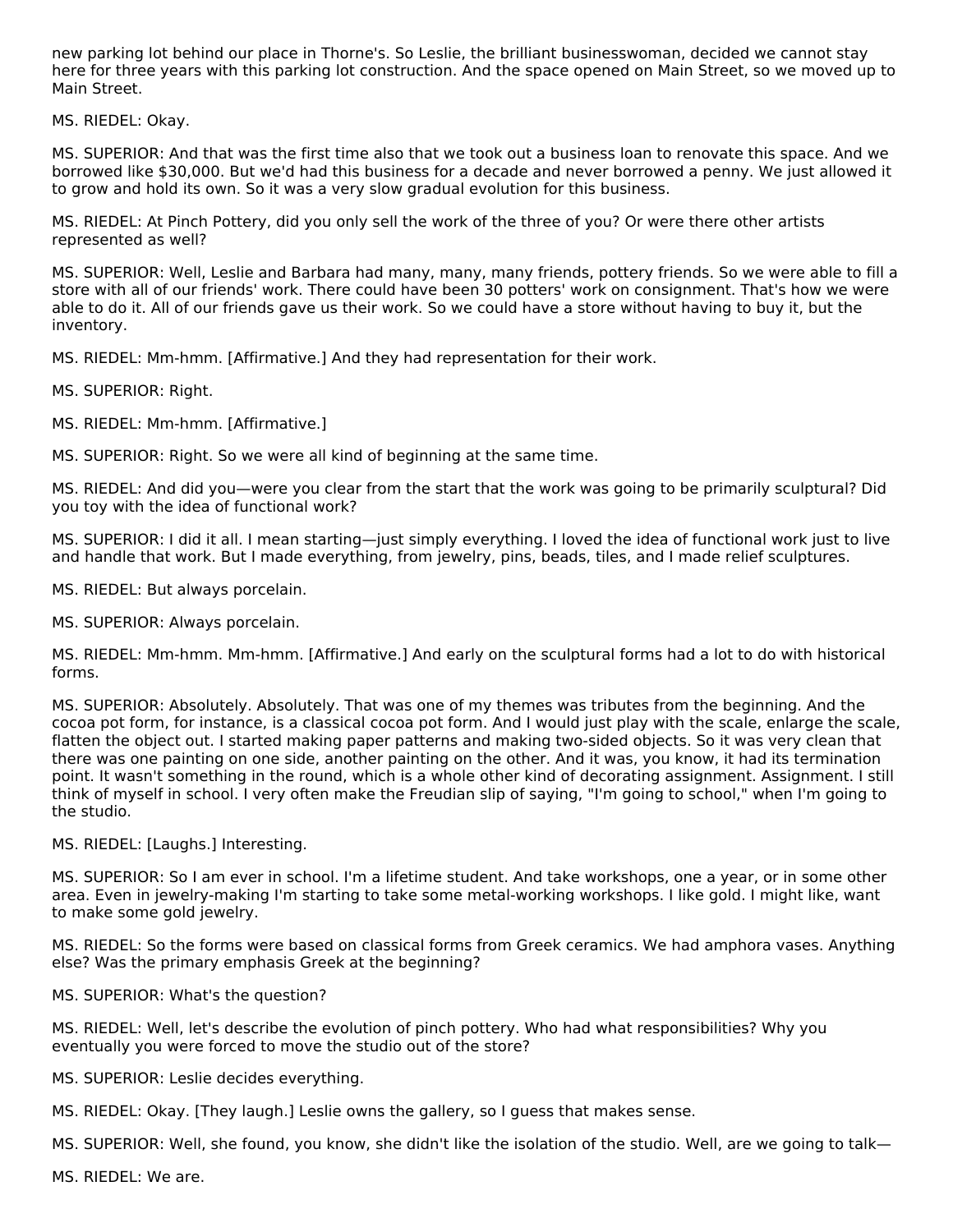#### MS. SUPERIOR: Oh, we are.

#### MS. RIEDEL: Yes.

MS. SUPERIOR: Oh, oh. [Laughs.] We used to call her at the studio: Leslie Ferrin, the woman, the phone. She always had the telephone on her ear. She'd be pinching her pots, and she was on the phone. She's Miss Social. Didn't like the isolation of the studio. Preferred the networking and the contacting artists and working on the promotion, working on everything and contacting—making contacts with everyone in the field that she could: the writers, the museum people, everyone. And she found that her strength was really being a dealer.

#### MS. RIEDEL: Yes.

MS. SUPERIOR: And at some point she decided to focus on that 100 percent. And we—it's a big space. And originally we were seven potters that shared this space of East Street Clay Studio, 2500 square feet.

#### MS. RIEDEL: Okay.

MS. SUPERIOR: And now it's just two of us, Donna McGee and myself, that are—she works with earthenware, functional painted earthenware. Works on the wheel. And I have— So we have big studios. And the evolution of Pinch Pottery, I'm not sure where exactly we left off here. But it was our first studio out of school that came with a store, was attached to—was part of it; it was part of one large space. And we were able to fill the store because there are so many local artists living in this area. And we were able to, as Leslie would probably contact them, they would give us their work on consignment. So we could fill a store without having to purchase the inventory. So it was a very gentle, easy way to begin a business.

MS. RIEDEL: Right.

MS. SUPERIOR: Which didn't take any personal investment other than our time. And our jobs were delegated. Leslie ran the gallery. Barbara did the bookkeeping. We all had store hours. And my job were the graphics and the visuals: coming up with a business card, coming up with all of the invitations to shows. Leslie had the first teapot show, tea party show that really probably ever took place in the United States. And now every other craft gallery in the country had picked up on teapot shows. But Leslie's—I believe ours was the first.

MS. RIEDEL: And what year would that have been? Here we go "Fourth Annual Teapot."

MS. SUPERIOR: "Fourth Annual Teapot." This might have been the first one.

MS. RIEDEL: And what year would this have been, do you have any idea? Early eighties must be.

MS. SUPERIOR: Yes. Early eighties. Because we opened the store in 1979.

#### MS. RIEDEL: Right.

MS. SUPERIOR: You know we did dinnerware shows and teapots shows and earthenware shows and cast ceramic shows, where Leslie would start inviting artists from all over the United States to be part of these shows. So it wasn't just our local community. It was the national ceramic community. And Leslie decided that eventually, as things grew and developed, that we would start advertising in national magazines, Ceramics Monthly and American Craft magazine. And these graphics were very unique and personal. They're rapidograph black-and white drawings. So they stood out graphically in these magazines. And gave a definite, recognizable identity to this business right from the beginning.

MS. RIEDEL: And was it strictly functional ceramics? Was there sculptural work as well?

MS. SUPERIOR: It was pretty much functional at that time.

MS. RIEDEL: At that time, yes.

MS. SUPERIOR: I mean I did very early on do relief sculptures, little vignettes, little scenes, little interiors, or picnic food, miniature plates. I was always interested in the miniature, food, and miniature ceramics. And made pieces that hung on the wall decoratively that weren't—I'm trying to think of, you know, what other. It was mostly functional work except for these relief pieces. And gradually I started to get some attention for my work. And there was an ad — I had applied. At the beginning of anyone's career you start by applying to a lot of national exhibitions. I think I applied to the NCECA national show. And it was at the Everson Museum in New York, and I did get into the show. And then Ceramics Monthly did a review of the show, "Northeast Clay." And there's a big picture of one of my platters, to my surprise, in that issue of Ceramics Monthly.

MS. RIEDEL: Mm-hmm. [Affirmative.] Or a teapot on a platter.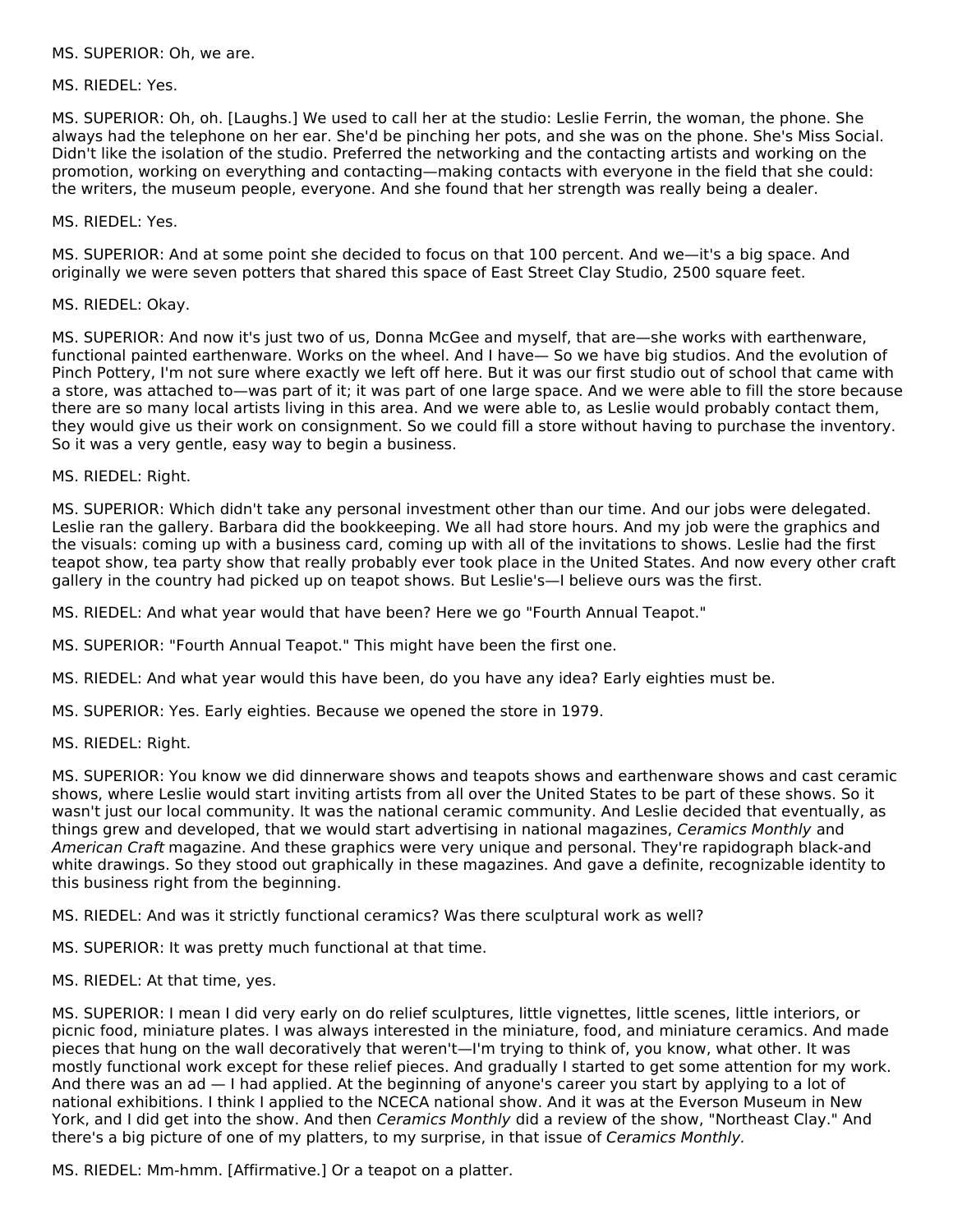MS. SUPERIOR: So people started to notice my work. I didn't seek it out particularly. But people in the ceramic community started noticing my work and publishing images in the ceramic publications. And then as time went on, I wound up getting a lot of publicity and press more in the interior design world. And they'd be featuring my work in homes. You know a platter of mine in someone's home. Creative ideas for living. I did some tiles. Or they'd put like in the "Currents" section on the Thursday New York Times, just some hot new thing. I was in that "Currents" section. And in all these shelter magazines, you know, Metropolitan Home. This is November 1988. They did a spread with handmade American objects in it, which was novel at the time. But these shelter magazines started picking up on this idea as an optional thing to encourage people to support. And they could decorate their homes with these objects.

MS. RIEDEL: There seem to be multiple references to folk art in the work and pattern is extraordinarily important. Do you remember what inspired that focus?

MS. SUPERIOR: Moving up to the country. Having been a diehard New Yorker, I find myself living in an area where there are farms, and I love animals and love cows. When I drive through the country. Yes, I was just extremely inspired by the local New England landscape. I'd really never seen, having been a New Yorker and a city boroughs person, American vernacular architecture. And the power of the simplicity and symmetry of the classic New England colonial house, which I believe was very originally arrived from Palladio, and, you know, Greek and Roman themes. And I became fixated on that icon and that archetype as a symbol for the house and garden. And for years I worked on a series called "House and Garden." And it was when I was beginning my own home and thinking about, you know, the country life and the beauty of this bucolic area to be in and live in. And I embraced all things. We discovered the Shakers at this time. We were in the country. We were going to antique shops. We were going to antique shows. I got very interested in Americana.

MS. RIEDEL: Mm-hmm. Mm-hmm. [Affirmative.]

MS. SUPERIOR: In all areas.

MS. RIEDEL: So the history of American art as you were experiencing it in the immediate surroundings.

MS. SUPERIOR: Right. Right. Which was totally new to me, having been a city person exclusively. And I love this part of the country best because it's the most historical. So we're always visiting house museums, Historic Deerfield is right here. You know this community of homes from the 1700's. It's just a beautiful historic—and each home, it's maybe three or four blocks of these historic houses that are impeccably restored, and they're each a museum. And you can go there and observe how people lived during these times. All the beautiful decorative objects that they had. It's connected to Deerfield Academy which is a wonderful school.

MS. RIEDEL: Yes. Mm-hmm.

- MS. SUPERIOR: So moving up here, we were enmeshed, entrenched in Americana.
- MS. RIEDEL: Mm-hmm. Mm-hmm. [Affirmative.] Which was relatively new for you.
- MS. SUPERIOR: Absolutely.
- MS. RIEDEL: You were very interested in European history and Egyptian history.
- MS. SUPERIOR: Right, right.
- MS. RIEDEL: History of porcelain, but you know.
- MS. SUPERIOR: Yes. So that's where I would say that folk art influence came in through Americana and loving it.
- MS. RIEDEL: Meanwhile, Pinch Pottery was thriving.

MS. SUPERIOR: Pinch Pottery was thriving and developing a real national presence. And Leslie was, you know, doing everything, and everyone was getting to know who she was. And her career was developing. And my responsibility, I don't know if we mentioned this, was to take on the graphics.

- MS. RIEDEL: Right. We did mention that.
- MS. SUPERIOR: Yes, we mentioned that. Okay. So that was my contribution to the partnership.
- MS. RIEDEL: And you said also that right about this time, your first significant series developed.
- MS. SUPERIOR: My first significant series about the history of ceramics.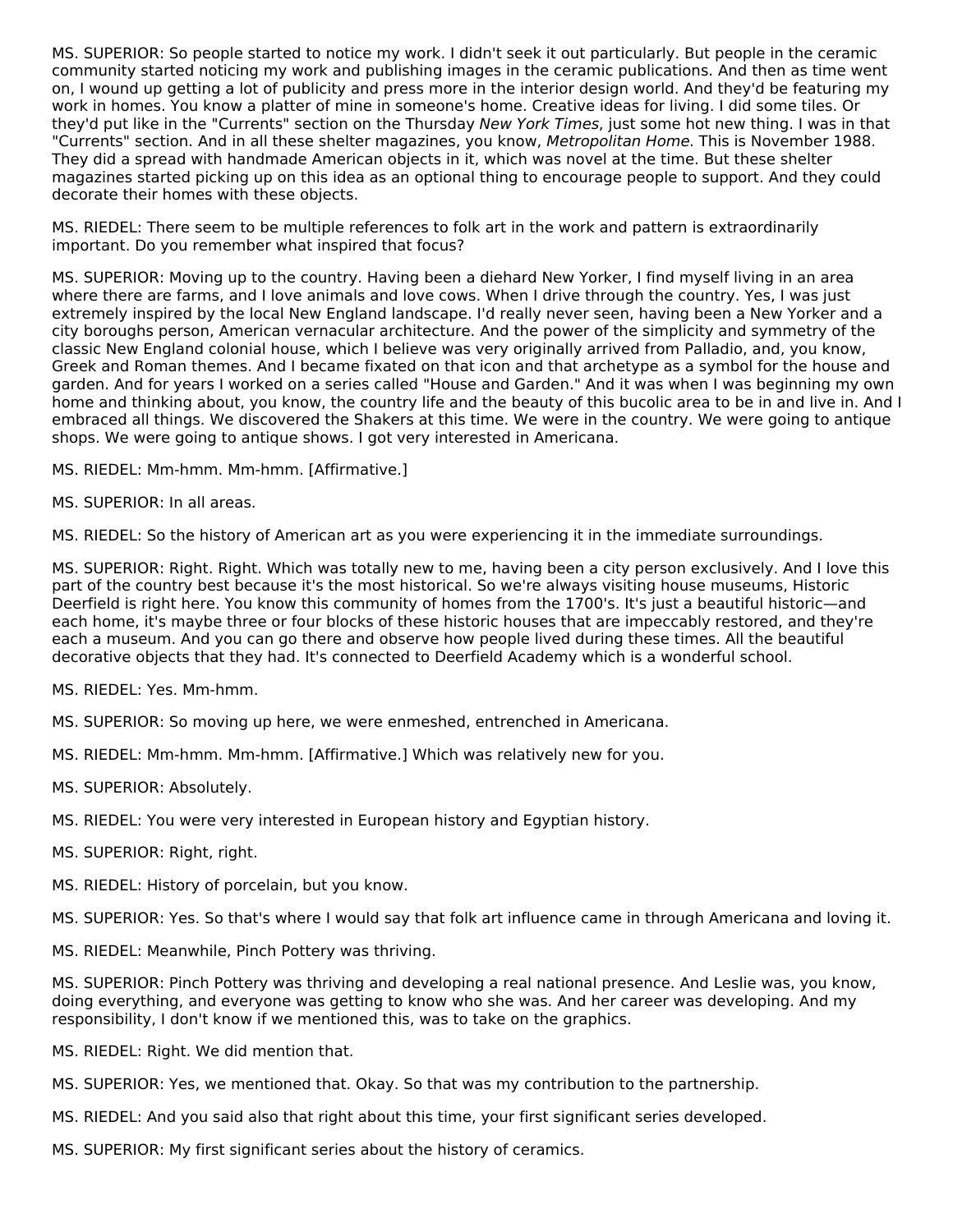MS. RIEDEL: Okay.

MS. SUPERIOR: I have to find those pictures.

MS. RIEDEL: Okay. [Audio break.] Sorry, you were saying that 1981 was the first craft show.

MS. SUPERIOR: I applied to the Philadelphia Craft Show, and I got into it. And from what I'd heard, that was pretty amazing at the time to get into that show. I didn't have a booth. I had—there were three walls. This is a ten-by-ten space. For the back wall I borrowed Leslie Ferrin's accordion shelves, which she displayed her work on from time to time and we had in Pinch Pottery. One wall I put quilt on the wall, hanging it on the person's booth that was next to me. And on the third wall we had a set of very funky milk painted red shelves with a groove in it that were like plate racks. So I had plates on these shelves.

So I go to this magnificent Memorial Hall in Philadelphia which was like a magnificent old arboretum glass building with a glass dome, marble floors. Magnificent location! And I'm terrified because I'm hearing people drilling and putting up sheetrock walls, and putting together very, very serious booths. Like putting galleries together. And I'm thinking. And Roy was teaching—I'm not sure where at this time—and he couldn't be there. And my father drove me down to the show. So this was quite something. This was a great experience for the both of us. So we set up one day. The next day is opening night, and they gave away prizes, first, second, third prize and various other prizes. So my father walks around the show. So he says, "Well, your work isn't the worst here. But it's not the best." Or whatever. And they're announcing these awards at the show. And I wind up winning, I think, third prize for this no booth, and I was so thrilled that my father happened to be there. It meant so much to me. He was ill. My father passed away the next year from pancreatic cancer very, very rapidly. So it meant so much to me that I went to this beautiful show and came back with cash, buckets of cash, in my purse. He was thrilled. It practically sold out.

#### MS. RIEDEL: And that was your first fair.

MS. SUPERIOR: That was my first fair, which is, at the time, one of the best craft fairs in the United States. And the people were so beautiful; the craftspeople were so beautiful. The attending public was so beautiful. I did the Philadelphia Craft Show and the Washington Smithsonian Craft Show for 15 years. And at that time really important museum people, magazine people, writers—I met all of these people at the shows at that time. So it was just an incredible way to begin a career with really not having to do anything. Everybody coming to you if they liked it or didn't like it. So subsequent to that, I found myself published in a lot of magazines at the time, with just, you know, a photo blurb that this is happening. Mara Superior. HG, Bon Appetit magazine with fish platters. Home Magazine I was in several times. I did someone's tiles. Actually the woman that currently owns the Waterworks factory, you know, bath company, I did her tiles. Barbara Something-or-other. And that was on the cover of a magazine. So I got a lot of coverage. So that was the launching of my career.

MS. RIEDEL: Did you routinely accept commissions?

MS. SUPERIOR: Not too frequently for boring technical reasons about the unpredictability of the kiln. I couldn't, with the kind of atmospheric kiln that I used, I can't predict that it will come out exactly the same way. And I was afraid of people becoming disappointed. And my work is very time-consuming. So inevitably, if I would take an order, because I did go to one wholesale show which was kind of a joke—I didn't know what I was doing. But I took orders, and I wasn't able to fulfill them. And out of let's say 20 orders from 20 different stores, I wound up just maintaining one store on Nantucket. And that was my own—it was for Nantucket Looms. And that was the only other place that I sold my work aside from Pinch Pottery. And then I participated in group exhibitions around the country because that's what you do. When you're starting a career, you look at the back section of Ceramics Monthly magazine and see what exhibitions you can apply to. And that's another way of making yourself known in the field nationally as exhibiting in these juried shows. Then I'd be invited to shows. I was in the NCECA show a few times.

MS. RIEDEL: Did you join NCECA. Did you go to those conferences?

MS. SUPERIOR: I went to some of the conferences when they were on the East Coast, I'd have to say. I went to Philadelphia; that was fabulous. I went to Rochester. But I can't say I traveled far for them.

MS. RIEDEL: Was that community important to you?

MS. SUPERIOR: Well, not directly in terms of the ceramic academic community. I mean I was familiar with the teachers' work. Andrea Gill was a big inspiration to me at the time. I loved her work. But I knew that I would not be veering toward an academic career.

MS. RIEDEL: Right.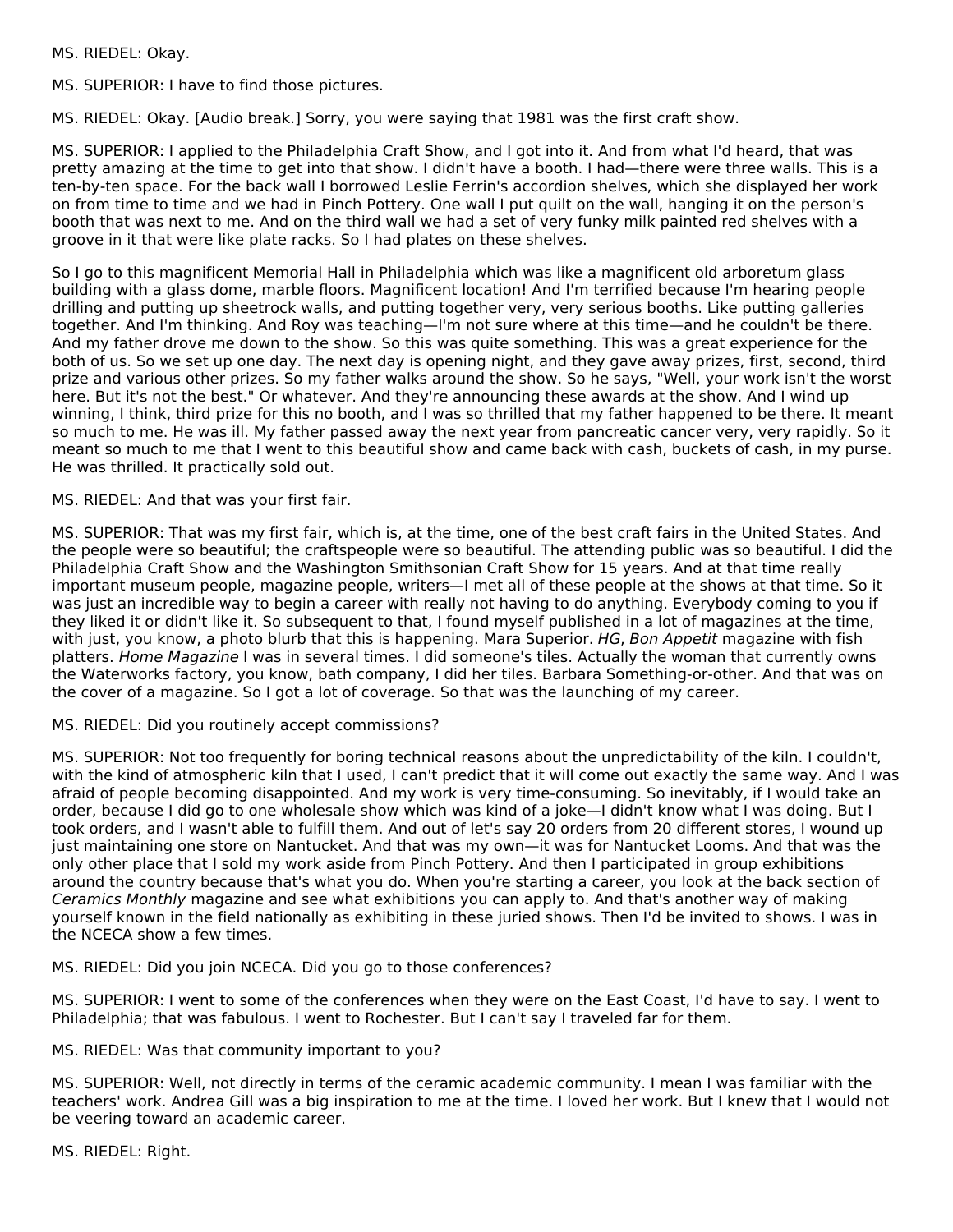MS. SUPERIOR: I did have credentials. But it didn't interest me. And I didn't— And the thought of being responsible for a ceramics department is awesome and daunting. And I certainly wouldn't want that job. You know to be responsible for glaze rooms. I'm sure big schools have technicians. But anyway, I never thought that I had that much to teach.

MS. RIEDEL: And NCECA had more of an educational focus, more of a university or college focus.

MS. SUPERIOR: For the conference itself. Although, you know, the demonstrations are fabulous. All the peripheral shows are fabulous. That's another part of the incredible clay community. It's just such an embracing field. And it's not difficult to become a known quantity in ceramics because there are so many publications. Inevitably, if the work is reasonably good, you'll be discovered. As opposed to being a painter or sculptor. I mean it's a huge world that's you're a needle in a haystack. Ceramics happened to be a wonderfully small field to enter and thrive in. So I feel very blessed that that wound up being my medium. I tried many, many media. But it was fortunate that ceramics wound up being the one that I stuck with.

MS. RIEDEL: And also very early on you had, as you mentioned, extraordinary exposure through Pinch Pottery and then through these fairs, which were very well attended not only by the public but by curators looking for artists' work or writers.

MS. SUPERIOR: Magazine people.

MS. RIEDEL: As you said, magazine people. So it was—

MS. SUPERIOR: It was a wonderful time. It was the golden age of craft shows.

MS. RIEDEL: Yes. Mm-hmm. Mm-hmm.

MS. SUPERIOR: Things have changed somehow. I mean I haven't been at craft shows for 15 years. So I'm out of it. I mean I visit them from time to time as a buyer and a friend and a looker. It's hard for me to walk down an aisle. It takes me a long time to get through a craft show because I know a lot of people. [Laughs.]

MS. RIEDEL: So it would be fair to say that you exhibited at craft fairs from '80, '81 through '95. And what sort of changes did you see in the fairs over that period of time?

MS. SUPERIOR: During the 15 years that I went?

MS. RIEDEL: Mm-hmm. [Affirmative.]

MS. SUPERIOR: Well, in relation to changes, in relation to—there were always those two shows, the highest caliber that was out there. Having gone to those shows for 15 years in a row, being so fortunate to have been juried in that many times— That's one of the insecurities about the craft show world and dependence on it—you know people always complained about that to the American Crafts Council, that there was no stability in it, and they were doing this professionally. And there's just no way to plan, you know, especially a wholesale business. Oops. What was I saying?

MS. RIEDEL: We were talking about how the fairs have changed over 15 years. One of the things that Roy mentioned over breakfast, and I think you were agreeing, is that they'd gotten more professional, they'd gotten more businesslike.

MS. SUPERIOR: Well, he was talking about Rhinebeck.

MS. RIEDEL: Okay.

MS. SUPERIOR: Which the very beginnings of the field were hippyish. And those guys shaved their beards, cut their hair, and put on fabulous Italian suits. You know they became more like sophisticated designers or—they just didn't want to be seen per se as hippies. They wanted to be seen more as serious artists. So the look changed, and everybody got more professional at some point.

MS. RIEDEL: Was there a comparable change in Philadelphia or in Washington? Or was it more consistent throughout?

MS. SUPERIOR: No. That was always the top of the line. That was always as professional as you could be. You know the most marvelous glass blowers, the most fabulous jewelers. Just the best of handmade in the United States. And they were small exclusive shows, 125 people, usually in beautiful locations.

MS. RIEDEL: Did you see an evolution in technique? Did you see a change in focus? Did you see a change in how the public responded?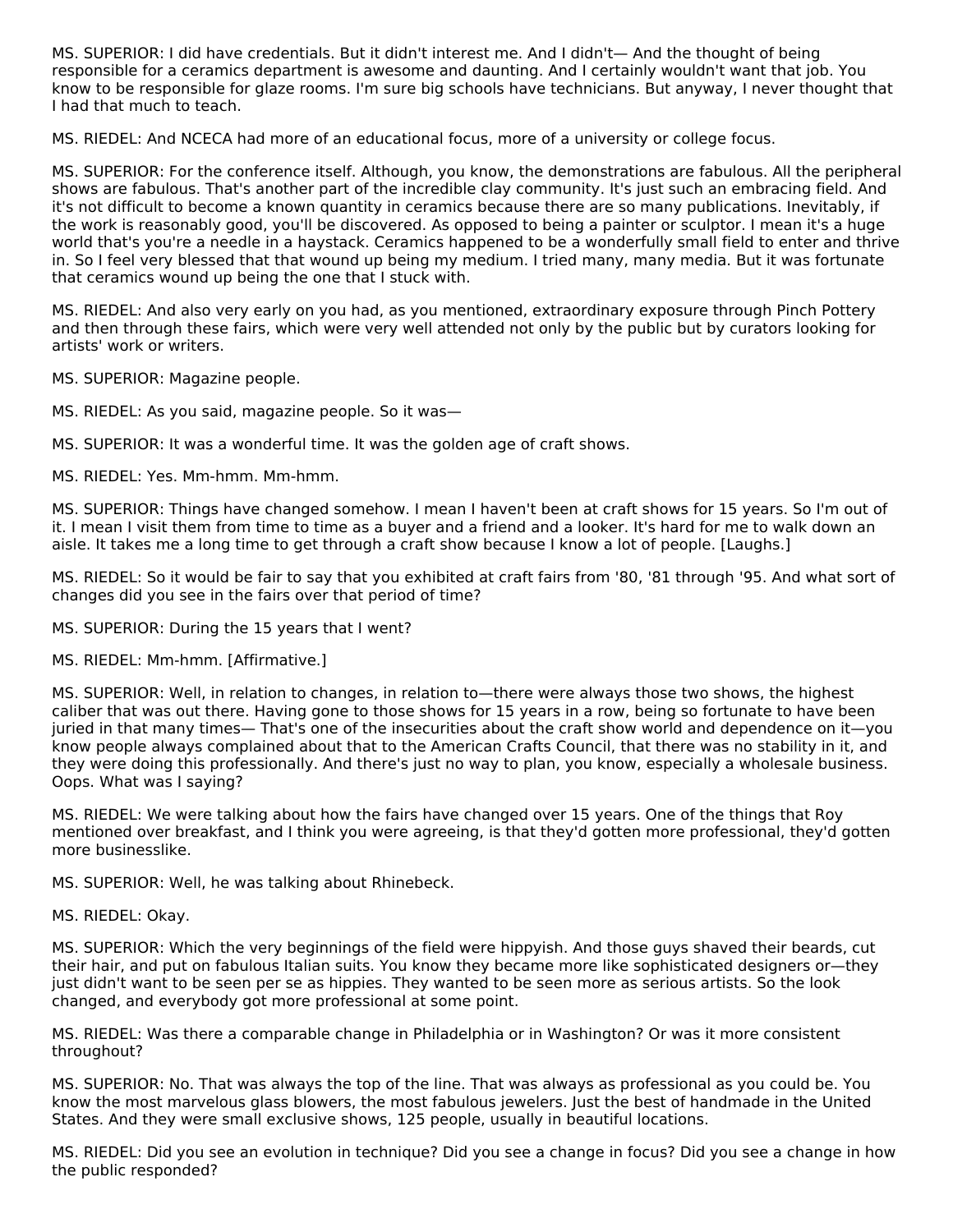MS. SUPERIOR: Philadelphia is a marvelously supported—so is Washington—art loving community. In a way that New York isn't even. Philadelphia and Washington have a profound interest and appreciation for art and handmade things and want to live with those things and appreciate those things. And the Philadelphia Craft show is the biggest fundraiser for the fantastic Philadelphia Museum of Art. And they might raise \$300,000. It's the biggest fundraiser event for the museum each year. So over the years the show got bigger and bigger, over the course of 15 years. If it started with 125 people, I think at the end of the time that I was doing it, it was almost 200 people. So the show doubled. They wound up moving from Memorial Hall, which was a breathtaking location, to the armory—I 'm not sure what the full name of that armory is—to the convention center. So the show became—the location became sterile. And it lost, to my mind, its exclusivity, its charm. Those moves changed greatly. But the ladies' focus was always on the size of the gate because they were fundraising, and that was their number one priority.

#### MS. RIEDEL: Right.

MS. SUPERIOR: So from my perspective it might have not been the great— But anyway, I had done my time. And I tapped on that market for 15 years. So my sales were probably diminishing. More general public were coming in. It had become more of a baby-stroller and amusement for everyone in the city, which is a great, great thing. But also the gate started to complain that there weren't enough things for the people to buy. So they were becoming upset. So one of the questions started to be: What is your price range? And they started looking for people that made things in an affordable price range.

MS. RIEDEL: Okay.

MS. SUPERIOR: At one point to keep everybody happy. And things started to change in that direction. And my work started to become, as I had evolved over 15 years, I was being included in museum shows. My work was becoming more and more expensive and less appropriate for that market. And that's when Leslie encouraged me to think about stopping doing craft shows.

MS. RIEDEL: Mm-hmm. [Affirmative.]

MS. SUPERIOR: And her reputation and her gallery had grown over those 15 years where she felt able to sell my work herself. And I still had my gallery on Nantucket.

MS. RIEDEL: Is that the Dane Gallery?

MS. SUPERIOR: That's the Dane Gallery, yes. And I'm blessed and fortunate enough to have been working with two people who were classmates of mine and friends of mine, which is an unusual set of circumstances. And I've been truly, truly lucky to have these two friends that started as artists and Bob's wife has become the dealer, and Leslie is a dealer. Bob makes magnificent blown glass work.

MS. RIEDEL: What's Bob's last name?

MS. SUPERIOR: Bob Dane.

MS. RIEDEL: Mm-hmm. [Affirmative.]

MS. SUPERIOR: And they have Dane Gallery on Nantucket. And he goes to Baltimore and works with a guild and does all these fabulous wine—they're wine celebrations on Nantucket, where vineyards from all over the country come, and they exchange. And he sells his fabulous champagne glasses and martini glasses. And you know they're all Venetian-inspired. He's been to Venice about seven times; he knows it like the back of his hand. And they're called Tutti Frutti glasses. They're very colorful, and the stems are outrageously beautiful and complicated, and they're all one of a kind. And they're just great on a table. There's nothing more festive than having the table set with all of these extraordinarily beautiful glasses. So I've been very, very lucky. Very lucky to be able to support myself—

MS. RIEDEL: You've had very long term—

MS. SUPERIOR: —as an artist. You know it's still I have to pinch myself all the time to really believe that I've done it for 30 years.

MS. RIEDEL: With two of the same galleries the entire time.

MS. SUPERIOR: Yes.

MS. RIEDEL: That strikes me as extremely unusual.

MS. SUPERIOR: Yes. I was called by Garth Clark once, asking me what my relationship to Leslie was. That was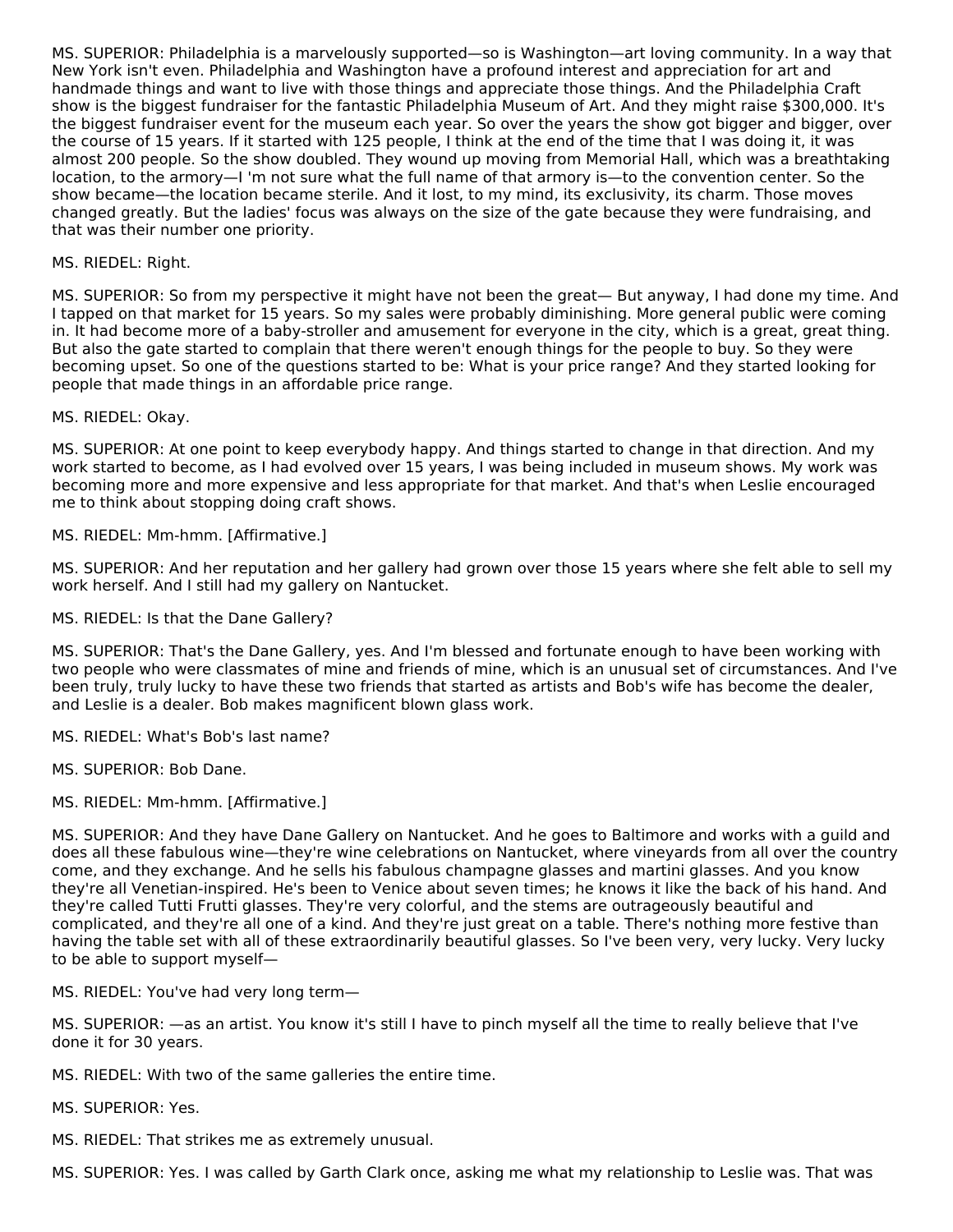sort of a highlight of my career. I've been included in a few of his books. So I'm on the radar.

MS. RIEDEL: Mm-hmm. Oh, yes.

MS. SUPERIOR: But right now Helen Drutt has retired. Dorothy Weiss has retired. I have to say—and Garth Clark most recently closed his gallery in New York and now seems to be focusing on developing an auction for the secondary market. I have to say that Leslie Ferrin is probably the most significant ceramic dealer in the United States, which is an unbelievable position to be in. And she's the beneficiary of all of these galleries' stables. Every ceramic artist in the country, from all of those stables, to emerging artists and graduate students want to work with Leslie Ferrin. So she is in an extraordinary position. So I'm very grateful to have been at the right place at the right time. And Roy got this job at Hampshire College. And I wouldn't have met Leslie. I wouldn't have discovered porcelain necessarily, and my life would have been very different if Roy hadn't gotten the job at Hampshire College and we moved up here where I didn't want to move. I wanted to go back to the city. But this move, my life blossomed. So you never know.

[END OF DISC 2.]

MS. RIEDEL: This is Mija Riedel with Mara Superior at the artist's home in Williamsburg, Massachusetts, July 1, 2010, for the Smithsonian's Archives of American Art. This is disc number two.

And, Mara, let's start this disc with a discussion about technique and the evolution of form in your work. So you were talking about in graduate school this very first—coil pots; you were building coil pots.

MS. SUPERIOR: That's the way I started.

MS. RIEDEL: Because you had not learned to throw on the wheel. You didn't want to throw on the wheel. But you needed to make these rounded forms. And nobody had told you that making coils in high fire porcelain was a bad idea due to cracks.

MS. SUPERIOR: Well, they might have said so, but I was too stubborn to listen. I was determined to use these materials because they knocked me out. It's like gold versus silver jewelry or whatever. If you want gold, you have to do gold.

MS. RIEDEL: Right.

MS. SUPERIOR: I wanted these materials. And that was the number one factor, and I was going to make it work.

MS. RIEDEL: And you wanted porcelain at reduction. You wanted reduction porcelain because of the color.

MS. SUPERIOR: I wanted glassy blue.

MS. RIEDEL: Right.

MS. SUPERIOR: And in my selecting this, I feel conceptually totally linked back to the ancient Chinese porcelains. It's the same firing method in the atmospheric—either wood- or gas-fired kilns. And it immediately links me to ceramic history, which was very exciting to me for some reason.

MS. RIEDEL: Going back a thousand years.

MS. SUPERIOR: Yes.

MS. RIEDEL: Mm-hmm. [Affirmative.]

MS. SUPERIOR: It's just this continuum. It just was exhilarating to me. So I started making a vessel in the most primitive way possible. Maybe beginning with a pinch pot, putting a foot on the base of a pinch pot. And then building up the form with coils. And adding my inability not to decorate, adding little decorations on the top, adding handles. But the pots were unsatisfactory. I think Roy called them my oatmeal stage. No one told me in school after the first year or so that there was even such a thing as a paddle, a wooden paddle like a kitchen tool that you just—

MS. RIEDEL: Just to smooth it out.

MS. SUPERIOR: Just to smooth out the lumps of the pinch pots. So I have these lumpy things that I wanted to make paintings on. So I had to figure out some clean surface to paint on. So somewhere along the line I started working with slabs. And this was a huge breakthrough technologically. And I thought, okay, I can make a paper pattern. Since I've been familiar with sewing, I'll make a paper pattern of the shape, the silhouette, and cut out two sides, and put it together and make it stand up on a base. And then I have— I didn't want to decorate in the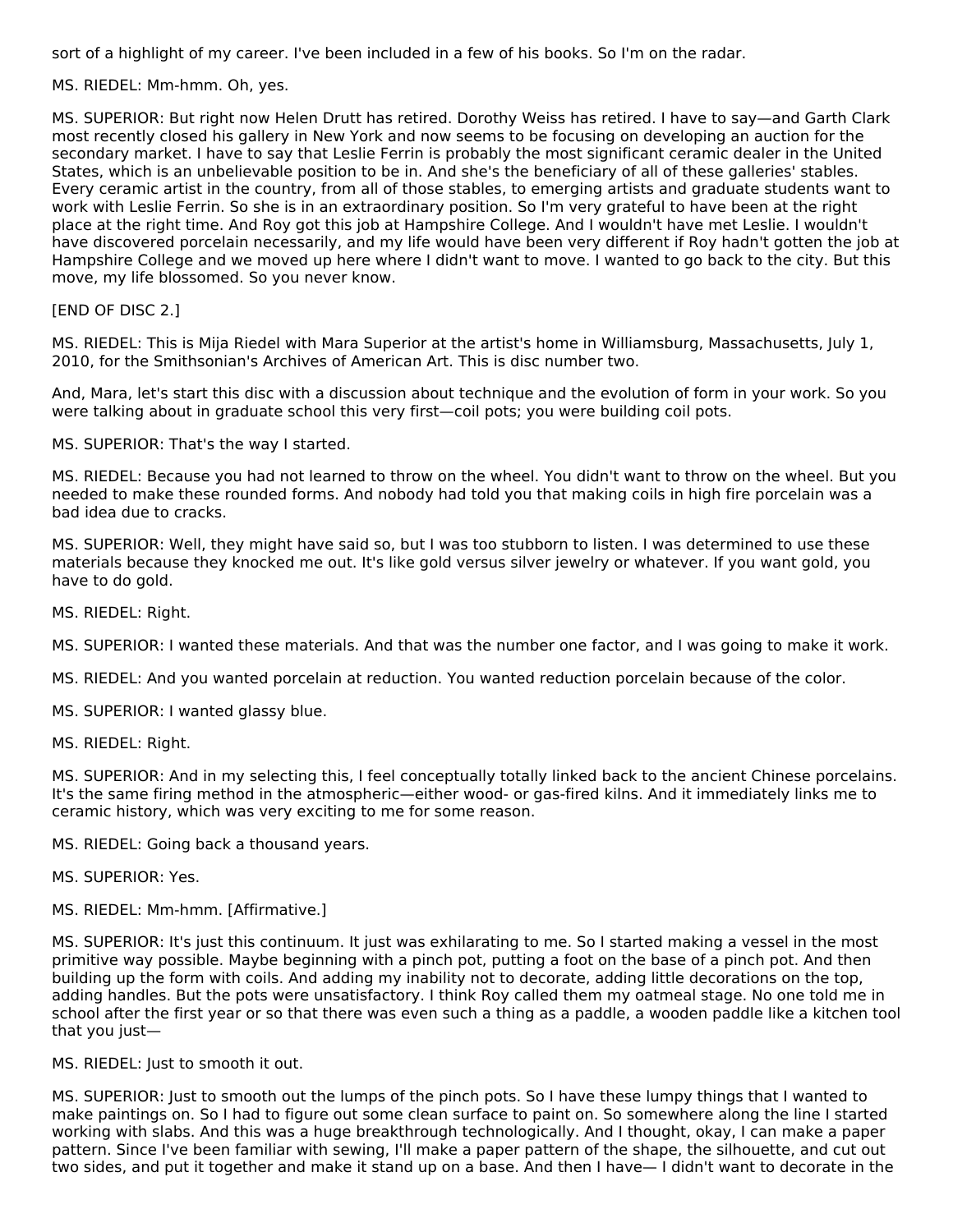round because it's a limiting—it determines too much. I mean I enjoy it occasionally. But I like the idea of two sides of a story, the definition of it, the contained painting surface. So I started with two-sided vases.

MS. RIEDEL: And an interest more in composition than in form. So the flatness was appealing.

MS. SUPERIOR: Absolutely.

MS. RIEDEL: And I don't mean—certainly interested in form. But two-dimensional form versus three-dimensional form.

MS. SUPERIOR: Absolutely.

MS. RIEDEL: Right.

MS. SUPERIOR: My formal interests are in shape, line, composition, color, as opposed to form and modeling.

MS. RIEDEL: Dimension, right.

MS. SUPERIOR: Dimension and that kind of visual accuracy.

MS. RIEDEL: So these first forms, these two-sided forms, are like pillow—they're variations on vase forms. And they're sort of pillow-shaped forms.

MS. SUPERIOR: Well, this first one I would just say I like geometric shapes. And these first simple forms were conically based. They were cone-shaped forms. And I liked the foot. So I attached them to a little base. Then I started doing my typical digging into art history, ceramic history, and started looking at many books of pots. And thinking that's a beautiful silhouette. I'd like to use this traditional silhouette but make them my own by constructing them in a completely new way. And decorating them in my way. I'm not going to copy the old—I'm not going to copy the antique paintings and images. I want to put my images on this old form and make it old and new. So, you know, went through the trial and error process of making things that were able to stand up and just taught myself how to do things.

MS. RIEDEL: Had you seen Betty Woodman's forms?

MS. SUPERIOR: I knew that I loved her work early on.

MS. RIEDEL: Mm-hmm. [Affirmative.]

MS. SUPERIOR: I'm not sure at which point—if I'd seen it at that time in 1980. I'm not certain exactly when I saw her work, but I loved her work.

MS. RIEDEL: Mm-hmm. Mm-hmm. I would think so.

MS. SUPERIOR: Yes. And loved her constructions—I loved the looseness, and her whole construction method is brilliant. But she threw on the wheel. And departed in the most interesting way from the wheel. Used the wheel in the most interesting way I've ever seen it used. But I didn't even have that skill.

MS. RIEDEL: Right.

MS. SUPERIOR: So I had to find some clean surface to paint on. And slabs answered the question. Then I started refining the forms. I started small, maybe ten, 12 inch size to begin with. And then I got very bold and wanted to start building much larger things. And I couldn't do it except for these large boat-shaped pieces. I was able to get some scale with two pieces of clay—three pieces with the base, with large, as large, I wanted to go as large as I possibly could. This porcelain shrinks 20 percent. So everything was that much bigger. So it also had to do with how much I could lift, how much I could invert a board, just how much I could physically handle. So then after the conical and boat shapes, I wanted shapes with curves in them. I wanted to redo classical vessels. So I needed another method, and then the boxy four-sided piece evolved. And from there I could really deal with any shape I wanted. So that was a great innovation. And I was bold enough to try to work in as large scale as I possibly could. And I didn't even have any additives in the clay body, like molochite or sand of any kind or anything that might have helped the clay body. I was just using straight Grolleg porcelain which is quite challenging to work with in terms of its high shrinkage rate and prone to cracking.

#### MS. RIEDEL: Right.

MS. SUPERIOR: And fussiness in drying. It needs to be very slowly dried with layers and layers of plastic on it. And, you know, I'd have pieces on my table for months slowly drying. So it's a very slow process. And one picks their medium based on one's patience level for certain things, where one has infinite patience for something and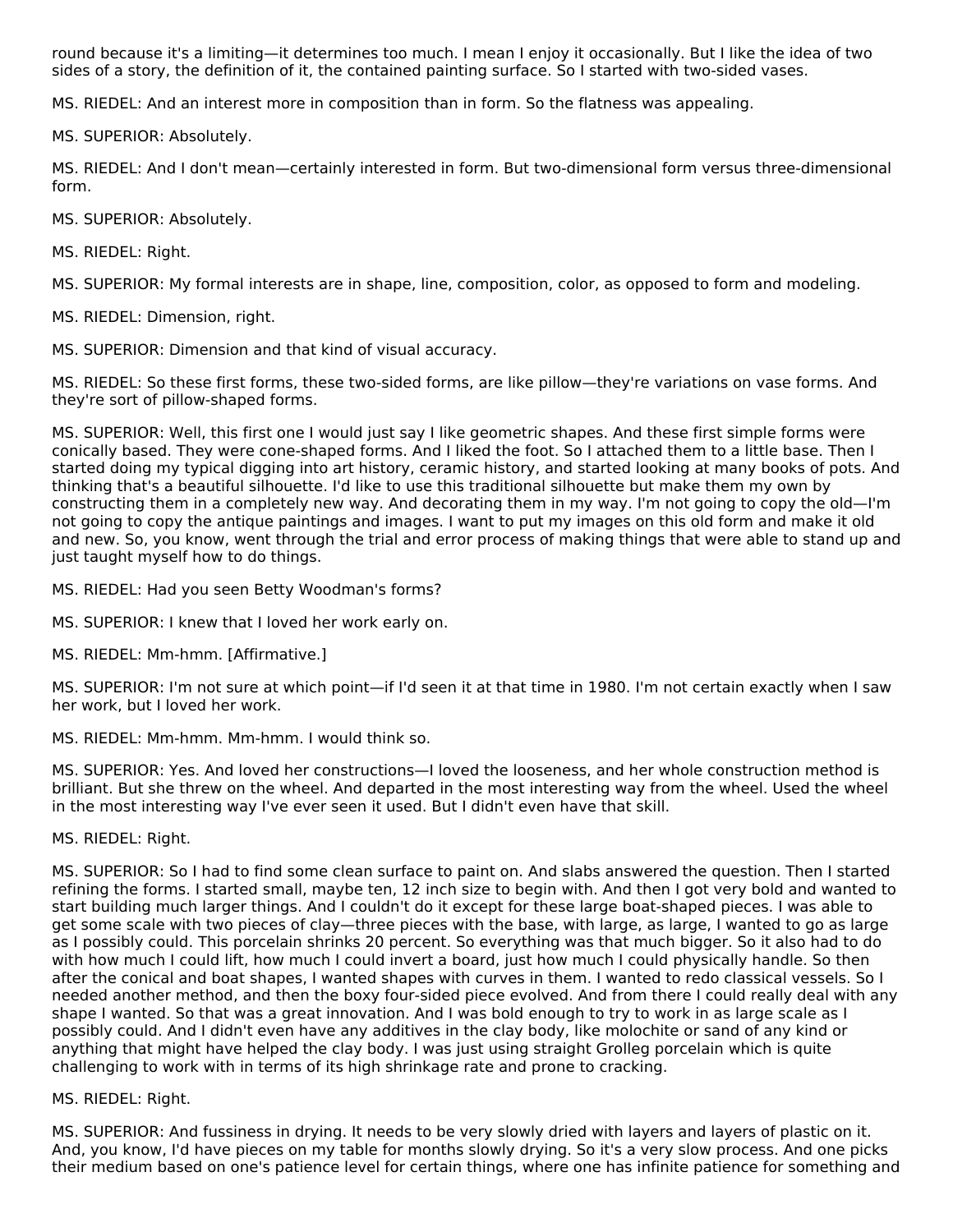no patience for something else. And your work evolves that way. I mean I see that in many different artists.

MS. RIEDEL: When you were making the form, did you have a sense of what the painted surface would look like? Or did the painted surface evolve completely independent?

MS. SUPERIOR: It's hard to say. It happens differently in different times.

MS. RIEDEL: Okay.

MS. SUPERIOR: You know I might have just been working on a series of putting ten shapes together and then look at them and see what the shape was telling me.

MS. RIEDEL: Mm-hmm. [Affirmative.]

MS. SUPERIOR: And then once I was onto some imagery, the imagery might come first, and I'd make a form to go with it.

MS. RIEDEL: Okay. So it works both ways.

MS. SUPERIOR: Yes, yes. Like I became involved with hourglass shapes, shapes—Brancusi-type shapes but flat, and those were like separated areas, like underwater, land, sky, just that definition changing the terrain.

MS. RIEDEL: Mm-hmm. Mm-hmm. [Affirmative.]

MS. SUPERIOR: So this is what I was doing in graduate school. I was teaching myself how to make a form that could be decorated and painted. And doing the relief sculptures always at the same time, you know, and the little sculptural houses, fairytale-like imaginary themes. But I taught myself how to make pots that would stand up and work in this high fired porcelain.

MS. RIEDEL: And something that you wanted to mention is that technically that's no small feat. That to build in slabs constructions of this size in porcelain that go to cone 10 is a technical accomplishment.

MS. SUPERIOR: Well, I think it is. I mean I see something in these materials that maybe other people—it doesn't faze them; it is what it is. And to my eye it's very different than an electric fired cone 10 porcelain. And I prefer this. And I can't really think of anyone that's used porcelain in this way, this method and these materials. And it's caused me a lot of heartache. I've lost a lot of work over the years. But I keep trying. It's like falling off a horse, picking myself up, dusting myself off, and starting again with a new additive in the clay that might help, with different additions. There are always tests in the kiln, and that is usually the most exciting thing that's going on in a kiln are the tests to see a little glaze change or a something or other. So it's always a process of learning and improving.

MS. RIEDEL: The only other artist actually who comes immediately to mind, who's doing incredibly complex constructions in high fire porcelain, gas fired, is Edward Eberle.

MS. SUPERIOR: Yes, yes. I think he's wheel thrown, though.

MS. RIEDEL: Some may be. But I think as they've gotten increasingly complex—I mean there's so many different components going into a singular piece—that I would think there are a lot of the same challenges that you have in terms of seams and cracking and things.

MS. SUPERIOR: Yes. It's the same temperature range, the same—

MS. RIEDEL: Similar technical challenges, I think.

MS. SUPERIOR: Yes, yes.

MS. RIEDEL: Mm-hmm. Mm-hmm. [Affirmative.]

MS. SUPERIOR: Yes. I haven't seen his work extremely recently to know if he's still throwing. But he doesn't use glaze.

MS. RIEDEL: Right.

MS. SUPERIOR: Not that that's that much of a change in things. But at least there's a certain particle alignment when you're throwing.

MS. RIEDEL: Right. Yes.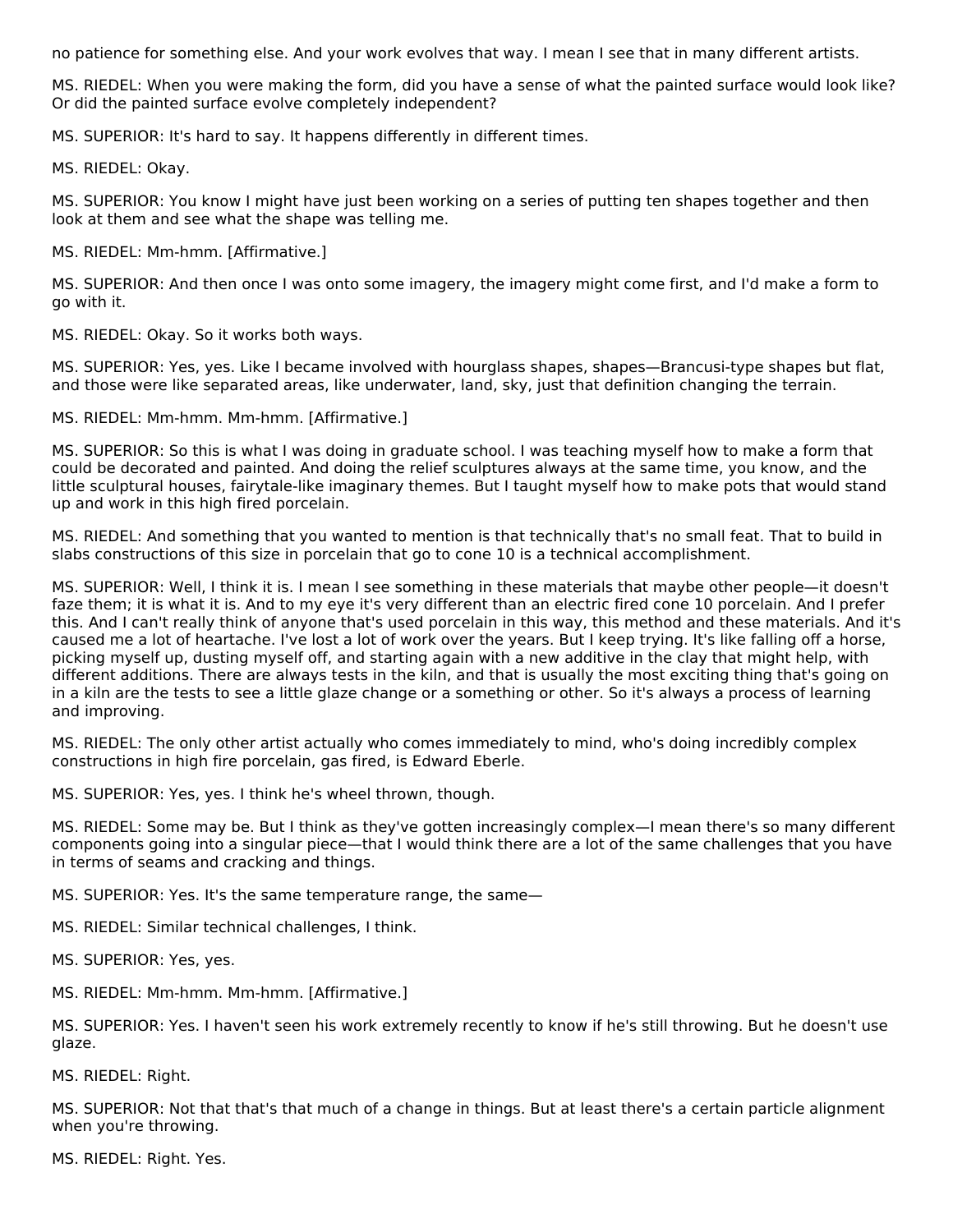MS. SUPERIOR: There are certain advantages to throwing.

MS. RIEDEL: It gives the clay a consistency throughout.

MS. SUPERIOR: Yes. The wall might be a similar thickness. There could be some advantages to something that doesn't have appendages or little appendages might be just fine. But when you're working—he's building those pieces in a wet stage.

MS. RIEDEL: Right.

MS. SUPERIOR: And these are built in a dry stage, in a leather hard stage.

MS. RIEDEL: Right.

MS. SUPERIOR: Which makes it even more finicky in terms of making a piece.

MS. RIEDEL: Yes, I don't know his the exact process.

MS. SUPERIOR: Making a piece. You can't stand a piece of flat slab up like a giant tile without it being stiff enough to support its own weight.

MS. RIEDEL: Right, right. Yes, I understand.

MS. SUPERIOR: So they have to be pretty dry to put them together. And just that fact alone is pushing the materials to their outer limits.

MS. RIEDEL: Exactly.

MS. SUPERIOR: It's a little better bet if you're working wet.

MS. RIEDEL: So was the material itself then part of the inspiration for that early series that was about pots—"Pots About Pots."

MS. SUPERIOR: Yes. Once again, when I'm interested in anything, I go to the source. I go to the history of what my inspirations didn't per se come from a contemporary. It usually starts with a historic reference of inspiration. Then of course I admire contemporaries when I discover that we're kindred spirits. But I'm sure it always comes from a historic place.

MS. RIEDEL: So let's talk about that series, the "Pots About Pots." This was the mid-eighties, '84 or so, I think, was the beginning of that series?

MS. SUPERIOR: Yes. And I made the piece called Keramos in 1984. And by this time I'd been going to craft shows for three years. So this is a tall—maybe the body of the piece is about 24 inches. And there's a lid with three small vases on top of the lid which maybe brings it up another nine inches. So it was a pretty tall piece. And Keramos is the Greek word for ceramics. And they're little images. They're Greek columns. And there is a vase on a pedestal, a classical ionic column. And there are little classical Greek amphora, Hydrea, Krater, a dish and a vase. So I have three paintings of classical Greek ceramic form and two of my own contemporary ceramic forms at the top of the piece. So I'm mixing historic references and my own sense of vase painting. And calling myself a contemporary vase painter with looking back at the historic tradition. And down comes a hand, which is probably from Giotto, from above, guiding me in some way. I think after my father passed away in 1982, my work started taking on a bit of a more serious tone, and I was thinking more. I just was reflecting more about the content.

MS. RIEDEL: Well, it's very interesting, too, because on side of the amphora you've written "sculpture," it looks like. And on the other side "utility."

MS. SUPERIOR: It can do both. All the things that can be done with ceramics: It's both utilitarian and sculptural. I'm just praising the material. I'm the newly converted. And it can be so many things, have so many functions; what a fabulous material. I was so excited. And these are just an outburst of my excitement for the material, to have found it, and to be able to be doing it. So they're just—

MS. RIEDEL: And this was part of a whole series where you did variations on the amphora form, variations on teapots.

MS. SUPERIOR: Yes. I did the tea temple, which is in a temple form; and it's about the Greek order as well, with ionic columns and balance, unity, and order, which are, you know, design principles. And emphasizing the design principles that the Greeks embraced in their work. And the title of the piece is Continuum and my connection to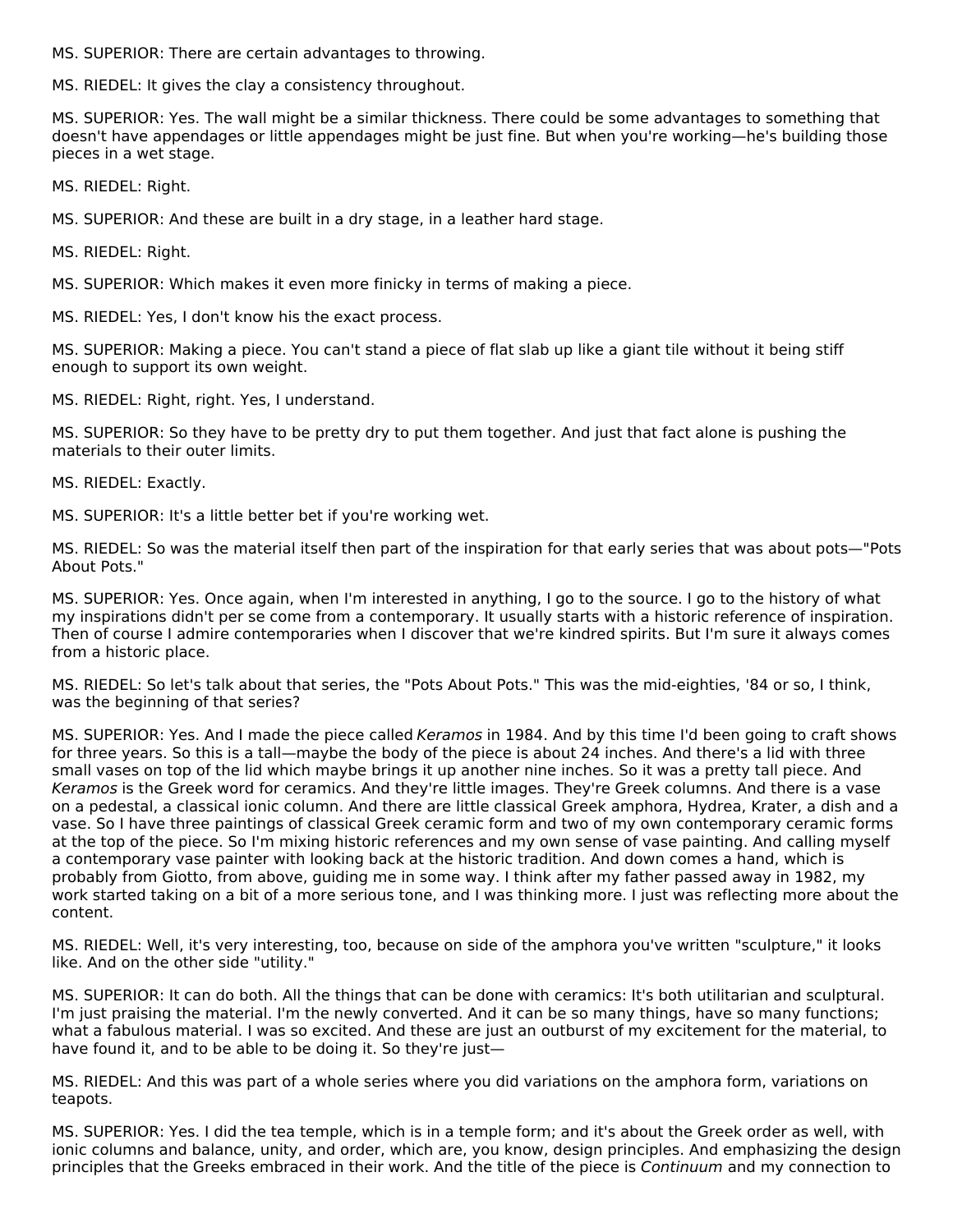ceramic history.

MS. RIEDEL: And this was roughly the same year, do you think, 1984?

MS. SUPERIOR: Maybe '85. And 1989 a piece called Land of the Idea. And Library of Ideas. I obviously—in my home you can see I've probably 20 bookcases. Libraries and art books are very important to me.

MS. RIEDEL: Mm-hmm. [Affirmative.] Imagination, invention, interpretation are the three words you have on this Land of the Idea.

MS. SUPERIOR: Right. On one side there's an image of myself with the concentration center. It's me with a bald head looking inside the brain as to where the ideas come from and how they're little zigzag lines coming out of the brain about when you're excited about an idea. And I'm looking at a photograph here myself, and I can't even read all of the little words on it. But the top talks about little floating words saying "Lost Ideas," "Fragmented Ideas," "Undeveloped Ideas." So it's just about being an artist and where these ideas might be coming from. Going to the sensory center in the brain.

MS. RIEDEL: Mara, when did text become part of the work? Was it true from the very beginning?

MS. SUPERIOR: Well, I'd say I started using it pretty early on.

MS. RIEDEL: It seems that way.

MS. SUPERIOR: Yes. Going back to studying printmaking. I looked at a lot of Hogarth prints with the word bubbles and the riotous people just spurting things. And I just loved that use of the characters saying things to one another. And in pre-Renaissance paintings there are very often words of ribbons, ribbons that have Latin—

MS. RIEDEL: Right.

MS. SUPERIOR: —words and letters on them. I've always been very attracted to those religious paintings with these words. Those were early word bubbles.

MS. RIEDEL: Right. That's an interesting way to put it, yes.

MS. SUPERIOR: The ribbons with Latin on them. And I just love them, love packaging, good packaging. Tins with text and, you know, their ironclad compositions. I really respect so many aspects of the arts: you know commercial art, illustrators.

MS. RIEDEL: Graphic design.

MS. SUPERIOR: Graphic designers. I just love it all. And I look at it all. I'm a sponge for all of these things. It's like my religion. It's sustaining enough to fill that spot, unusual to say, but it gives me— Going to the Metropolitan Museum of Art is like going to a high cathedral for me. I just feel this sense of reverence to beauty.

MS. RIEDEL: I understand.

MS. SUPERIOR: And I've gone on these travels, museum pilgrimages, and feel the same way at the Louvre and the British Museum and the Uffizi and the museums in Rome. And as I travel and see more and more and more, it just builds a greater sense of weight to the whole thing that I'm connected to. And it gives me great satisfaction to connect with the entire history of art. So we had Keramos. We had Meissen and Me at that time where I did a tribute to the first European porcelain factory.

#### MS. RIEDEL: Which was in Dresden?

MS. SUPERIOR: In Dresden, yes. Böttger was an alchemist. And the king of Prussia kind of captured him and insisted that he work on a recipe for making gold because this king loved beautiful things and needed gold. So over the course of a number of years, he wasn't able to come up with gold. But he was able to come up with a recipe for porcelain, which turned into gold and the first porcelain factory.

#### MS. RIEDEL: In Europe?

MS. SUPERIOR: In Europe. After the Europeans had been trying to imitate the Chinese export porcelain for 300 years, finally Böttger solved the mystery and came up with a recipe for high fired porcelain. And all of the Delft ware, the faience imitations that had gone on for 300 years in every European country just is part of that porcelain story that I love so much. And there's a tremendous humor in all of that Delft ware, English Delft ware. There's just a casual humor to the Adam and Eve plates, English Delft, and the chargers of the kings and queens. But they're almost cartoon-like, and they're just so happy and funny and humorous. And I wanted that to be part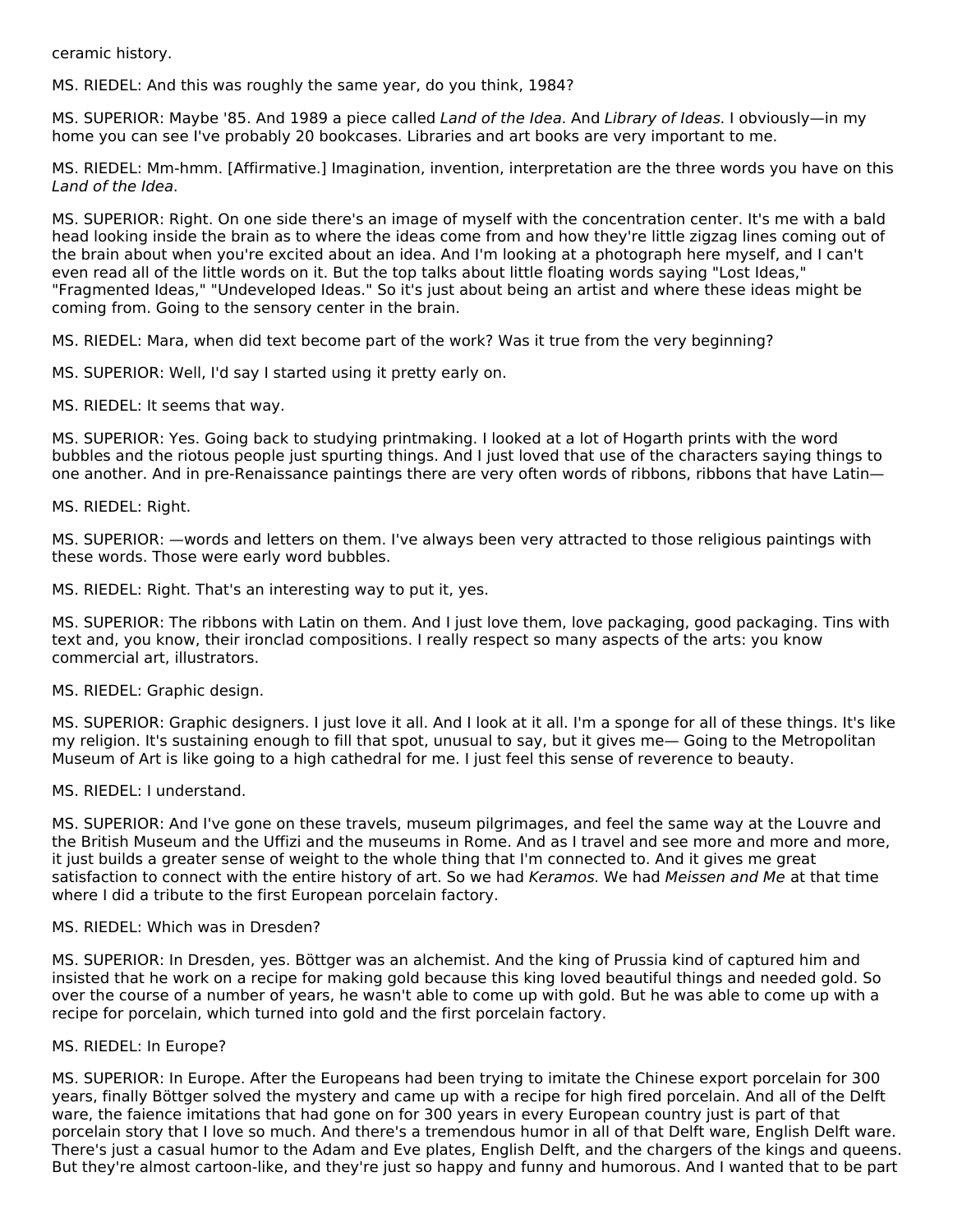of my work, too, that lighthearted humor, but in a very formal material handled in a very sort of informal way. It's a very formal material.

MS. RIEDEL: Yes.

MS. SUPERIOR: Which is a strange juxtaposition. You know you expect the perfection of a Sèvres bowl in its utter perfection of form. But there are ceramic engineers there that have devised ways to coddle and make those forms possible in all sorts of technical ways, by firing them with no glaze on them in supports that don't enable the form to deform or move or change. And then they're glazed in a low fire kiln that doesn't affect the form of the clay body itself at all. So there are all kinds of things in industry. And now at this late date in my career, I'm thinking—I mean the Kohler factory has sort of always been in my mind over the years as some place that I might want to go. But now I'm thinking that I have things that I might want to pursue technically that might be useful going to industry. And going to residencies. I'd love to—I've been to Deruta, Italy, and gone to the Grazia factory and observed how some majolica is produced. And visited—my goodness, in Deruta there are like 200 potters, little shops, one next to the other. And we did go to the Sèvres Museum in Paris when we were there. I do have to go to Staffordshire, and these are the themes for our travels.

MS. RIEDEL: When did the reference to New England architecture and Americana, when did that really begin to develop in the work? We were talking about this early series, which is really very much about the history of ceramics. When did—

MS. SUPERIOR: And here, this is an autobiographical piece; One Life Story it's called. And one side is about my life's work, working on ceramic forms and shapes and parts; there are flying handles and parts of sculpture flying around in the background. And the other side is house and garden. So my home life and my work life.

MS. RIEDEL: And what year is this piece from? Do you remember? You also started to talk—we haven't talked about it yet on disc—about the anthropomorphic aspects of the pot and how significant that was to you, to develop and explore those, the body.

MS. SUPERIOR: Right.

MS. RIEDEL: The lips, the ears.

MS. SUPERIOR: Right. Early on I did work on this series. In throwing a form, terms that apply to the human form are applied to a ceramic vessel.

MS. RIEDEL: Right. Sure.

MS. SUPERIOR: So the foot, the body, the neck, the ears, that just kind of—okay, here are the parts; let's organize some shapes based on these things. And I define these shapes based on their body parts. Anthropomorphizing. I haven't had talking pots yet. [Laughs.] Maybe I actually have.

MS. RIEDEL: I was going to say.

MS. SUPERIOR: In that pearls in porcelain thing that graphic ——

MS. RIEDEL: And there's all this text on these pots.

MS. SUPERIOR: True, true. I mean sometimes these ideas come about in stream of consciousness.

MS. RIEDEL: Mm-hmm. [Affirmative.] Is that an important part of your working process, things evolve as you're—

MS. SUPERIOR: It all expands, you know. As you're in the zone, you know, a piece tells you what to do with it. You know I start with things that I love, like symbols for instance, that originally probably came from Egyptology. And try to come up with my own symbols about my own life. Here I have this decorative panel on this my life story piece with an open book with a vase on it, looking at ceramics books, the eye as a symbol for the artist ever looking. The sketchbook of ideas. The time clock, paintings, history, museums. Another pottery about pottery piece was this grand Teapot Upon Teapot. Two teapots. This is from-oh, dear, I don't have a date on this. Oh, 1985. I'm sorry. It's 24 by 18 by 3. And I've always liked using bases to just give it that formal presence of elevating the object so that you look at it more seriously or take it more seriously. It is important. I'm saying it's important. So it needs its plinth.

MS. RIEDEL: Mm-hmm. Mm-hmm. [Affirmative.] And this is definitely still "Pots About Pots," that series.

MS. SUPERIOR: And the cocoa pot actually.

MS. RIEDEL: And we should talk about that because that eventually became part of the craft collection at the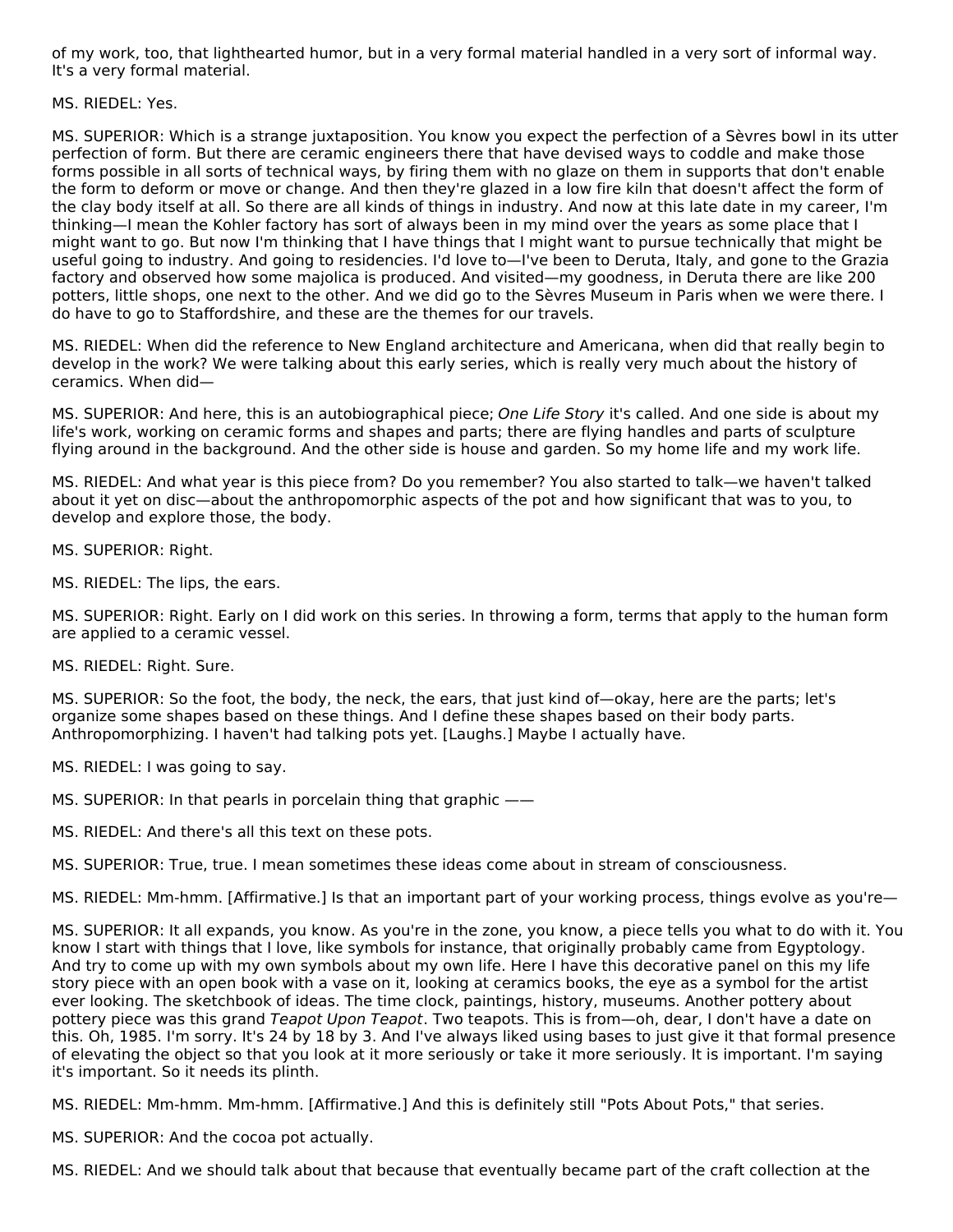White House.

MS. SUPERIOR: Right, right. And that cocoa pot is a classical European, probably Meissen-based, cocoa pot form that I enlarged the scale, flattened the scale, exaggerated it.

MS. RIEDEL: And how did this piece come about? Was this a piece that Michael Monroe saw at the Philadelphia fair? Was this a piece that was commissioned for the White House? How did this evolve?

MS. SUPERIOR: Well, having gone to the Washington Craft Show for years, I'd met Michael Monroe. So he was the curator in charge of helping Hilary Clinton put together the White House Collection of American Crafts. So he was familiar with my work from the craft show, and he thought of me and wrote to me. And I believe this piece was available. I sent him a group of slides of available works. And he chose this one.

MS. RIEDEL: And this would have been '94?

MS. SUPERIOR: This is '93.

MS. RIEDEL: 'Ninety-three. Okay. So we're jumping ahead a little bit. So this would have been the tail end of the craft fairs for you.

MS. SUPERIOR: Yes.

MS. RIEDEL: And how extraordinary that must have been. You went to the White House.

MS. SUPERIOR: Got to go to the White House. Went to a Christmas party. There was another opening at American Art [now Smithsonian Museum of American Art, Washington, DC] that we were invited to because the whole collection was also exhibited at American Art. And coincidentally I was on Nantucket a few years ago, and Hilary was beginning a campaign for something. And she happened to be campaigning on the island. And I was at Dane Gallery. And she came into Dane Gallery, and we met again and remembered each other. So it just has been an incredibly gratifying life experience. And it seems, you know, if you say one thing about your career, everyone understands that, everyone thinks that's incredible if you're in the White House collection. I mean you could be in the Metropolitan Museum of Art. I think people are more impressed if you've been in the White House. So it's something that's universally understood.

MS. RIEDEL: Mm-hmm. [Affirmative.]

MS. SUPERIOR: So it has been a marvelous career asset. And I attribute it partially to having gone to the Washington Craft show and met so many great people early on in the eighties and nineties.

MS. RIEDEL: So the series "Pots About Pots," seems to have continued on for at least a decade. Because here is a cocoa pot in 1993.

MS. SUPERIOR: Right. It's something that I return to from time to time when I discover a new form. I mean I've been doing it most recently this year, last year, with tulip vases, you know, the multi-spouted extravagances, extravagantly crazy, ridiculous forms that I'm redoing.

MS. RIEDEL: Mm-hmm. Mm-hmm. [Affirmative.]

MS. SUPERIOR: And it's an ongoing source of—a source of inspiration and material to explore all these hundreds and hundreds and hundreds of form varieties that have been produced. Well, each theme I appear to work on is based as a positive—what did I just say?

MS. RIEDEL: Celebration.

MS. SUPERIOR: A celebration of one thing or another. The ceramic about ceramic pieces, were about my enthusiasm and excitement for being involved with this material. The "House and Garden" series was my celebration and enthusiasm for living in New England and discovering Americana and American antiques. And working with those symbols, the archetype home and all the symbolism that home evokes or gardening. Things that I've developed—become interested in over the course of my life have been areas for me to celebrate in my work. So it's an ongoing whatever I happen to be interested in. Most recently I had a big travel section, you know, we're documenting all of our travels.

MS. RIEDEL: And we'll get to that. The animals have been an important—animals have surfaced again and again in your work from the very start. There seems to be a very mythical quality, a fairytale aspect to the work that comes alive through some of the imagery.

MS. SUPERIOR: I've enjoyed having dogs for 30 years of my life. I love animals, I love pets. I love birds. It's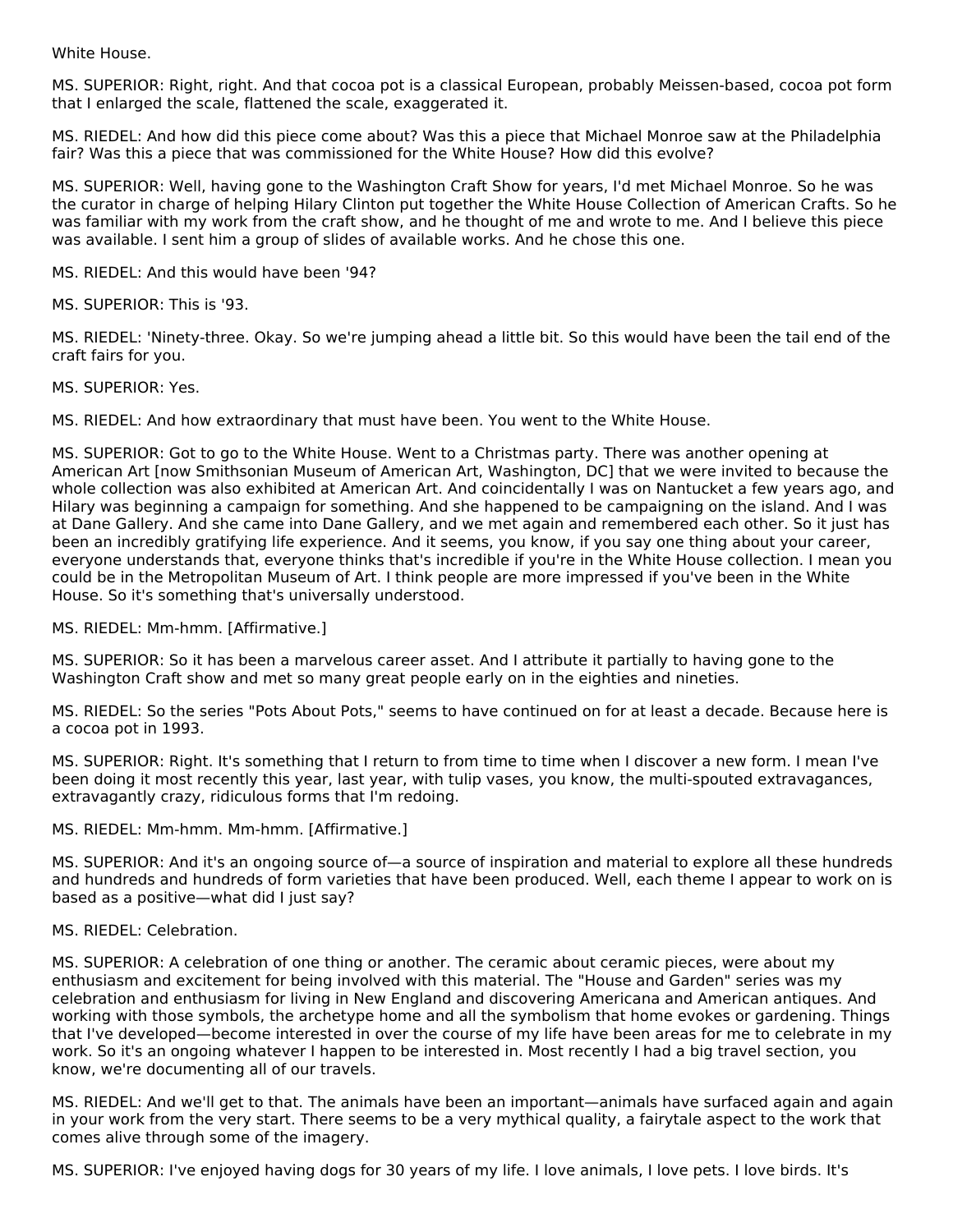always a great source of material.

MS. RIEDEL: Do you think of the pieces as nonlinear forms of narrative? Or they more must image, juxtaposed images?

MS. SUPERIOR: But let's say a Nantucket scallop dinner or Rosa Ragusa beach roses by the sea, a Fourth of July dinner, sometimes the stories are very specific.

MS. RIEDEL: So then that comes back to commemoration.

MS. SUPERIOR: Commemoration is a, you know, there's a whole world of British ceramics that commemorated every queen and king going back to the Delft and so forth. And I love that. I love children's ceramics, the series of cups. Once again, they're British. And they were presents for good children. Lots with alphabets on them and "A reward for John." "A special plate for a good girl." There's a whole historic tradition of British commemorative ware to children.

MS. RIEDEL: Oh, I'm not familiar with that.

MS. SUPERIOR: I love children's art work, I love all things about children, too. Having had the gallery on Nantucket has encouraged my making mermaids and all themes about the sea. Pearls and coral and all of these sort of things are— I've had— it's been a marvelous source—resource—of content, that whole mythological world and fantasy world of the mermaid. And it's also been an area where I've gotten to deal with the figure which is something I'm very interested in right now. I've made figurative pieces throughout the years. And we can go over that series of work. I've made some kind of romantic pieces. I wouldn't say erotic pieces, but I've pursued the figure over the years.

MS. RIEDEL: So do you see the work over time as having a series of threads that run through continuously that you continue to revisit?

MS. SUPERIOR: Absolutely.

MS. RIEDEL: Okay.

MS. SUPERIOR: Yes. It's just, you know, like any artist, what I might be most currently excited about. You've got to go with that.

MS. RIEDEL: Mm-hmm. [Affirmative.] And it sounds like the ideas often come from your travels or what you're reading, art history, what you find in an auction.

MS. SUPERIOR: They can come anywhere. They can come from the title of a piece of music, bits of a poem. Anywhere. Titles I usually love. For whatever title it might be could truly spark something. What am I thinking of? In terms of so many pieces of music are titled for—Like Bach, the English Suites or the Italian Concertos or, you know, so many—Espana. So many people, artists, have been inspired naturally by traveling. It's just endless. I mean the potential.

MS. RIEDEL: Let's talk about travel because it has been a hugely significant part of your work.

MS. SUPERIOR: Yes. Well, the first trip that I took when I was about 16 with my family. We did our roots trip, and it had a profound effect on me. We to Italy for five weeks. We were 15 people. We hired our own bus driver and bus. Started in Milan and drove down gradually. Went to Florence and Rome and visited the museums. And drove all the way down to Naples, Pompeii, the Amalfi Coast, Capri. Pompeii, yes. And then from there we took a small plane to Sicily and spent a week in Sicily and visited the home towns. And I never—you know it was one of the highlights of my life to that point. And I knew that I always wanted to continue to travel in Europe specifically in the future. So Roy described that, you know, finally a time came about that we were able to do a bit of traveling. So I—

MS. RIEDEL: That started in 1999—was that the first trip?

MS. SUPERIOR: Yes. And we were able to do a lot of traveling over the course of— He explained that his cousin had bought a house in Italy, and we had the unbelievable good fortune to be able to stay and live in a place for months at a time and use it as a base. And take off trips to Florence or wherever. But we were on art pilgrimages; that was the basis, the core of our travel itinerary. And one trip we took—yes. Our first trip we went to London for a week and did a little bit on the outskirts of London. Then we flew to Pisa and met Roy's cousin. Went up to her house. Then went to Florence and Rome and probably—did day trips in Siena, southern Tuscany, northern Tuscany. And then another trip we— [Phone rings.]

[Audio break.]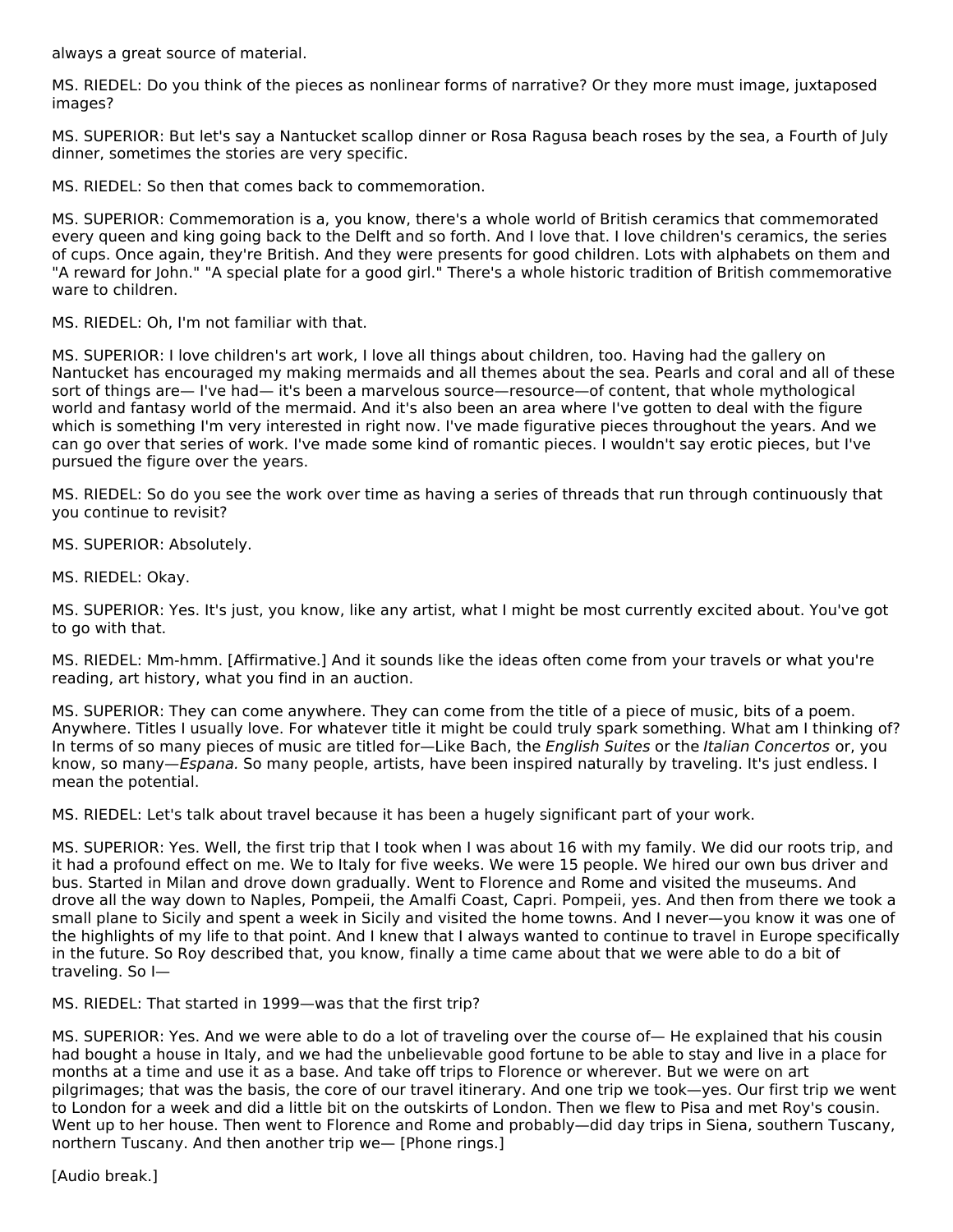The next trip we started either in Amsterdam or Paris; I'm forgetting which was the beginning and which was the end.

MS. RIEDEL: Mara, quick question: Did these travels immediately begin to appear in your work?

MS. SUPERIOR: Yes.

MS. RIEDEL: Okay. So it shifted the focus immediately.

MS. SUPERIOR: Immediately. Yes. The piece on that cover is Oh, Britannia on the cover of the catalog.

MS. RIEDEL: From your museum retrospective.

MS. SUPERIOR: Yes, yes. I immediately came back from Italy and started using this Italian imagery on my forms.

MS. RIEDEL: Or British imagery or—

MS. SUPERIOR: Or British or French.

MS. RIEDEL: Or French.

MS. SUPERIOR: Opera is another, and music is another source of inspiration. This is Madame Butterfly, and I intend to do Porgy and Bess, which I adore. And have plans for pieces about Bach and Vivaldi.

#### MS. RIEDEL: Hmm!

MS. SUPERIOR: In this Venice piece that I'm planning to do since he's from Venice. So, you know, I could probably use a few more lifetimes to execute, and let alone the fact that I really want to paint, and it's really just a matter of time. And I think it's served me well to focus on one material all these years. But I am pulled to want to do other things. It's just, it takes time to do things well. And just to take off— I mean I usually plan six months or a year in advance with deadlines for shows. So I'm in this—it's hard to break out of it to get some free time to explore painting. But I'd love to.

MS. RIEDEL: Do you paint or sketch while you're traveling?

MS. SUPERIOR: I draw.

MS. RIEDEL: Okay.

MS. SUPERIOR: In sketchbooks.

MS. RIEDEL: Mm-hmm. [Affirmative.]

MS. SUPERIOR: Not anything— I mean I did, since we were able to stay for such a long period of time in Italy, I did have watercolors with me and do a few watercolors. And I worked in Cousin Helen's printmaking studio and made a few etchings.

MS. RIEDEL: Oh, okay.

MS. SUPERIOR: While I was in Italy. And I used a Plexiglas plate, you know, and just scratched into the Plexiglas rather than dealing with all the complications of the material in metal. You know when it's available, we'll do it.

MS. RIEDEL: And since you've begun—since the late nineties when you really traveled, what, annually, every other year or two years for two or three months?

#### MS. SUPERIOR: Mm-hmm. [Affirmative.]

MS. RIEDEL: That really became the content for the work. And it became less about the history of ceramics, less about home. But more about your travels.

MS. SUPERIOR: Right. So it's just a reflection.

MS. RIEDEL: Mm-hmm. Mm-hmm. [Affirmative.] How did Nantucket surface in the work? Have you spent time there or just related primarily to the gallery?

MS. SUPERIOR: Well, as I said, my first and only wholesale account was to a shop Nantucket Looms at the beginning of my career. Like 1982 I might have gone to my one and only wholesale show. So that was my one and only account.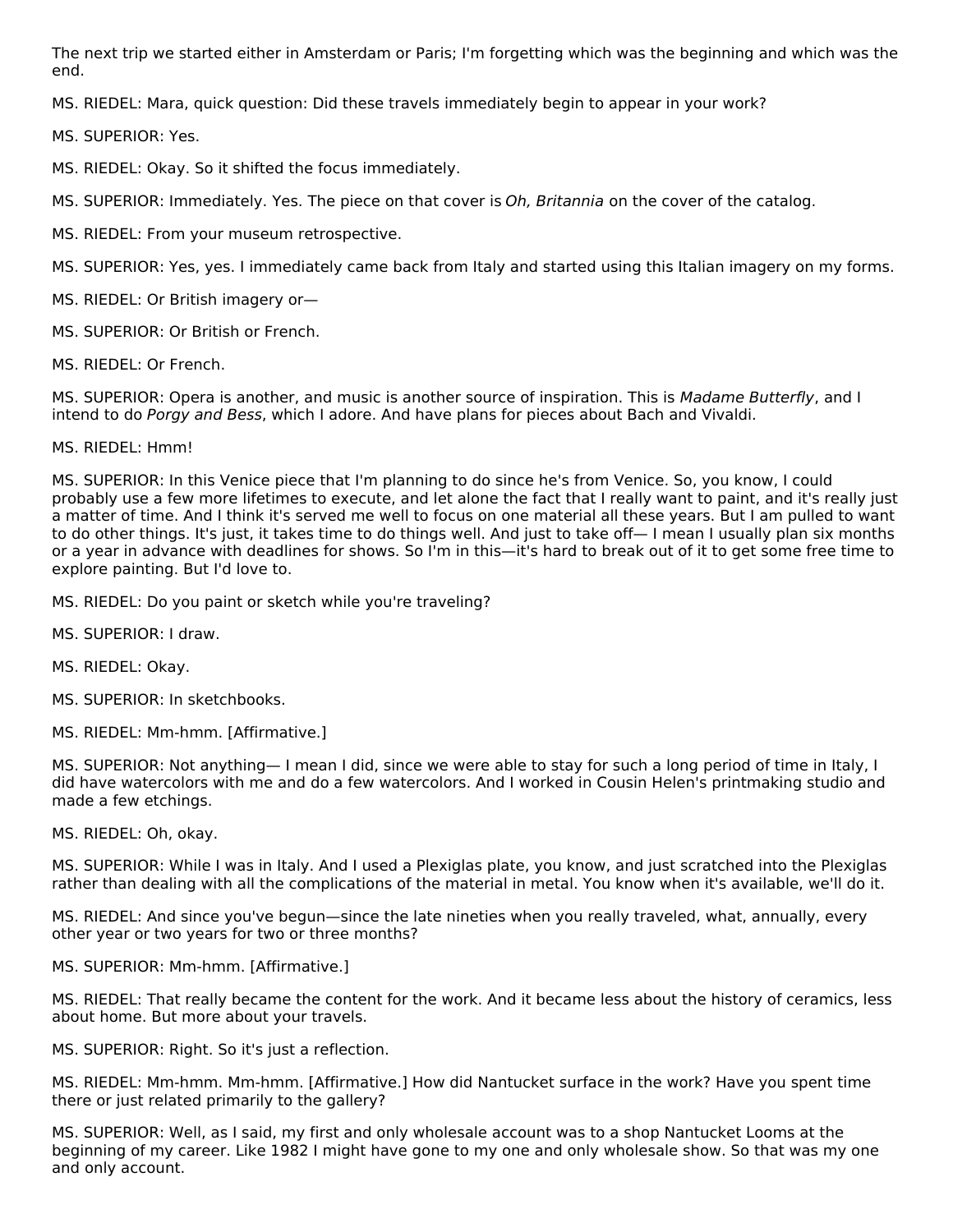# MS. RIEDEL: Mm-hmm. [Affirmative.]

MS. SUPERIOR: And he was attracted to the fish platters and nautical themes. So I was sort of given an assignment. Ideas come from yourself, from your own life. Then when you're working with galleries, you're often given assignments. When you're invited to a show, you're given an assignment. Leslie gives me assignments all the time. A spring assignment, a fall assignment for what her themes are going to be at SOFA. Whatever. So I feel so much as if I'm still in school. [Laughs.] And it gets your mind moving in a direction that you might not have thought anything about.

MS. RIEDEL: Right.

MS. SUPERIOR: It's fabulous. What was the question again?

MS. RIEDEL: We were talking about Nantucket.

MS. SUPERIOR: Oh, Nantucket.

MS. RIEDEL: And how it surfaced in the work.

MS. SUPERIOR: Nantucket. Well, then that inevitably let to mermaids somehow or other. But I was connected to Nantucket through this shop. And each summer I would give them about 20 objects. And then years later our friends, simultaneously with me stopping craft shows, a former classmate of mine, Bob Dane, opened a gallery on Nantucket. A very wonderful glass gallery with a little bit of ceramic sculpture. And naturally since I'd sold things on Nantucket and had a bit of a following, he invited me to be in the gallery. So I've had that as a constant. My entire career I've been selling my work on Nantucket. So I've, you know, and visited many times and have friends on Cape Cod. And that's a whole world unto itself. The nautical world. My husband being a fly fisherman. So that whole world is part of my life.

MS. RIEDEL: Mm-hmm. Mm-hmm. [Affirmative.]

MS. SUPERIOR: So it's an easy place to go. The whole joy of the fantasy, and I have big mermaid tea parties where they're eating cakes and drinking tea out of fabulous teapots and sauce boats. And, you know, all kinds of food-related pieces. You've seen that I enjoy cooking greatly. I have many, many, many cookbooks. So I always incorporate figures and food in my work.

MS. RIEDEL: Yes.

MS. SUPERIOR: That's a whole other source of themes. I did all kinds of Italian-themed dinners and Nantucketthese dinners. Yes, I did pieces about chianti and about miniature porcelain, about the joy of having fine china. I don't even think about it. It's just so, it's such a normal natural flow or evolution. I don't worry about it at all. It just happens.

MS. RIEDEL: Mm-hmm. [Affirmative.] Well, food and travel in particular and fantasy seem completely intertwined with your work, as they have been from the start. And just continually surface, sometimes for prolonged periods. They never seem to go away completely.

MS. SUPERIOR: We still keep eating. [They laugh.] We still keep gardening. I still keep discovering new plants and flowers. And now I've got this whole world of the figure to pursue. I seem to find myself with a new appreciation. Maybe there's a lot of ceramic sculpture going on, and there are lot of figures out there. And I'm finding that I've done figures over the years. But I'm also finding that I want to study the figure a little bit more. There's always a challenge out there. My current challenge is to improve my figures. I'm working on a sculpture called Mother Earth. Or Mother Nature Says. And it's a lovely nude Mother Nature holding the globe. And she's warning us to take care of this good planet.

MS. RIEDEL: Is this on a sculpture?

MS. SUPERIOR: Yes. It's a highly raised relief. It's a triptych, a tile triptych.

MS. RIEDEL: Okay.

- MS. SUPERIOR: She's in the middle surrounded by two trees, and she's hold the globe.
- MS. RIEDEL: Mm-hmm. [Affirmative.]
- MS. SUPERIOR: So I have a number of images with figures coming.
- MS. RIEDEL: Have you done many tiles?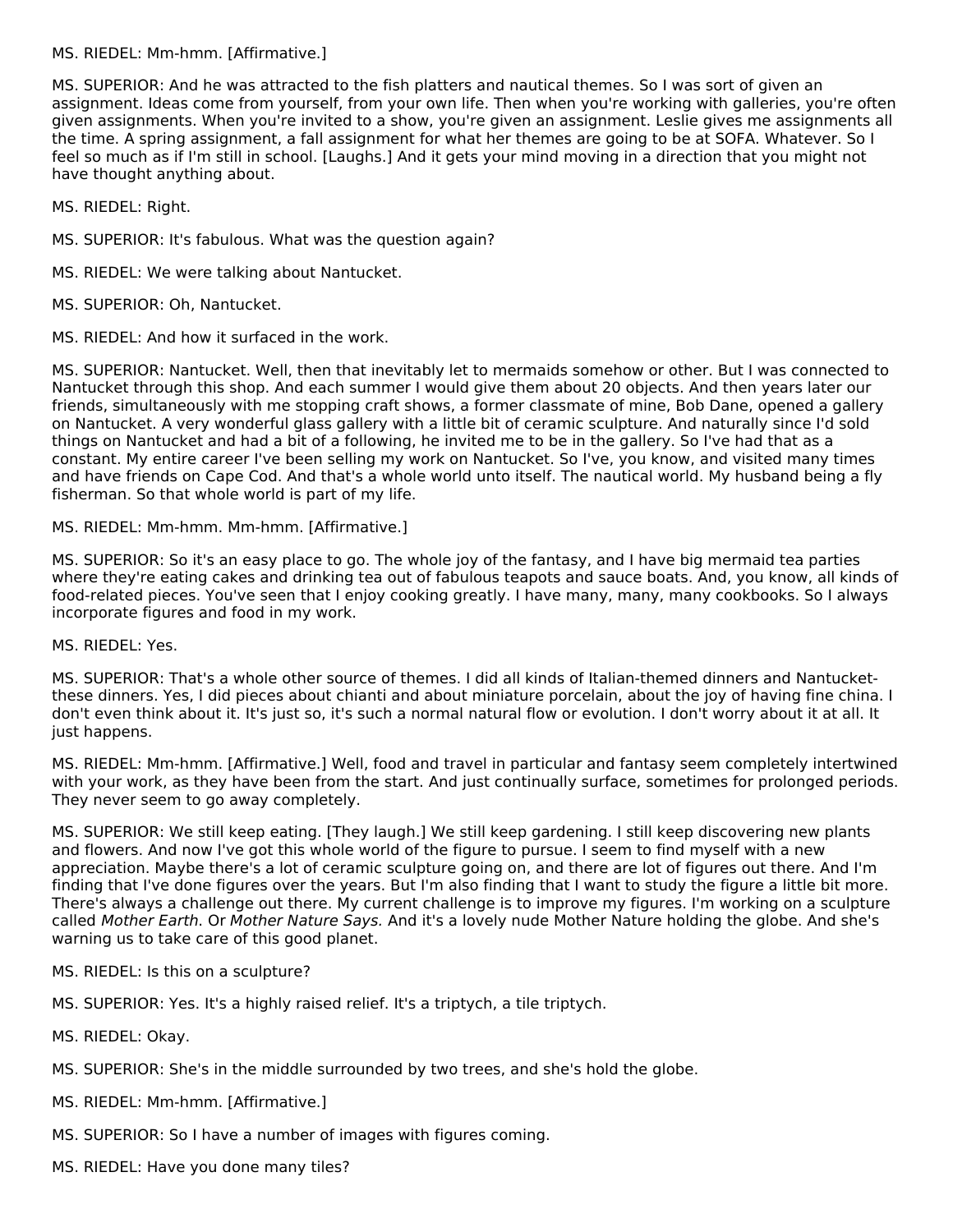MS. SUPERIOR: Well, we were talking about my most current work. And I am using a lot of tiles. I did come home after my travels, and we redid our kitchen a few years ago, and I made all the tiles for the kitchen. And intend to do it with my bathroom, too. So I'm just like the porcelain—I'm plastering the world with porcelain in any format I can come up with. So I've started using more tiles to cover bases.

MS. RIEDEL: Okay.

MS. SUPERIOR: And the thought of creating a shape and just placing tile on it, and eliminating some of the technical issues about warping and slumping and scale and things that are difficult in porcelain, I can just cover wooden shapes that will definitely stand perpendicular with tile and just worry about the content and not so much worry about whether a piece will come through or not in the final kiln firing. Because sometimes you've invested hours—months—the piece has been on your table drying for months. It could be a six-month investment of having this piece on your table. And it's the very last firing. You didn't notice there was a subtle crack somewhere. And the thing comes out of the final kiln, and it's not viable. You can't use it for this show, which is—that's really rough. You know most artists when they're on a deadline and working down to the last minute or accumulating paintings, they can see the paintings are right there; they're going in the show. With a ceramic sculptor, if they're working do the last minute, you're never certain of what is going to absolutely come through with certain construction methods. But it's always Christmas morning to open the kiln.

MS. RIEDEL: Yes.

MS. SUPERIOR: It's a big, exciting surprise.

[END DISC 3, TRACK 1]

MS. RIEDEL: You were just saying it's always been about—

MS. SUPERIOR: My work has always been about an idealized reality. Early on I made the decision not to use my work as a platform for particularly negative content. I just wanted to make beautiful things, and that would be my stand. That's what I would offer to whoever. You know that's what I wanted to do since I was a kid. So, you know, I never—

MS. RIEDEL: Well, that's especially interesting, given the current work.

MS. SUPERIOR: Right. I had to go there.

MS. RIEDEL: Which is a 180-degree turnaround.

MS. SUPERIOR: I had to go there. I surprised myself that I went there with these political pieces. You know it's—I was never really particularly interested. I'm not an activist. I mean I have opinions. But, you know, I wasn't that active about—you know I vote, but I don't belong to groups and get very highly charged up politically.

# MS. RIEDEL: But then George Bush—

MS. SUPERIOR: George Bush just drove me into politics. And I just couldn't—I listen to NPR every day. And the whole Iraq War and the pointlessness of it and the suffering created on all sides for no purpose just to enrich the military establishment. It just seems criminal, stupid. It just disturbed me to the core. And it wasn't until the last year of his presidency, that I had had a vessel, a two-sided vessel that was sort of—more horizontal than—on my table that had come out of the bisque firing, and it had had a fine hairline crack in the middle of it. And I knew that it needed to be thrown out because I knew that the crack was going to open. But I hadn't gotten around to bringing it to the dumpster yet. But one day, I'm listening to the news, and it's almost the end of his presidency, in the last—maybe the beginning of his last year. And I was saying, you know, that form would really take on the map of the United States beautifully. And what I could do, I know it's going to open up a quarter of an inch; I could drill holes and tie the country back up together with a golden thread. So the cracked form spoke to me and said I can use that. And the piece made itself.

# MS. RIEDEL: What's the title of that piece?

MS. SUPERIOR: Bushwhacked. We've been really, really upset by this presidency: the US economy, diminished jobs, this expensive, ridiculous, painful war. It's just the worst baloney I've ever heard. Every day the news is more irritating than the next one. I don't know why people aren't marching in the streets. So I made this piece. And then I thought of an elaborate base that would have shards, broken clay, as he broke—the country is breaking up. And, you know, I used these little plates using words on plates to dish out this information. So I had this US economy with cracked lines on it, painted cracks in Iraq, which painted red cracks on Iraq. And all of the irritating and his favored groups that were enriched: the oil industry, the military, that were enriched during his time, and he just wasn't doing anything to benefit the people. You know he was just focusing on these groups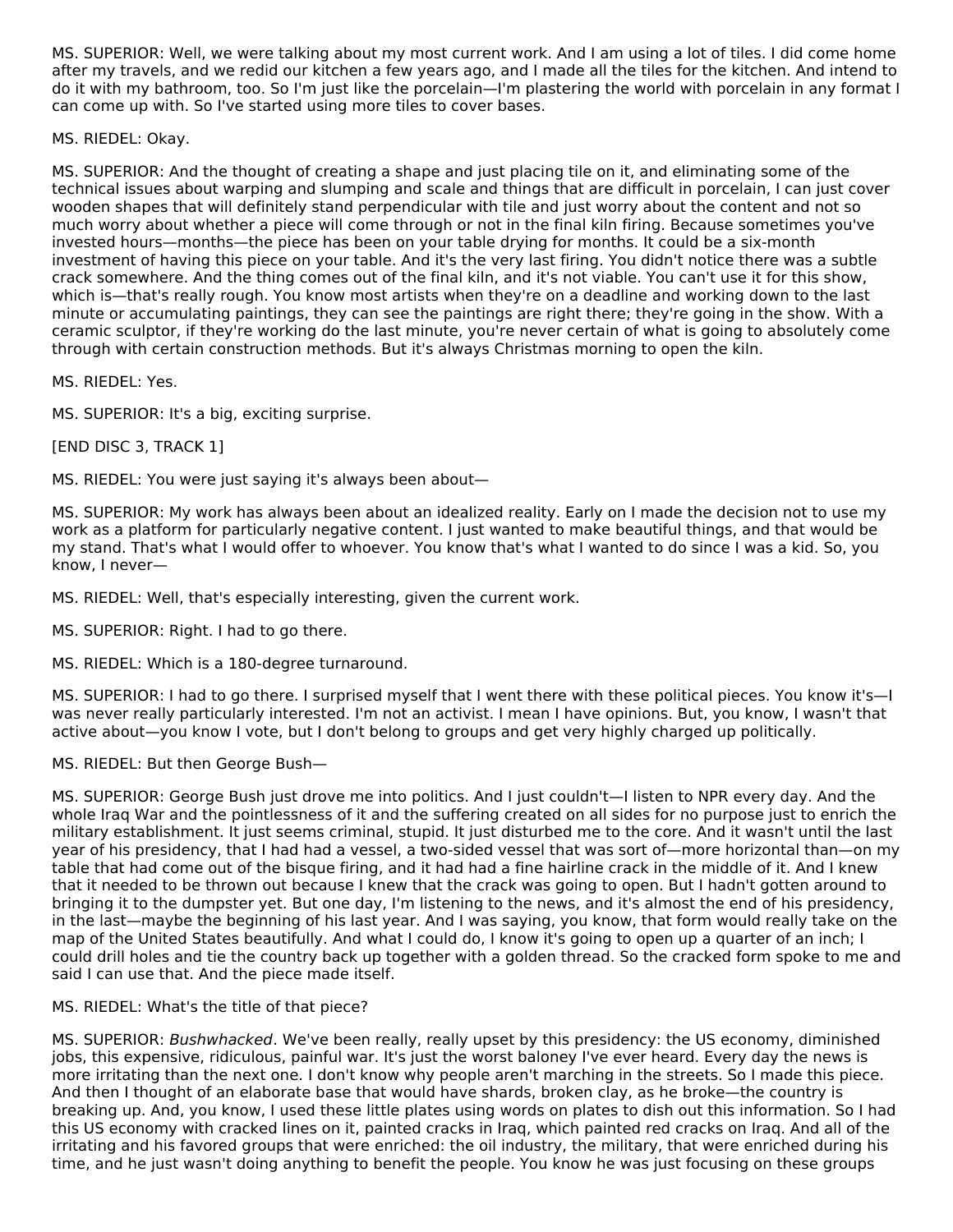that are the worst parts of society. You know, why emphasize these negative things and enrich the few and make the masses suffer with healthcare issues or whatever? So I was moved to complete this piece, Bushwhacked.

And then moved on to Tulipomania relating it to the financial crisis and irrational exuberance. Greenspan's comment about irrational exuberance being in the housing market. So this is pre the Great Recession of 2008. Then just the news each day, each day I'm listening to the news, and I can paint another plate. The Piggy Banker piece and the Great Recession of 2008 is broken up—one side is the events that took place on Wall Street starting with the collapse of Lehman Brothers and the date and all of these toxic assets and all of this new language that we all learned in the country during that time. And the other side is how Main Street was affected by the loss of jobs and foreclosures and, you know, the upset that's been caused and so forth. So it's a visual document of the buildup to the recession of 2008. And it is topped with a golden, like a golden idol, from the Bible, a golden pig that's gold-leafed. And he's sniffing down onto his golden portfolio. And he really cannot see the damage that's being created. He can't see beyond his own enrichment.

MS. RIEDEL: Have you shown—

MS. SUPERIOR: These pieces just made themselves. It's just the news.

MS. RIEDEL: And have these pieces been your focus then for the past year or two?

MS. SUPERIOR: They've been my focus—yes. These all have come about since Bush's last year in office. This is now Obama's—the end of his first? Or first year and a half. So in the past two and a half years I've made these pieces. The Smart Planet about the economy and globe with Mother Nature on top of the lid. It happens to be a teapot. And she's warning us to protect the planet and take heed to this climate change problem that's going on. The Piggy Bankers. And now I've just most recently completed the Obama White House. And there's a bust of Obama on top of a white house—the White House. And there's the lawn. And plates that are describing all the positive things that he's done in his administration so far. So we're ending this series, I'm hoping, on a very positive note.

MS. RIEDEL: So you see this as the final piece in this series?

MS. SUPERIOR: Well, I can see doing—I have a piece in the works that I can't even go for because I'm just letting it sit in its box half done, called American Villains. [Laughs.] And they're going to be little portraits on the plates of Bernie Madoff, of Rush Limbaugh, of Sarah Palin. I can't even do it. It's just too disturbing. But these people seem to have sprouted in groups in the past couple of years, too, that seem to warrant some acknowledgement. But I need to take a rest from all of this negativity and go back to fairyland and fantasy world and beautiful things. I've done my—I was naturally moved to it. The work made itself. And it happened.

MS. RIEDEL: Have you exhibited any of these yet?

MS. SUPERIOR: I have exhibited them. Leslie Ferrin has exhibited them in a few at SOFA Chicago and SOFA New York. And the pieces have been well received. I do have— There's been a current article in Ceramic Art and Perception magazine about—the interview is called "The Political Imagination of Mara Superior." So that's out in the June 2010 issue. So it's gotten some coverage. But I think the information—these pieces will grow some patina with age, I think. They're so current it's, you know, it's such current events.

MS. RIEDEL: And they're interesting in the spectrum of your career because they are extraordinarily different content-wise than in anything you've addressed before.

MS. SUPERIOR: But they're beautiful objects.

MS. RIEDEL: Yes.

MS. SUPERIOR: Telling a disturbing message—giving a disturbing message. But disturbing content doesn't have to come in an ugly package.

MS. RIEDEL: Right. And we've talked about—we've touched on anyway—the importance of juxtapositioning your work. And this is perhaps one of the more pointed examples of it. Beautiful, lacy porcelain pieces, but charged political commentary.

The forms about these pieces feel a little bit different as well. They feel very—they feel almost like pyramids, they feel like steps, the forms of these particular political pieces. Do they have precedent in your work?

MS. SUPERIOR: There is a piece that we didn't talk about called Clay Heaven. I believe, which had another shard base on it. And it really referred to having used this material, and there's been so much loss through cracked pieces.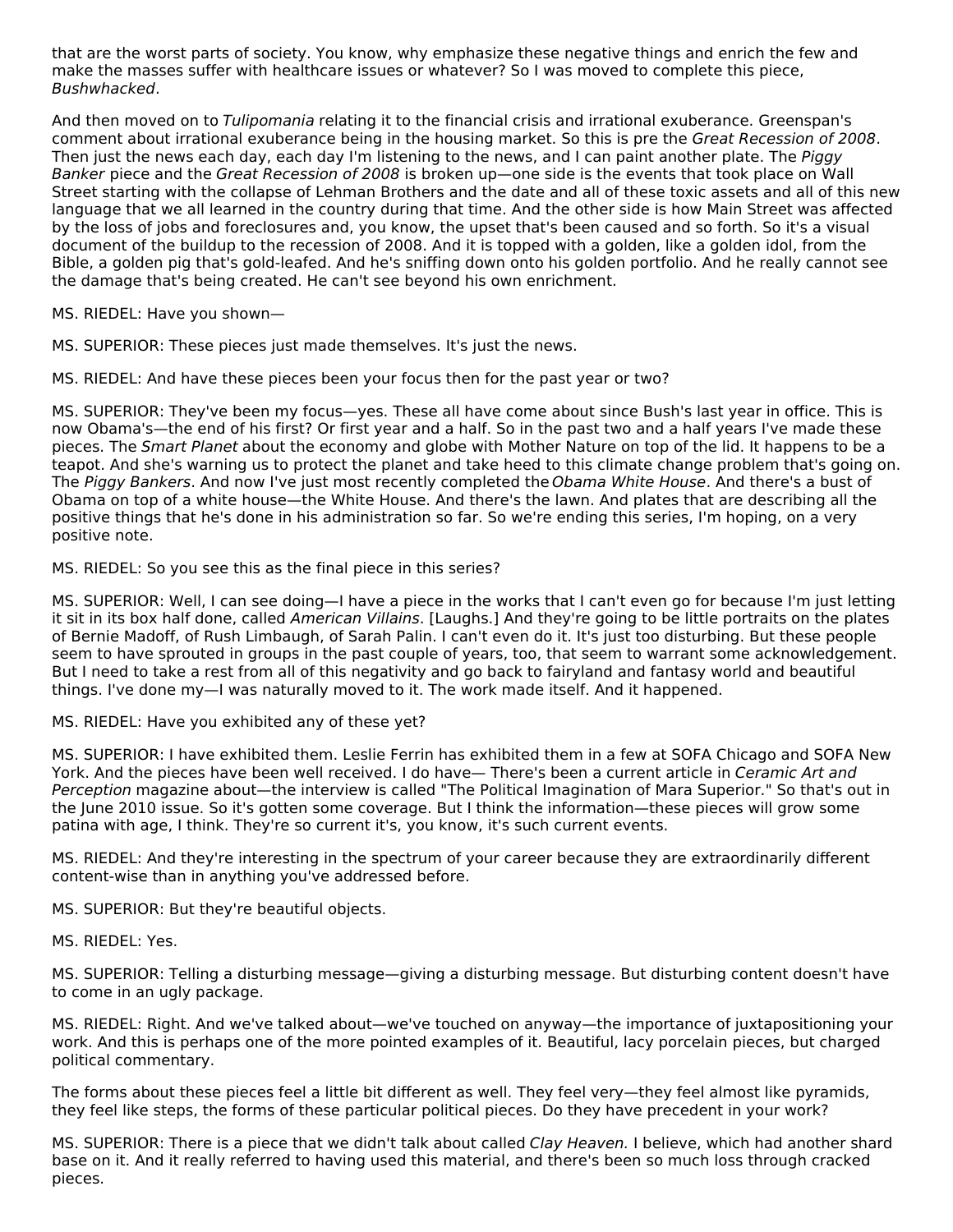MS. RIEDEL: Right.

MS. SUPERIOR: You know I took a lot of my shards, hammered them up, and covered the base with shards. I have to get a photograph of that piece for you to see. And that was another piece that before Bushwhacked that I knew was going to crack. And I believe it was an hourglass, a wide, horizontal hourglass piece. And it was where—Clay Heaven being where these broken pieces go to. And that was made quite a while—maybe 1995.

MS. RIEDEL: Okay.

MS. SUPERIOR: And that was a big statement about working with these materials.

MS. RIEDEL: Mm-hmm. [Affirmative.]

MS. SUPERIOR: And I wound up golf-leafing the interior of this crack because there's a Japanese tradition—I'm forgetting what it is called, the name of it.

MS. RIEDEL: That whole Wabi-sabi sense maybe that [inaudible] perfection.

MS. SUPERIOR: Yes. I'm forgetting the name of it, but there's a certain tradition that when a tea bowl might have cracked—

MS. RIEDEL: Right.

MS. SUPERIOR: —you feel it with gold and reemphasize the crack. It does not diminish because the kiln did such marvelous things to this thing as it is, it's not worthless—

MS RIEDEL: Right.

MS. SUPERIOR: —because it's cracked.

MS. RIEDEL: Not at all.

MS. SUPERIOR: And that's a Japanese philosophy, attitude. That doesn't hold true in the United States. Nothing gives me more pleasure than to go to a museum and look at the porcelain objects that are in museums and see cracks on them. You know, the ancient Chinese things. Some of these large sculptures, you know. I was in the Asia Society once looking at this show, "Blanc de Chine." You know all these fabulous Chinese sculpture that are not decorated. They're just breathtaking sculptures in white porcelain. And seeing—yes, there people have the same problems. But here they are in museums, and the pieces are not worthless. Like in this world, being a working professional artist, these pieces can't be purchased, you know. Collectors will not buy a piece with a crack in it. The piece could be fabulous. But it's not within our philosophical range to accept something like that.

MS. RIEDEL: Unless it's intentionally part of the content.

MS. SUPERIOR: Yes. And I did do that, I guess, twice. Where I knew it, and I worked with it.

[END DISC 3, TRACK 2]

MS. RIEDEL: This is Mija Riedel with Mara Superior at the artist's home in Williamsburg, Massachusetts, on July 2, 2010, for the Smithsonian's Archives of American Art, disc number three.

We're going to start this morning, Mara, with, as those thoughts have come to you over the evening, a review of some of the very significant pieces that started a new series or started the work off in new directions. So we're looking at a piece in front of us called A Collection, yes?

MS. SUPERIOR: Yes.

MS. RIEDEL: This dates from 1982 roughly?

MS. SUPERIOR: Right.

MS. RIEDEL: Okay. And this piece—does this predate the teapot collection?

MS. SUPERIOR: No, The Teapot Collection was first.

MS. RIEDEL: Okay.

MS. SUPERIOR: And I did— The Teapot Collection, I believe it's—I imagine, although I did do these little figurines when I first started with animals having tea parties in very miniature pottery, tea sets and things like that. But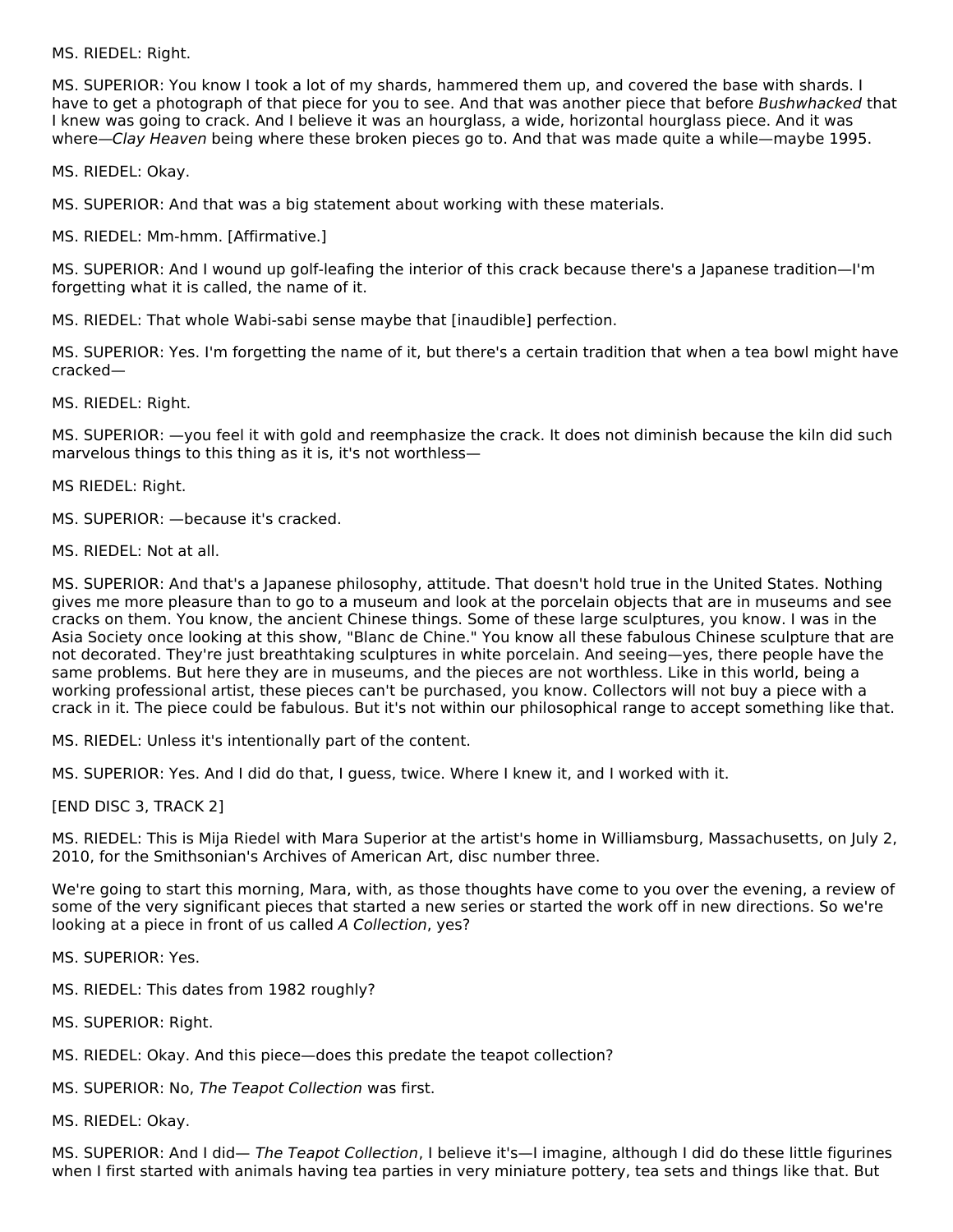this is the first relief piece with miniatures. And it started— It was my—at graduate school at the University of Massachusetts, and it was 15 miniature teapots of different classmates' teapots. So it was my own and others. And I did get a lot of good feedback on this from the professors. And I made a decision to decorate the teapots with glaze in the way that the individuals—I borrowed little bits of their glaze and used their glaze on their pot and decided not to glaze the background slab for it, which was a very unusual thing to do. That seemed to really take it out of the world function altogether. I mean I was making this little relief about functional objects, but it was a piece of art about—

MS. RIEDEL: Objects.

MS. SUPERIOR: These objects.

MS. RIEDEL: Right.

MS. SUPERIOR: So I liked the idea very much. This particular one didn't have any text. This is pre-text. But I liked the idea. And over the years I've come back to it. I've done collections of my own platters. I've done collections of my own teapots. And I did it collection piece called Orientalia, which were little miniature blue-and-white Asian porcelains. And I did a very extravagant large-scale teapot sculpture called All the Tea in China. And it was an enlarged silhouette of a classical Asian vase form with two probably 14-inch spouts on either side of it, that just came out like birds necks, swan's necks. But they were very long spouts. And the surface was covered with miniature Ming porcelain plates.

MS. RIEDEL: Mm-hmm. [Affirmative.] So you were playing with scale. You were looking at art history. You were beginning to be self-referential and insert your own work into your work.

MS. SUPERIOR: Yes. And so where are we going from there? Another piece that I consider to be very important—

MS. RIEDEL: Now All the Tea in China, just to clarify that piece, came much later.

MS. SUPERIOR: It did.

MS. RIEDEL: Yes.

MS. SUPERIOR: It did. I kept enlarging the teapot forms and becoming—there was one called L'Extravaganza and, you know, adding an absurd number of spouts just for the fun of it. Just because it was a fascinating object.

MS. RIEDEL: And that actually—the fun of it—makes me think about a point you made earlier this morning, which is how important joy is in your process and in your work.

MS. SUPERIOR: Absolutely. Usually the work has always, except for this political series, started through an inspiration and passion—passionate love or inspiration—about a particular topic. And I sense the work is always coming from a joyful place. It's always through extreme excitement about a topic that moves me to want to make a—commemorate it.

MS. RIEDEL: Mm-hmm. Mm-hmm. [Affirmative.] And you've mentioned also that the work very much reflects what's going on in your own life at a particular time and which you're enthusiastic about at that time. Correct?

MS. SUPERIOR: Absolutely. In the beginning, that first series of "Pottery About Pottery," I was over the moon about having discovered porcelain and how to handle it. And I was so excited about it that I delved into the history of ceramics deeply, and all kinds of ideas were moving around in my head. The "House and Garden" series is something that reflected my joy in owning my first white clapboard New England home and my enthusiasm for American antiques and Americana. [Phone rings.]

[Audio break.]

MS. RIEDEL: We were talking about Americana and when you discovered that. How that became part of the work. And how what you're enthusiastic about in your own life is very much reflected in the work.

MS. SUPERIOR: Absolutely. If I'm gardening, gardening appears, a particular rose or a particular peony. I've made blue hydrangea reliefs with homes.

MS. RIEDEL: So gardening, teapots.

MS. SUPERIOR: And cooking.

MS. RIEDEL: So food—we haven't talked yet about the food-related pieces.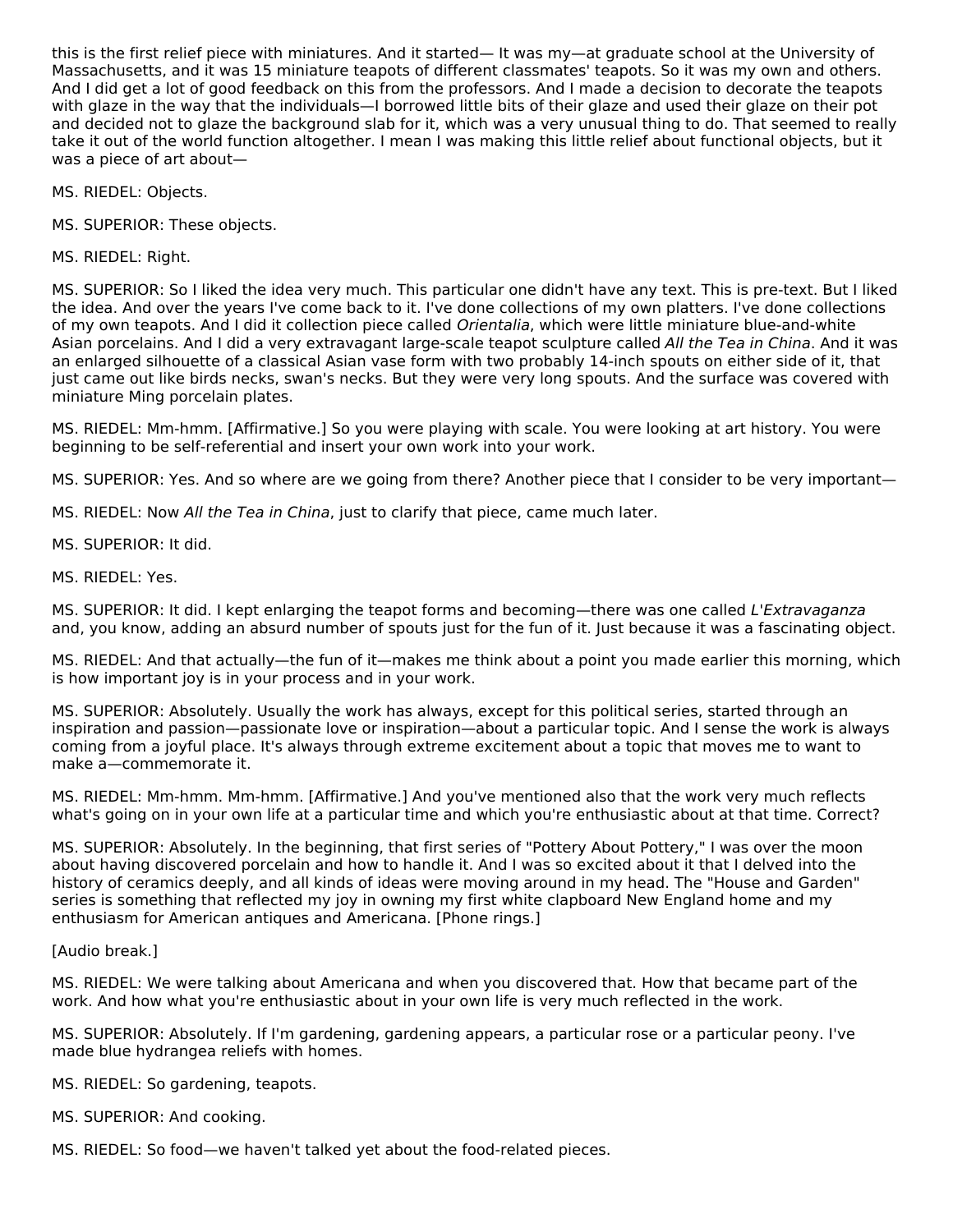MS. SUPERIOR: Right. You know the miniaturized pottery with these wonderful scenes of picnics and outdoor lots of al fresco meals in Europe. There were many Tuscan al fresco dinners with linen tablecloths and flowers and prosciutto and cheeses and breads and wines from the region. And Nantucket scallop dinners and striped bass dinners. Which gave me the pleasure and joy of being able to decorate these miniature plates. And it's like playtime.

# MS. RIEDEL: Mm-hmm. Mm-hmm. [Affirmative.]

MS. SUPERIOR: An aunt came and looked at one of my shows, and she said, "It looks like you're just playing." [They laugh.] So I mean in a way I'm lucky enough to be able to do that. You know just making little bits of food, prosciutto and melon and decorating miniature plates. It's just joy. It's just a sheer pleasure.

MS. RIEDEL: And you mentioned also that there is very much a thread of domesticity that runs through it. And that might relate to also your discovery and enthusiasm for Pennsylvania Dutch artifacts artifacts and communities here.

MS. SUPERIOR: Absolutely. It's interesting that in high school I loved world history. I thought American history was a bore. And then once I—

#### MS. RIEDEL: Why was that?

MS. SUPERIOR: I don't know. It just seemed so dry in comparison to stories about Greece or Rome. I was out there. I was, you know, very, very excited about the other. As I said, when I was a little child, I was taken to Chinatown and immediately linked onto that Asian culture and artifacts. And I always liked the other somehow.

# MS. RIEDEL: Mm-hmm. Mm-hmm. [Affirmative.]

MS. SUPERIOR: But when I went to college in New England, suddenly a light bulb went off, and I discovered American vernacular architecture, American antiques, and the Shakers and all of this American, simple, honest powerfully strong forms. And all of this export china. And we live close to Historic Deerfield, which is a series of 30 homes that have been fully—each home is a museum as people had lived in the 1700's. And just fell in love with the whole aesthetic. And then also discovered, you know, a New England aesthetic and then the Pennsylvania Dutch aesthetic. And I was mentioning to you—did I mention my trip to Italy with my family?

MS. RIEDEL: Yes.

MS. SUPERIOR: I didn't mention that two summer trips I took with my mother across country America road trips.

MS. RIEDEL: When you were in high school.

MS. SUPERIOR: Yes. One southern route and one northern route. So I got to see a large part of America, which is a fabulous thing for a young teenager to do. So I saw America, and I saw my roots at a very early age. And I knew what part of America I was interested in and wanted to be in. I didn't like the Southern California culture at all. I hated the newness of it. My mother loved the newness of everything and of course loved the weather. But I knew because I gravitated toward the historic part of America, and it was closer to Europe. And I knew where I belonged at 14 or 15. You know through comparison. And I became a Europhile. I was taking five years of French in high school. And all things old and European is where I was going and what I loved. So I was thrilled that I lived in the right part of the country and could just immerse myself in all of this American history and domesticity. It just simply is that. My work in that period and the "House and Garden" period was a celebration of loving all things domestic: cooking, sewing, decorating, gardening.

MS. RIEDEL: So then was it a bit surprise when you became—

MS. SUPERIOR: Roy is making coffee. [They laugh.]

MS. RIEDEL: Was it a big surprise then when you became so fascinated with Egyptian art? And what about Egyptian art was so compelling? We were talking a little earlier about the sense of space and the symbols.

MS. SUPERIOR: Well, that was earlier. That was in undergraduate school at the University of Connecticut. And the art historical offerings were so vast that there was a single course in Egyptology. So at UConn I took some fabulous art history classes: the history of Asian art. So Egyptology came earlier. Just this love of the pattern, the stillness.

MS. RIEDEL: The flatness of the space. The use of symbols which then you—

MS. SUPERIOR: I made my own hieroglyphics for my world that had meaning to me. It was a huge springboard for me artistically, all things Egyptian. And there must have been the first King Tut show came to New York, too,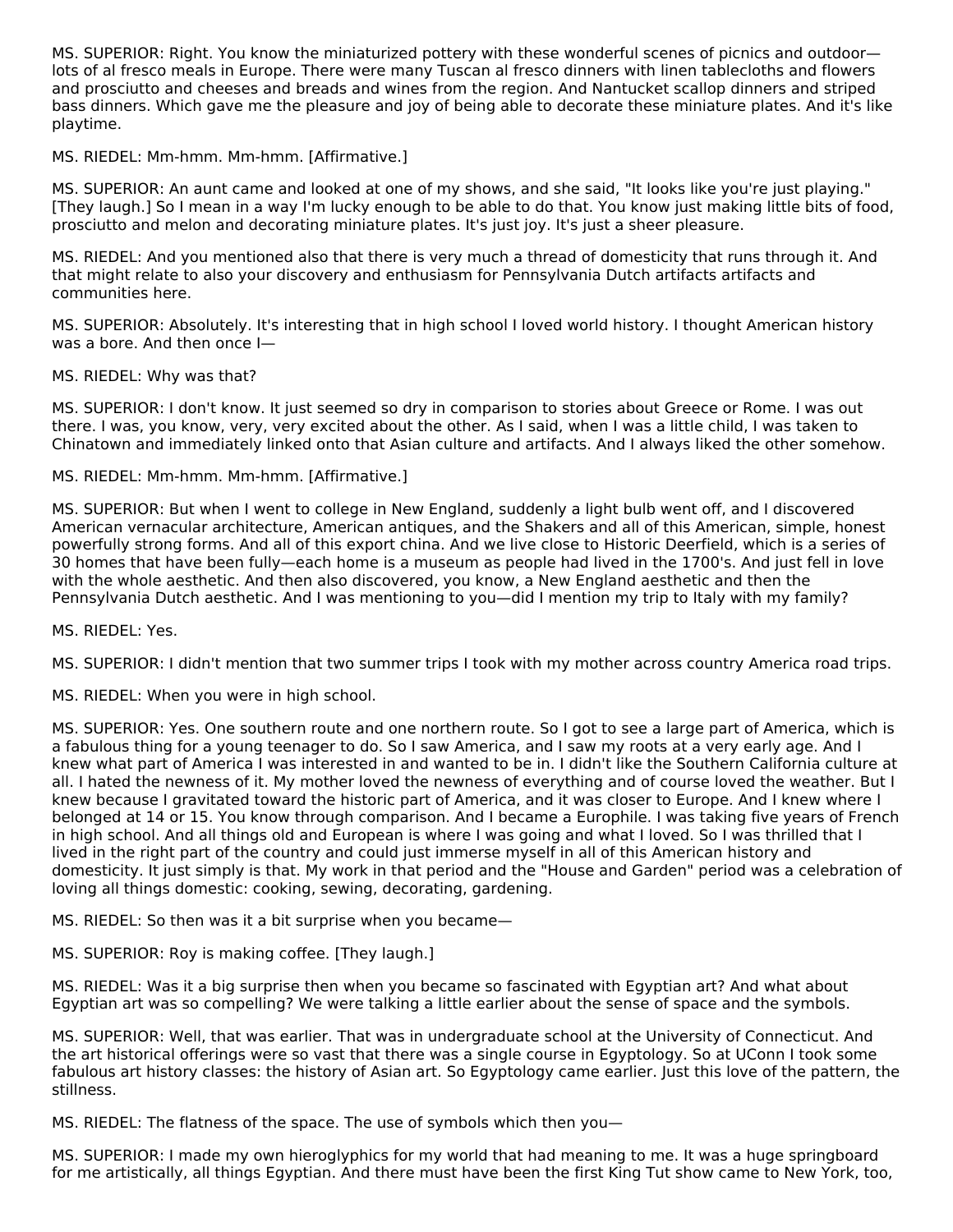about 30 years ago. And I was just in love with everything Egyptian. And I think of the things that I love, and there's a similarity to them that also comes through in the things I emphasize in my work: and that's Egyptology, Persian miniature painting, flattening space, Japanese woodblock prints. There's a strong sense of shape, line, composition, and color. And on the other hand I also love dream space where things are floating in air or whatever that space might be. So once again, in Egyptology I loved the formal frontality and stillness. It appears to be important. You're stopping and observing something that's just strongly standing there motionless. There's just a power to Egyptian sculptures. They just demand your attention.

MS. RIEDEL: And in certain ways they focus on and celebrate some of the content that you have focused on in your contemporary life, what's happening all around you. They're not necessarily always grand events or battles, sometimes they can be very simple

MS. SUPERIOR: They are magical animals. That was a big source of inspiration, too. The human figure with the animal heads. The Canopic jars with a very kind of funny cats' heads on them. I find a lot of humor in Egyptian painting, too, and rhythm and pattern and gold and just beautiful color palette that seemed limited. Maybe at that time there was a limited palette of about ten colors. My palette is limited with the porcelain because only the basic oxides work at that 2400 degrees. Everything else burns away. So that limitation of color has worked for me, in that when I painted, I would spend an inordinate amount of time mixing and changing colors, which I love but they can drive me crazy. As you will see— As you will see, the walls in our house are all white. But they're several shades of white. Just getting me into a paint store and having to choose colors drives me crazy because I have to analyze every gray; you know, every cool gray or green gray or, you know, these minute subtleties of color.

MS. RIEDEL: Well, the difference between an electric fired porcelain and a gas fired porcelain. Something you've been extremely, extremely attentive to.

MS. SUPERIOR: Yes. Yes.

MS. RIEDEL: So the limitation was extremely helpful.

MS. SUPERIOR: Yes.

MS. RIEDEL: It allowed—as you were saying.

MS. SUPERIOR: It allowed me to produce and move through ideas much more rapidly than if I was agonizing over—it takes a lot of time to select colors. I mean that's a whole issue unto itself that's very time-consuming. And I love it, but it's something that's been a benefit for me with the porcelain.

MS. RIEDEL: Now something that we just looked at earlier this morning, is the difficulty, however, with porcelain that occasionally happens with slumping at high temperature. Are you ever inspired then to consider firing at a lower temperature, going to something like china paint, going to white earthenware? Doesn't look like it. [Laughs.]

MS. SUPERIOR: White earthenware is just—

MS. RIEDEL: Too horrible for words? [Laughs.]

MS. SUPERIOR: Awful. Well, my clay is so exquisite at every stage. It's like cream cheese, number one. I feel like a baker in my studio. All of my dust is pure white. I love the romance of where it comes from and what it is. I feel like I'm handling a little bit of England. It's from Cornwall. It's the Dover Cliffs, the White Cliffs of Dover. Ground Cornwall stone glaze. It's a bit of southern England. White earthenware is an awful material to handle. It's talc, it's gray, it's just unpleasant to handle in the raw state. As well as, to me—I mean if it's covered completely with color or other things, it really doesn't matter that much. Or if you're making a piece of sculpture and painting it with oils or acrylics or something else, then it doesn't matter really because you'll get very little deformation. There's very little shrinkage in comparison. And it works. It makes sense for sculptors. It really does. But my work is—I mean I'm open to these ideas, and I do think about it, and I do have to reduce my temperature range to try to stop some of the warping and movement. But I have, you know, I hate whining or complaining. I hate the idea of it. But I've been very stubborn about these particular materials. There really is no predecessor. One of the only people I can think of contemporarily that's working—that works with high fired porcelain is—she's in Philadelphia.

MS. RIEDEL: Vessels, figurative? I'm trying to think.

MS. SUPERIOR: Oh, large-scale unglazed porcelain. Paula Winokur.

MS. RIEDEL: Okay.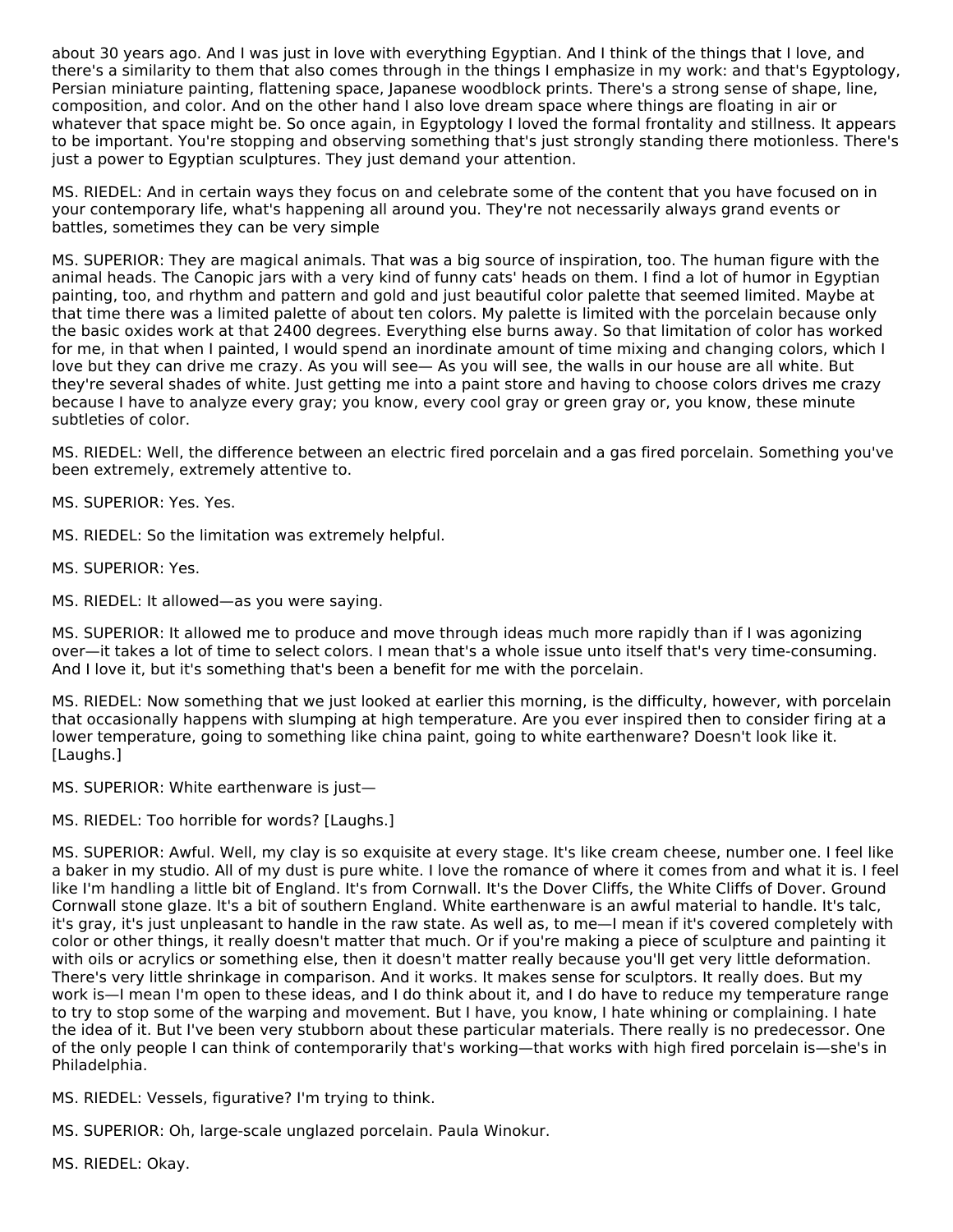MS. SUPERIOR: Paula Winokur is one of the only contemporary ceramic sculptor. I guess Ruth Duckworth—

MS. RIEDEL: Duckworth, also, come to mind.

MS. SUPERIOR: —also works with porcelain of course. And they're in parts and pieces that are assembled.

MS. RIEDEL: Right.

MS. SUPERIOR: And I talked to Karen Karnes, and I've talked to Paula Winokur about a 50 percent loss rate. And Karen, wide-eyed, shaking her head saying, "This is impossible. This has got to stop. This is too painful. This is—" If I might make ten sculptures or 15 sculptures a year, maybe I'll get half of them that aren't cracked and you know. As time goes on, and the skills develop and more and more neurotic behavior about drying and assembling at a particular moment in time when the clay matches and you're not upsetting the porcelain in any way and all these things that one does. But for me this subtle shade of glassy white, because I'm exposing the clay. The clay is part of the content. And this clay pulls me right back to the ancient Chinese porcelains from a thousand years ago. And I feel like I'm here today doing—using—the same material, firing it in the atmospheric kiln, doing the same kind of thing. And it's this link to this tradition.

#### MS. RIEDEL: Right.

MS. SUPERIOR: That means a lot to me. So I consider it not necessarily in the sense media-drive, but the media is part of my content because it's always referring back to a source. And it means a lot to me. It doesn't mean no one, very few people would know what I'm talking about. More people in the field that could recognize the differences. But certainly the typical collector wouldn't see the subtle difference. Or they might not know why they recognize my work or like my work. They can't verbalize it, that there's something about it. And I'm thinking sometimes that that is what it is about it. It is—in part with the content—it is the materials that are so unusual—

#### MS. RIEDEL: Right.

MS. SUPERIOR: —and beautiful and, you know, what they like about my work. But they don't know—

MS. RIEDEL: They might be drawn to the imagery. They might be drawn to the forms. They might be drawn to the stories behind it. But you're thinking that there's something that's very subtle and nuanced that they may not even be aware of, which is that color and that sheen.

MS. SUPERIOR: And it's white glass really. That's why there's so much movement. I don't know if I mentioned that yesterday. I probably—I do all the time. That's why there's so much melting because we're pushing these materials to their edge.

MS. RIEDEL: Right, right. Now is it because it's such a high silica content in the clay? Is that it?

MS. SUPERIOR: Yes, yes. It's the same temperature as glass.

MS. RIEDEL: Right, right. So the glaze melts.

MS. SUPERIOR: Well, the glaze and the clay fuse in a glassy way.

MS. RIEDEL: Yes.

MS. SUPERIOR: And there's so much vitrification, the particles fusing together, and they become so dense. As opposed to porous earthenware which is very airy and open and permeable. Great for flower pots, you know. The air comes in and out. This becomes a solid glass particle alignment thing. That's why there's so much cracking and warping and all these things that go on. And that shouldn't be the emphasis of the discussion about the work, but you can't get away from it. It is part of it. And I chose this material because I loved it in the way that someone might choose to work with gold as opposed to silver.

#### MS. RIEDEL: Right.

MS. SUPERIOR: So you work with your problems. And I've worked with my problems. And sometimes I've turned lemons into lemonade with several pieces on my shelf that I haven't tossed into the trash bin yet. And the form has spoken to me in a different way. One piece that I think is very significant for me—I'm trying to think of, maybe this is early nineties.

#### MS. RIEDEL: Okay.

MS. SUPERIOR: It's something called "Clay Heaven" on one side and "The Art Life". And what it is, is it's a vessel, an hourglass-shaped vessel. And in the bisque fire I noticed it had a fine hairline crack in it when came out. And I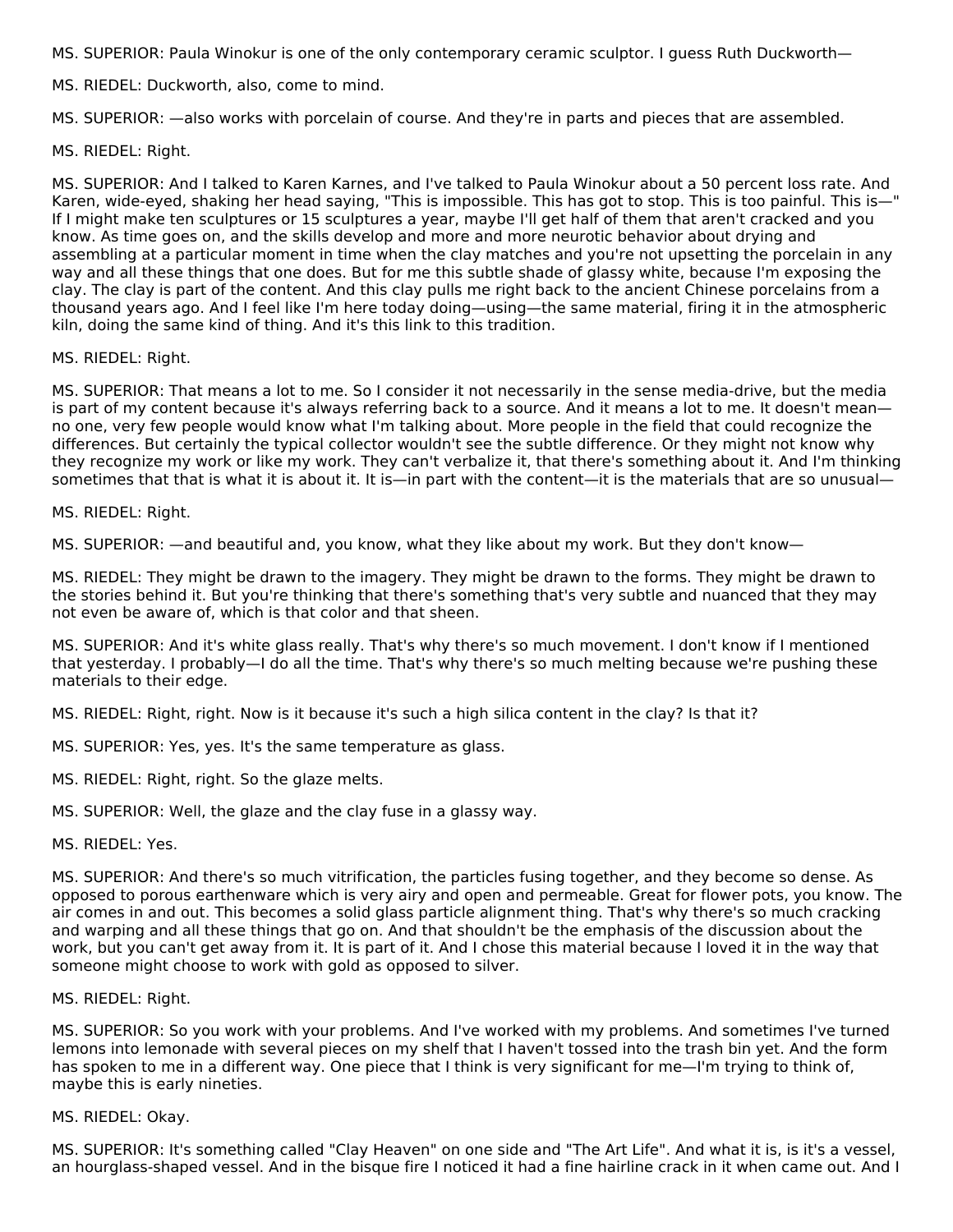knew that it would open up at least an eighth of an inch. So I liked the form and thought maybe I'd remake the form. So I didn't throw it out. But I was reading something about Japanese tea bowls and the tradition of filling a crack with gold and emphasizing the crack. And because it happened to have cracked in the kiln firing doesn't make it a defective, worthless piece of junk. [Laughs.] As we might think of it in America as a second. A dirty word, a second. They revered the kiln and the kiln gods and all of that special—the special effects of atmospheric kiln firing when you're hoping for exciting things to happen. You're not certain. You hope the weather, the other pots and glazes that are near each other, all of these uncontrollable factors have something to do with the final result.

## MS. RIEDEL: Right.

MS. SUPERIOR: So once someone has gone through that much for something, a minor crack is only one tiny aspect of all that's gone into that object. And they just go with the flow, let it be seen and celebrate the crack by filling it with gold. So I said, okay, I've got something here that's going to crack. I'm going to fill it with gold, emphasize the crack. And I'm going to make this object about loss; and the fact that just because something has a minor imperfection, it doesn't make it worthless. So this might be one of the first wooden bases that Roy made for me. And I had, naturally, working with porcelain for years, I had things that had broken. I have lots of shards around that I saved for one reason or another. I wasn't sure what I was going to do with them. But I had plenty of shards in boxes and bags. So I decided to cover a base, to do some controlled mosaics where I made some labels and titles on one side says "Art Endures." So I surrounded some miniature plates and regular shards. So it's some kind of a control to this mosaic base. And the painting that's on the body of the vessel is a mountain of drawings of my pottery forms that all have the zigzag cracked line. So it's a mountain of cracked pieces. And where are they going? They're going to this imaginary place with happy speaking, singing angels. They're going to clay heaven somewhere.

And it's about the life of the potter that you cannot be doing this if you become too attached to your work. You've got to let things go because there's a tremendous amount of loss in ceramics and huge learning curves, you know. And most clay people in one way or another are winging it to some degree. This is not industry. I mean industry have brilliant ceramic engineers figuring out how to make things for Ginori and Sèvres and Arabia, and all of these beautiful ceramic porcelain companies. So that they have a flawless object. It's very, very highly technical for it. So for our little individual artists, I mean especially with this kind of porcelain, there are problems and the way I'm handling it with dry slabs. So the pieces that do come out perfectly are very, very, very valuable to me emotionally because they're a scarcity. And you know no one really comprehends that, you know, the collector, and the dealer is not interested in that. That's my problem and my story. But it is part of this work. And when they come out perfectly, it makes it all worthwhile. And you just—you know you're on to the next kiln. You've got to, you know, opening the kiln can be—it's Christmas morning. It's fabulous, it's so exciting, but it could also be filled with a lot of disappointment and upset. Especially if you're counting on something for an exhibition or a deadline. But you have to just let it wash over your back and march on and think about the next kiln. Or change your materials.

MS. RIEDEL: You mentioned preparing for exhibitions. And we talked a little bit about commissions, we talked a little bit about participating in theme shows. Are there any theme shows—for example we were talking about yes, Linneaus.

MS. SUPERIOR Oh yes, saying that when you're invited to a show, it's like being given an assignment?

MS. RIEDEL: Right. But have any of those "assignments" led to new series of work?

MS. SUPERIOR: Oh, I'm sure. I'm sure. Of course. Even my graphics for Pinch Pottery led to objects that I would make in the future just by having to think about the forms and the things I was drawing. So everything always feeds the bigger picture.

MS. RIEDEL: Something that we mentioned earlier this morning that I want to be sure we're able to address is the importance of icons and archetypes in your work. Probably dates to your interest in Egyptian work. But then certainly with a lot of your favorite painters from Italy.

MS. SUPERIOR: Oh, the Russian icon? I love all of those icon paintings. I love them. That's another, early Renaissance painting. Once again, to me that links to Egyptology, the stillness, the sense of shape, the lack of movement, the frontality of most pieces, the beauty of the materials, the gold, the exquisite palette and the flatness of the surface. It's before Botticeli, you know, was able to come in and start sculpting the form and filling out the flesh. These figures are flatter at this time. I think Giotto was one of the most brilliant painters, revolutionarily ahead of his time. Those little hands from heaven coming in at the edges of his painting in 1350 or whatever year that was are outrageously—conceptually outrageous.

MS. RIEDEL: Which is the piece of yours that has the little hand imagery too?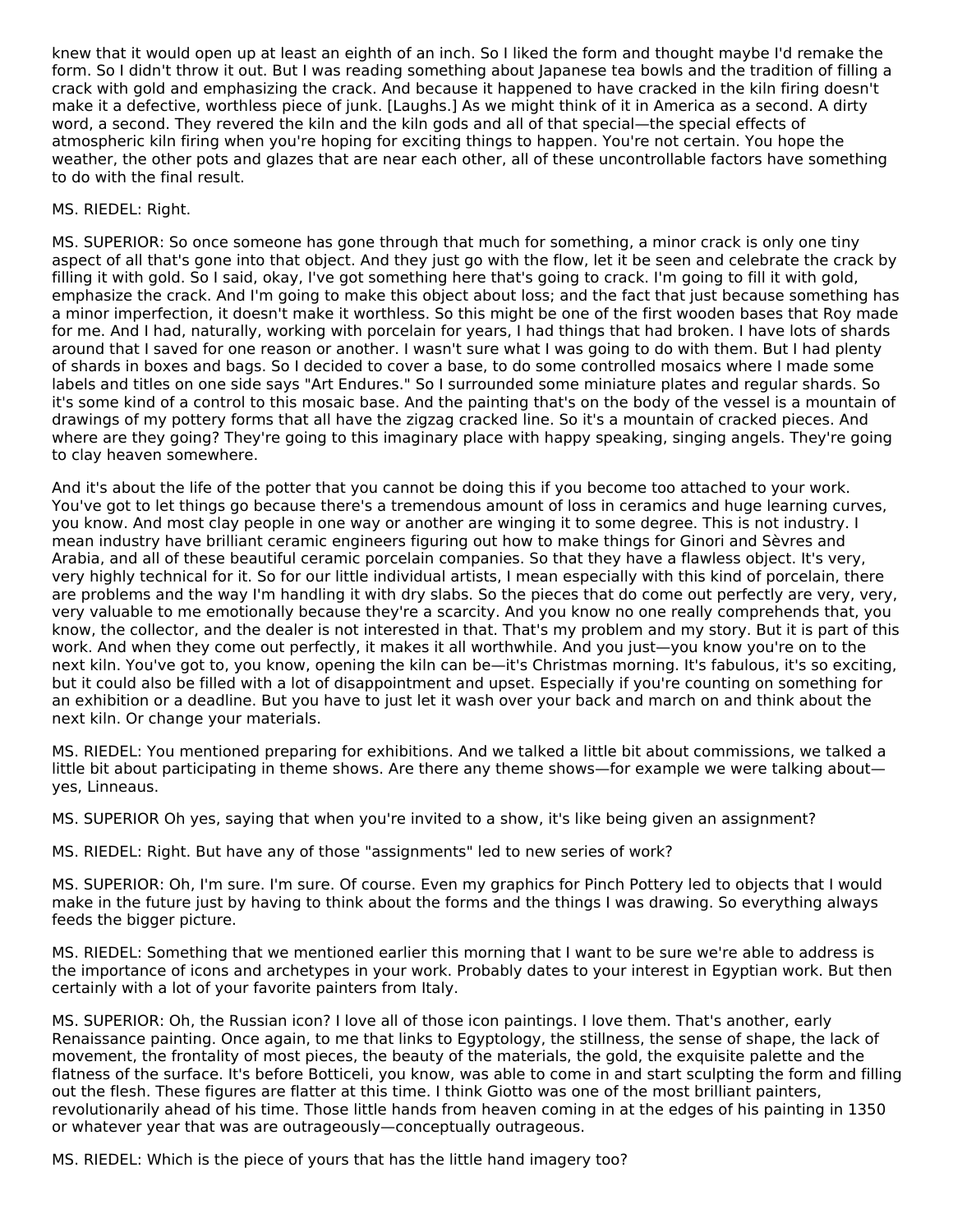MS. SUPERIOR: Oh, I do that from time to time, have little hands coming in from outside from above, doing something or other. We were looking at something yesterday which—But I love that idea of hands coming down. And in Egyptology Akhenaten, the sun god, there were will hands that came out of the sun, rays. And that's an often common image in Akhenaten's and Nefertiti's period. The sun god period. And gods and goddesses and mythology. I love all of that stuff. I loved folk tales, reading folk tales in school. Just imaginary materials. And Egyptology was very much like the goddesses and gods and magical animals, and it just sparked my imagination tremendously. So—

MS. RIEDEL: Please.

MS. SUPERIOR: Well, I was just saying most of my inspiration comes from the past. But I adore many contemporary artists as well. But it's more I'm fed and nourished—it's like the vitamins come from the Metropolitan Museum of Art. And the pastries might be the news things that are, you know.

MS. RIEDEL: Yes. So do you think of yourself as a part of an international tradition? Do you think of yourself as part of an American tradition? Or do you really not think about that one way or the other?

MS. SUPERIOR: Well, I'm always being told that I'm not categorizable or out of category. So I just see myself as doing my job every day and enjoying myself and having a good time. And, you know, I think I've got something going on if my aim is to make something beautiful and joyful that others most probably will like it. You know which puts me in an okay position to be a self-employed artist which I can't believe, but I have done this for 30 years.

MS. RIEDEL: Do you see yourself as part of a romantic tradition?

MS. SUPERIOR: Unquestionably. Absolutely. I can't help myself. [They laugh.]

- MS. RIEDEL: Has technology has any effect on your work?
- MS. SUPERIOR: Just driven me even crazier than I already have been with my research.
- MS. RIEDEL: Uh-huh.
- MS. SUPERIOR: [Laughs.] It's now ah! Oh, it's—

MS. RIEDEL: So now just instead of rooms full of books you've got the Internet.

MS. SUPERIOR: I can go to any museum in the world. I can visit the Museum of Archaeology in Naples and look at their collections. I can go to the Museum of Cycladic Art. It's mind-boggingly marvelous as an information tool. So I'm ecstatic about it. Roy really grasps the whole thing and, once again, helps me a lot with anything technical. I mean I can Google, I can search, I can send an email. But I don't do very much more than that.

MS. RIEDEL: One thing we really haven't talked about in any depth yet is your working process. Would you describe it and how it's changed over time?

MS. SUPERIOR: Is that anything that we might see at the studio?

- MS. RIEDEL: Except we won't have the—
- MS. SUPERIOR: Oh!

MS. RIEDEL: Well, if we can talk about it here and then maybe we'll have a chance at the studio.

- MS. SUPERIOR: Yes. I mean we could talk at the studio, too.
- MS. RIEDEL: I just am not sure of the timeframe. Well, also the noise factor.
- MS. SUPERIOR: Oh, okay. Well, what are you asking?

MS. RIEDEL: Just your working process. Maybe if things start with ideas, if they start with the actual process of building the piece? What your working process is in the studio, outside of the studio, how a piece comes about? And if each one is different? If it's changed over time? Any of those questions that resonate with you?

MS. SUPERIOR: Well, I made a piece—maybe we talked about it yesterday—called The Land of the Idea, which is about the artist's thinking process and where ideas come from.

MS. RIEDEL: Perfect. Let's talk about that.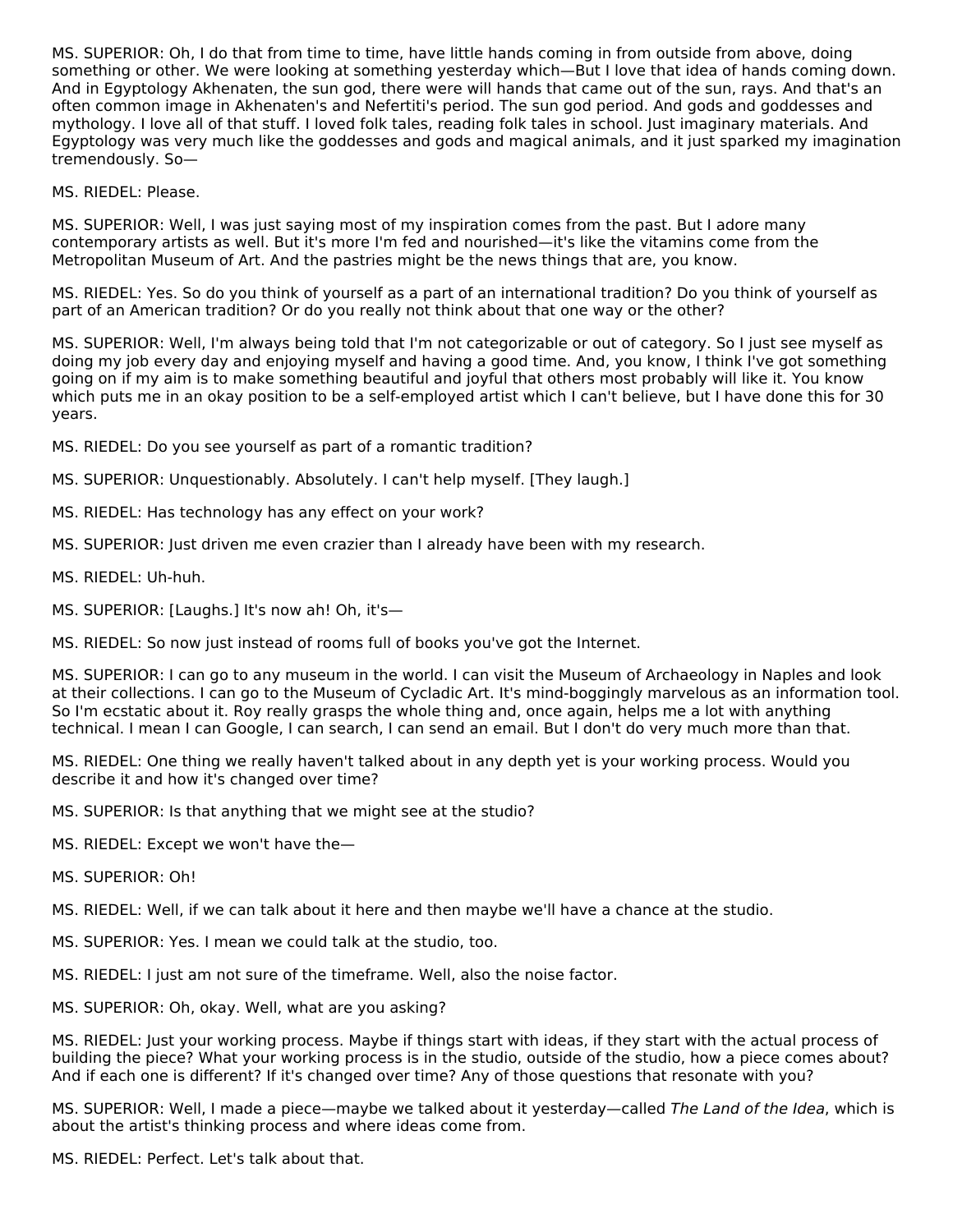MS. SUPERIOR: Looking for the image with the words, what is it, invention?

MS. RIEDEL: Alright. Interpretation? Innovation, I think, isn't it? Innovation, interpretation, invention.

MS. SUPERIOR: Yes, I did think about where ideas come from. And made this piece to once again to thank wherever the compliments go for allowing our mind to work as well as it does and come up with ideas. It is a gift.

MS. RIEDEL: Mm-hmm. Mm-hmm. [Affirmative.]

MS. SUPERIOR: And I've been very fortunate in that I've never been through a period of artist's blocks, never. I've always got too much to do. I've got a million sources of inspiration to tap on. So there's never a shortage of work to do.

MS. RIEDEL: That's interesting.

MS. SUPERIOR: That's never been my problem.

- MS. RIEDEL: Do you work on multiple pieces at once?
- MS. SUPERIOR: Yes.
- MS. RIEDEL: Okay.

MS. SUPERIOR: Yes.

MS. RIEDEL: Do you work on multiple scales at once?

MS. SUPERIOR: Yes, possibly. I mean that's kind of the nature of ceramics. There are certain practical things that dictate certain things, like the size of your kiln. These are not issues that, you know, would affect a painter. Maybe the size of the linen, limitation of the width, or something like that. But there are certain technical limitations. And, you know, my kiln holds about 20 objects, let's say. Let's say I fire the kiln three times a year. So that's, you know, sometimes I'm working on larger-scale pieces, and I need to get them through, and I might have to sort of fire an emptyish kiln or just with kiln furniture in it or with other friends' work in the kiln so that I could get my two sculptures through. So there's a lot of juggling. And sometimes I fire pieces if I need something for a deadline in a friend's kiln.

#### MS. RIEDEL: Mm-hmm. [Affirmative.]

MS. SUPERIOR: So there's a lot of that neighborliness borrowing a cup of sugar from the other potters or sharing kiln space, which is once again a wonderful part of the ceramic period. They understand. [Laughs.] Everyone understands.

MS. RIEDEL: I'm thinking, for example, of the travel pieces, some of the ones we've mentioned, aboutOh Britannia, the piece about France. Those are very specific forms suited to very specific images. Do you sketch those out before you begin?

MS. SUPERIOR: Yes.

MS. RIEDEL: You have a very exact sense of what's going where.

MS. SUPERIOR: Yes. After having gone to England, I just thought about all the things that I loved about it most. And you know getting the food in there, the little miniature English breakfast; they do that really, really well. Although, you know, their food is really great. Now there are a lot of wonderful chefs in London. But a little miniature William Shakespeare portrait and some of his words, his beautiful poetry. A little relief vignette of the London Bridge and the Parliament Building and ships on the Thames. And of course a British charger of King Charles, a blue-and-white Delft, English Delft ware imitating porcelain on top of this real porcelain surface. So it's the imitation is made of the real thing.

#### MS. RIEDEL: Right.

MS. SUPERIOR: Yes, just these funny insider porcelain and ceramic historical jokes [laughs] amuse me.

MS. RIEDEL: When did the stacked forms begin, and what was the inspiration for that?

MS. SUPERIOR: Well, achieving scale in porcelain is a difficult thing to do. I kept pushing bigger, larger pieces, and wasn't succeeding very well. So I had to think of other building methods. And I like stacked objects. I have stacked tins. I like wedding-cake-shaped pieces. And I'd been making two-sided pieces. So these stacked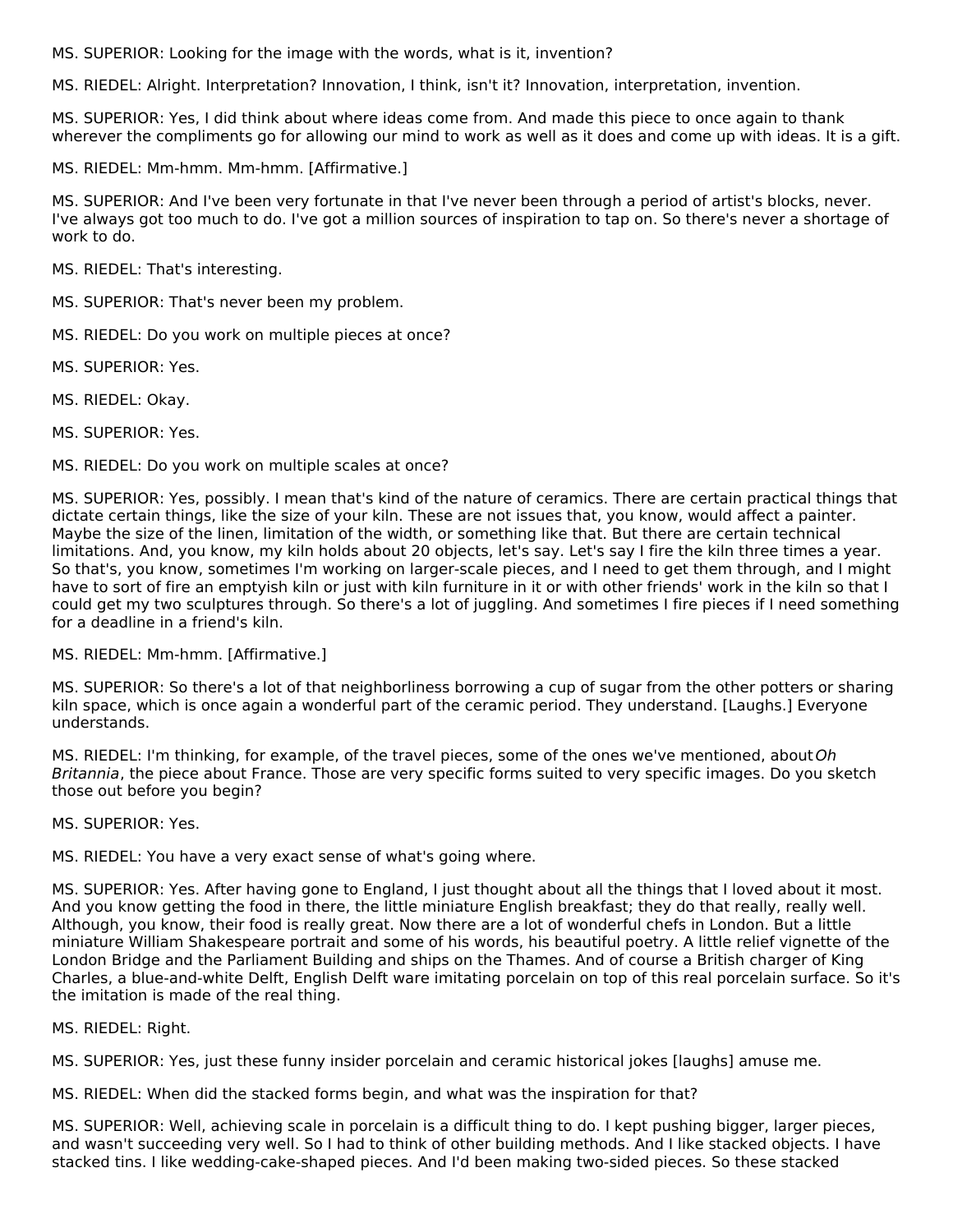marquis shapes seemed like an inevitable—a good solution to stacking objects and achieving scale. And then I have a great time with spouts, putting them wherever I think they might work. And I'm attuned to symmetry. So I make these completely impractical, nonfunctional porcelain extravagances. But, you know, I just happen to be working in porcelain, in this medium. So the teapot is just an iconic form to be working with. But it's like a canvas for me. It really doesn't— It just has all of—it's loaded with historic references. And it's just the canvas that I'm telling the story on. So I can make it as wild and crazy—put 15 spouts on something and, you know, handles or lids. Just play with all the elements involved with the anatomy of the teapot. As I've played with the anatomy of the vessel and the cup and the plate. It's just been a vocabulary.

MS. RIEDEL: You mentioned a few moments ago some of the community—

MS. SUPERIOR: I just have to get something to drink here.

MS. RIEDEL: Mara, have you done any teaching at Penland, Haystack, Arrowmont, anything like that?

MS. SUPERIOR: No, I haven't done the workshop circuit at all. I felt one saint in the household was enough. My husband taught for many, many, many years, and I was a faculty wife often entertaining students. But I never had a desire to teach. I prefer just being in the studio making things or designing things rather than talking to others about their work. I think we mentioned it yesterday—

MS. RIEDEL: We did.

MS. SUPERIOR: —that I'm just too selfish to teach.

MS. RIEDEL: Mm-hmm. Mm-hmm. [Affirmative.]

MS. SUPERIOR: I'd rather make something.

MS. RIEDEL: And something else that's come up in our conversation is that in many ways—you have a graduate degree, but you didn't go to Davis, or RIT, or Alfred, or Cranbrook. So in many ways there's—

MS. SUPERIOR: I'm out of the circle. I'm out of the scene, the national clay scene. So I'm off the radar charts for most academic ceramists. And that's all right, I guess. You know I suppose it's fine. But when you're among the academic surrounding, the hierarchy becomes an important issue. I mean I'm not really affected very much by it because I'm not involved frequently in that community. But I'm definitely an outsider.

MS. RIEDEL: And yet your painting skills, your background, your undergraduate degree in painting, and then going into clay, really set you on a different trajectory.

MS. SUPERIOR: Exactly. Than the typical route that the ceramic sculptor has taken. They might have been in the sculpture department. I was in the painting department. The High School of Art and Design set me off on a really powerful path, feeling that my course was set at such a young age. Being in Manhattan, knowing what those schools meant in Manhattan—meant you were very special because you had to apply to get in. It was a big acceptance thing. You were accepted out of thousands of kids that were applying for these things, New York being what it is. All the boroughs, everyone was applying for these schools from all the art departments in the five boroughs. It's a huge thing in New York high schools to be able to be accepted to the science high schools, whatever the special high schools are, is a fabulous gift to New York City high school students. So I had great—it was a marvelous ego-boosting start. [Kitchen noises.]

MR. SUPERIOR: Sorry.

MS. RIEDEL: Roy is so graciously making us lunch. It's okay. It's almost done.

MS. SUPERIOR: He's so unconscious.

[END DISC 4]

MS. RIEDEL: Mara, let's talk about your retrospective recently at the New Britain Museum of American Art.

MS. SUPERIOR: Right.

MS. RIEDEL: And that was 2006?

MS. SUPERIOR: Yes.

MS. RIEDEL: And an extraordinary collector who's been almost a patron to you, Melinda Sullivan, when did she first become aware of your work? When did she start collecting? How did the retrospective come about?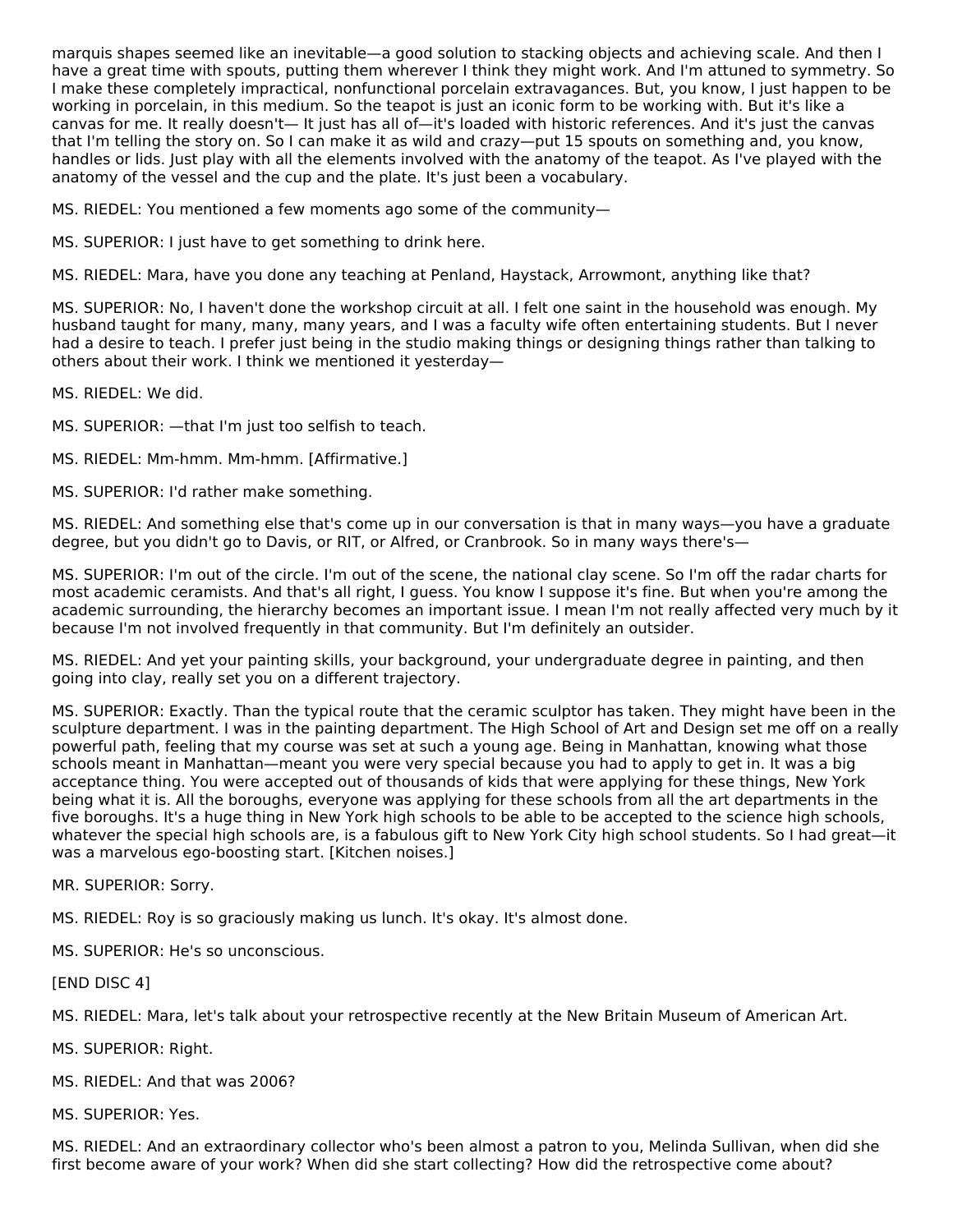MS. SUPERIOR: Well, the story that she has told me is she had a house on Nantucket, and they were window shopping one evening after dinner. And were looking in the windows of Dane Gallery on Nantucket, which is a great location on a corner with solid windows wrapped around the entire gallery. And there she saw one of my mermaid relief platters; mermaid's have a tea party probably. And she came in the next morning, and she bought the piece. And then ever after she was asking the Danes to see anything of mine that came in. And she started collecting.

MS. RIEDEL: What was that roughly, do you remember? Early nineties, before that? Eighties perhaps.

MS. SUPERIOR: Nineties. Nineties. I don't have the date at my fingertips, but I can find it at some point. But Melinda is a jewel, an extraordinarily generous person. She's passionate about whatever she does, her home, her parties. Her home is impeccably magnificent, filled with all kinds of treasures from around the world. The most beautiful carpets. And, oh, porcelain collections and collections.

## MS. RIEDEL: Porcelain—is that her focal point?

MS. SUPERIOR: That is, yes. Yes. What I was so, so excited about Melinda, is that she was a major collector of antique porcelain. And she branched out into my contemporary porcelain. And she did admire the quality and character of the clay. And with her knowledge, that meant a tremendous amount to me.

# MS. RIEDEL: Yes.

MS. SUPERIOR: Because those are all sources of inspiration. And for this knowledgeable porcelain expert and collector to want to move out, make a reach like that—I've known many antique collections, and they just don't go beyond the antique ground except maybe tiny, tiptoe little bit. This is a major collection. She's collected my things in the way that she's collected groups of Staffordshire or Limoges or whatever it is she's collecting. She had a huge collection of DuPaquier porcelain. She's just written the main authoritative three-volume book covering the first Viennese porcelain factory, DuPaquier, who's been very under documented. And she took care of that, and it was a five-year project. And she did a magnificent job, and she had an exhibition and a symposium last spring at the Metropolitan Museum of Art that was fabulous. And she had a wonderful party at a great restaurant in Manhattan for everyone at the symposium. She's so generous and enormously, wonderfullyhearted person. And she's on the board, I would imagine, of the New Britain Museum of American Art. And I think she asked Douglas Highland to come and take a look at my work. And he visited the house and took a look at my work. And at this point the idea was that Melinda had collected so much of my work that she had, I don't know what, maybe 40 pieces. And then I, as you see here, have a lot of my own work and could supplement the show. So the show was a combination of her collection and important pieces from my collection. So she made that happen. And she produced a catalogue for me. So I'm speechless—

#### MS. RIEDEL: Yes.

MS. SUPERIOR: —at the support that she has given me. It's just—she's been like this angel guardian.

MS. RIEDEL: Almost like an Old World patron in Italy.

MS. SUPERIOR: Yes. It's just things that you read about in books. So I've been blessed. I've been very lucky over the years to have, from time to time, found women especially, women appear to be mainly purchasing my work and collecting my work. I think it maybe fundamentally has a feminine character to it or attracts women anyway. And I've had a few over the years that would get into heavy collecting, you know, where they would just—every year they'd buy a piece or two pieces or sometime like that. And amass 50 pieces. Years back, one of my first collectors, Pat Wilkes, who discovered us the first year that we opened Pinch Pottery. She's the only person that has a 12-plate dinnerware set of mine with hand-painted animal plates. And she has a tremendous collection of my early work, the first ten years of my production. She loved to use things. She particularly liked to be able to use and have functional work. Then as time went on, she began to move into these nonfunctional crazy teapot pieces and acquired a major piece, maybe a tea temple of some kind. She has commissioned some pieces to go in special architectural niches for her home in Martha's Vineyard. There have been a few other collectors like that that seem to appear every decade or so, in addition to all the people that have collected my work over the years. So I've been very, very fortunate to have made something that other people enjoy living with.

MS. RIEDEL: Yes. Given the number of decades that your career has spanned now, have you seen changes in craft over that time that you would point to or that you can single out? Any changes in trend, any changes in focus? Anything that's been noteworthy to you? I mean given your perspective in the longer spectrum of ceramic history, I realize this is a relatively short period of time which I'm talking about. But from the time you started those first fairs to what you see now at Ferrin Gallery. We were talking earlier that there's almost a full circle with the functional work. Started out with functional, functional disappeared for a while, now functional is coming back.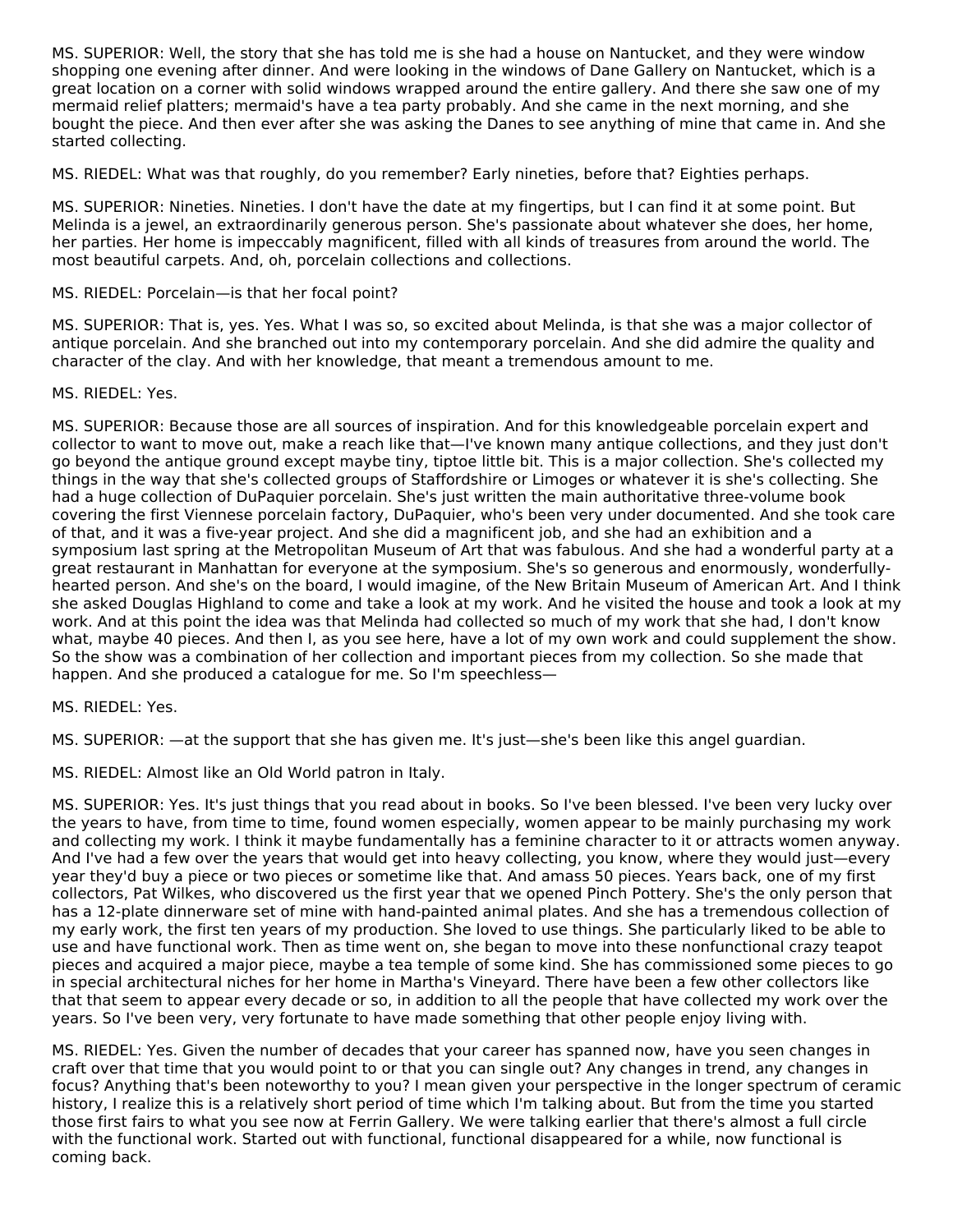MS. SUPERIOR: Yes, well, the economy has changed the business so much. And there were years— I have friends that continue to do craft shows and talk about the graying of the—there's a bear out my window! Whoa! I'm in shock.

MS. RIEDEL: Well, okay, there was just a bear.

MS. SUPERIOR: [Laughs.] An bold bear.

MS. RIEDEL: A bear outside the back door. That's a first. Okay, let's see. We were talking about Melinda and patrons that you've had over time. We mentioned Pat Wilkes. Anyone else?

MS. SUPERIOR: A woman named Holly Hobbie.

MS. RIEDEL: Alright.

MS. SUPERIOR: Who was an interior designer. And she—actually I'm sorry, we did finish that. We had moved on to craft and any changes in the field over time.

MS. RIEDEL: Right. Well, I've been out of craft shows from many years. But friends that—or when I visit a show, there've been things said: the graying of the craft field and that the craftspeople are old. And if they have kids that are 16 to 20 years old, they'll say things like, Oh, Mom, that's just a place for old people. That the demographics weren't coming. But suddenly, especially with online shopping, I am seeing this new crop with this do-it-yourself kind of fashionability. We're finally seeing the next generation coming in. The 30-years-olds are here now making things. The new potters, the new—people are knitting things. The new group of craft artists are arriving, and that's great to see. Slightly different because they're all over and they're starting their businesses online and having astounding effect and getting off the ground so quickly. Everyone of their generation is looking. And we're overhearing young exhibitors say to one another: On, I saw your work online. It's a whole different world. As I said, I was so fortunate to start my career in the way that I did. The Internet is going to once again change every artist's career.

#### MS. RIEDEL: Right.

MS. SUPERIOR: So it's a tectonic shift is taking place now. And I'm, you know, researching it in little bits, finding these things, looking at people's Etsy page. And great for them. It's such a great way for artists to be in control. And everyone in the generation is interested in the same approach to shopping. So that's huge. And of course over the past decade, I'd say, I cannot believe how the entire global artists are here in the United States looking to sell things. That's something I don't remember. I just remember, you know, American artists in all media. But now Eastern European, Asian, internationally, the artists are here.

MS. RIEDEL: Definitely the caliber of the SOFA shows has changed. It's a very different group. It's much more international than that exhibition was even when it began ten or 15 years ago as Chicago International New Art Forms.

MS. SUPERIOR: Right, right. So the computer has flattened and leveled everything, as [Thomas] Friedman has written in his books. And it's happened to our field.

MS. RIEDEL: Mara, when you look back, how has your work been received over time? Has interest been constant? Has it ebbed and flowed? Did it peak and then come down, peak again?

MS. SUPERIOR: Well, I had sort of two distinct careers in a way. The craft show period and the period where I owned a shop and had a lot of contact with the public.

MS. RIEDEL: Right. So you're referring to Pinch Pottery.

MS. SUPERIOR: Pinch Pottery and craft shows. I was out there. I was meeting people all the time. I got feedback constantly, usually positive. My work didn't, you know, evoke much negative commentary. And then I've sort of been in isolation in the past 15 years in my studio with barely, no contact with the public. And it's difficult. It's, you know, that's a wonderful thing to get, that feedback. That could keep you going in itself. Or just the support of positive feedback.

MS. RIEDEL: Do you attend the SOFA fairs at all?

MS. SUPERIOR: I do. I got to SOFA New York. Occasionally I go to Chicago. But I mainly just go to New York. So that's one show a year that I attend. And it's a three-day exposure.

MS. RIEDEL: Right.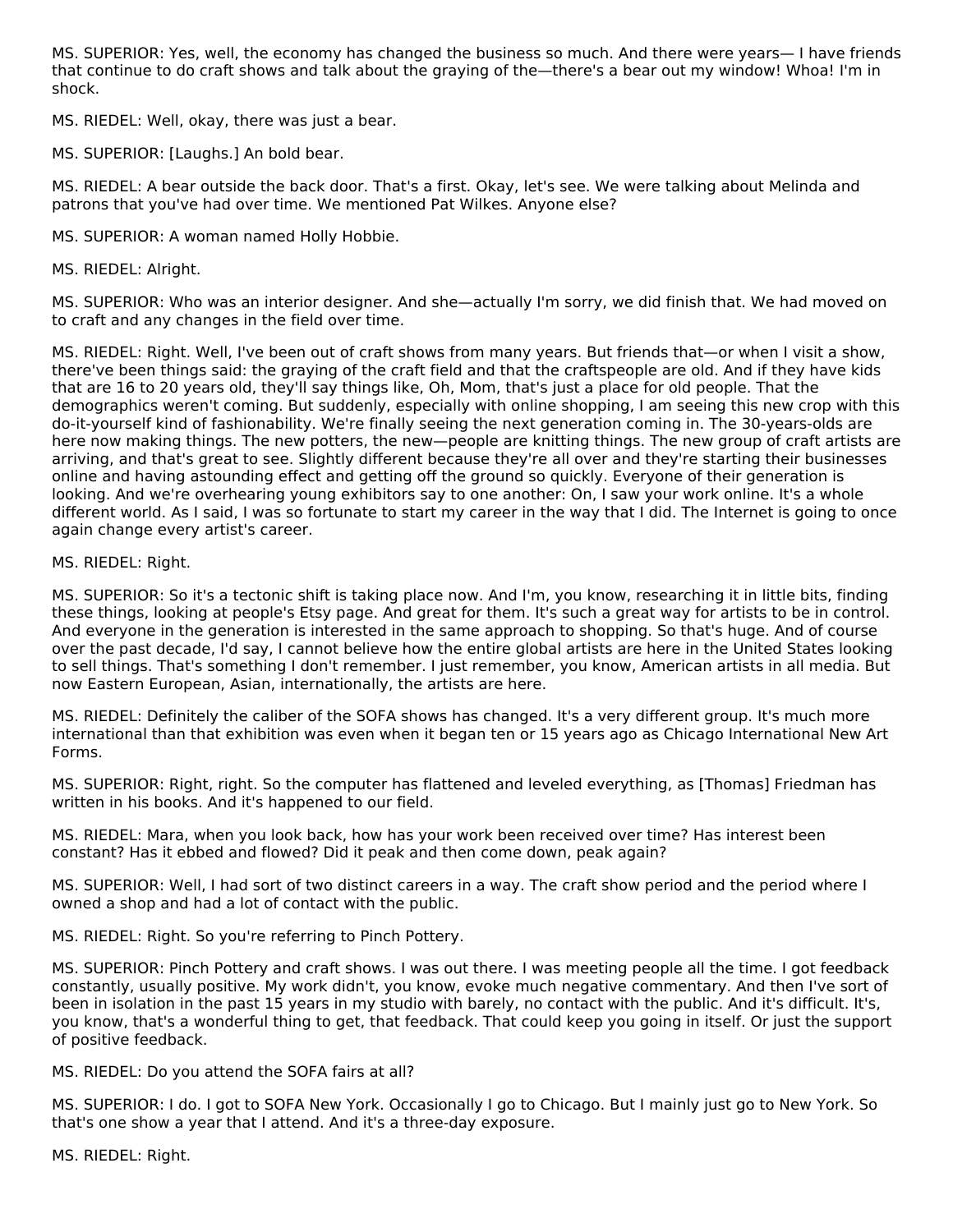MS. SUPERIOR: So, so much appears to be hinging on three days' exposure. Although things are online.

MS. RIEDEL: Right.

MS. SUPERIOR: It's a funny change. I'm forgetting the other parts of the question.

MS. RIEDEL: How your work has been received over time?

MS. SUPERIOR: Well, I've always had positive reaction to my work. As I think I said—I'm not sure if I said it on line, on tape—that women are usually my collectors, which puts a certain price limit on things, too. Men spend differently than woman do.

MS. RIEDEL: Do you think so?

MS. SUPERIOR: Absolutely. Unquestionably. They'll buy something at a higher range. They're much more decisive. They make a decision, and they just do it. Women, it's much more agonizing for women to spend large amounts of money.

MS. RIEDEL: Hmm. That's your experience?

MS. SUPERIOR: That's my experience.

MS. RIEDEL: Yes, yes.

MS. SUPERIOR: My observation.

MS. RIEDEL: Mm-hmm. [Affirmative.]

MS. SUPERIOR: You know I've been at shows where I've seen a glass artist next door to me or across the way selling \$5,000 items without a blink of an eyelash to men. You know an iron sculptor or something. Where their work, they're attracting men. I'm attracting women. It's hard for women to go over \$2500 in a craft show.

MS. RIEDEL: Hmm. Okay.

MS. SUPERIOR: So that's a very practical analysis.

MS. RIEDEL: Given the fact that your work is—given the quality or the content, the fact that we've talked about it tends to be of a romantic tradition, have you seen a difference in response to that over the past 30 or 40 years?

MS. SUPERIOR: Well, things are certainly rough and ready, and edgy is current. I never wanted my work to be fashionable per se because I want it to be perennial. And I've heard remarks made like a country is out of fashion or something along those lines. And if they categorized my work in relation to country, because I was at the craft shows out there at that time, and if I was producing things from the "House and Garden" series—I just don't buy that. I think something classically—of classic quality—endures these fashionable ups and downs. And that is one part of my work, one small part. And also over the past 15 years I think about my resume, and I've been more involved with museum exhibitions and being added to museum collections, which is a different business than dealing with the public and getting lots of feedback; it's a quieter business. I think the other was more fun, to tell you the truth. [Laughs.] You know it was fun getting out there and interacting with the public that much. I enjoyed it. I enjoyed the camaraderie. I made all sorts of friends, mostly with jewelers. We trade in beautiful, beautiful things. Roberta Williamson, Lily Fitzgerald, gorgeous, gorgeous jewelers. And did we have fun going to restaurants in Philadelphia and Washington. Just a marvelous community. Those shows were so social and fun with friends. Big dinners, ten, 15 people going to Chinatown in Philadelphia. They were wonderful times. They were social times. And even if we didn't make any money, we would all come back—I'd come back to the studio. I'd have one or it wouldn't be a great show or it would be a down show or something like that. But you'd always say, "We had a fabulous time." We always had a fabulous time because we reconnected with these friends every six months.

MS. RIEDEL: Yes.

MS. SUPERIOR: So.

MS. RIEDEL: Well, I think I've just got a final question left. Two maybe. When you look at the spectrum of your career, what do you think of as the strengths or the limitations of painting on clay? Ceramics in general and particular painting on clay. What about that?

MS. SUPERIOR: You say what are the benefits and the—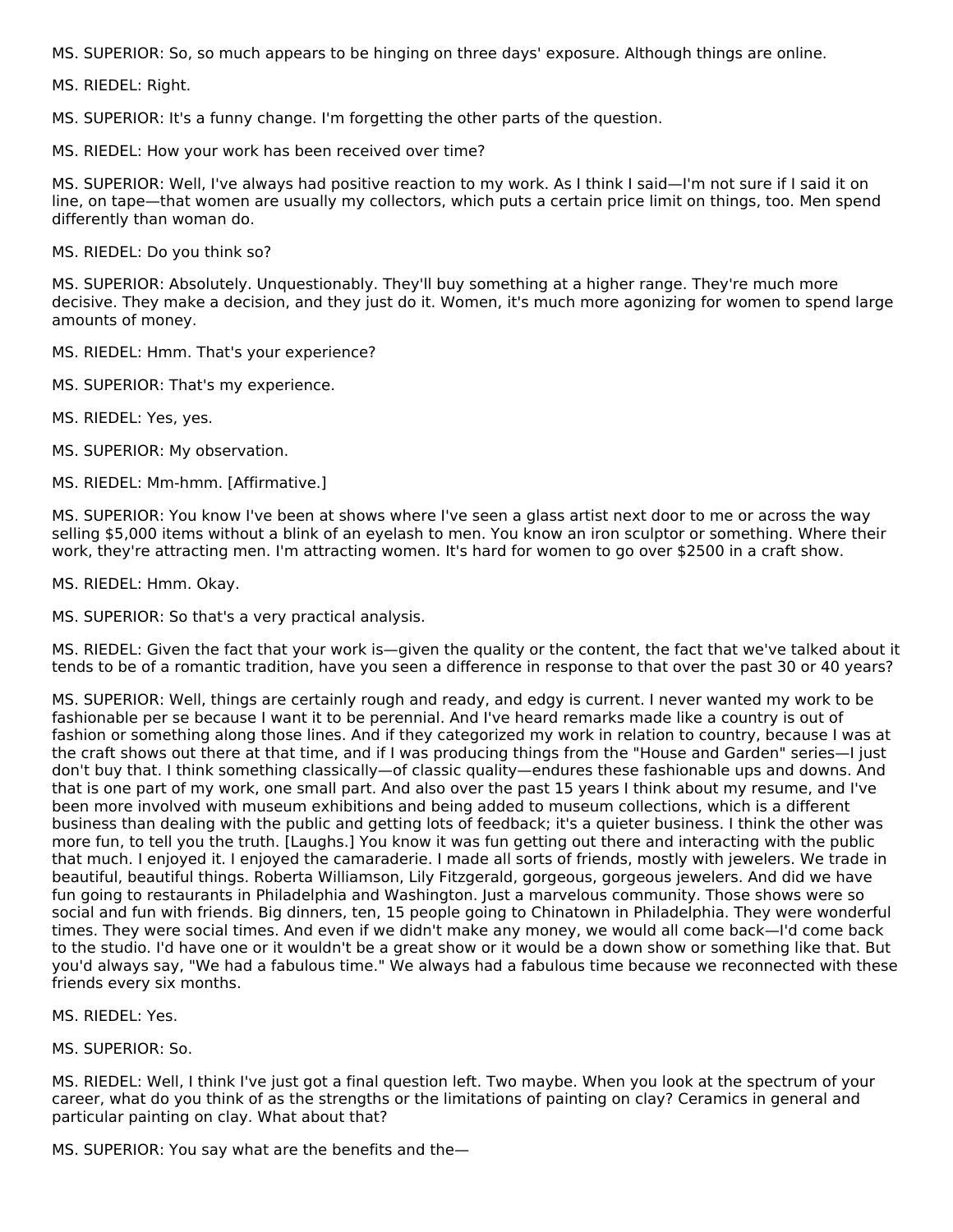MS. RIEDEL: What are the strengths and the weaknesses?

MS. SUPERIOR: Okay, so those are two questions.

MS. RIEDEL: And what about it always brings you back? What about it has held your interest all this time?

MS. SUPERIOR: Oh, well, there's an endless, there's just an endless road to pursue. With form or I mean I haven't even dealt, spent much time, visiting majolica or earthenware or the other clay technologies that interest me.

MS. RIEDEL: Earthenware interests you?

MS. SUPERIOR: Earthenware interests me in majolica. There's a big tradition of painted low-fire ceramics. I did some of that in school and in some of my early years, too. And I did that at Watershed at a workshop—I mean a residency—a few years ago, 2005.

MS. RIEDEL: In Maine.

MS. SUPERIOR: Worked in red earthenware.

MS. RIEDEL: Oh, interesting. I didn't know that.

MS. SUPERIOR: Yes. That was part of my early start. This is a—

MS. RIEDEL: What inspired that?

MS. SUPERIOR: Quimper. All the European faience which was copying porcelain.

MS. RIEDEL: Okay.

MS. SUPERIOR: These are the two methods and techniques that I'm attracted to, the painted traditions.

MS. RIEDEL: Right.

MS. SUPERIOR: Of tin-glazed earthenware and high-fired porcelain.

MS. RIEDEL: Okay.

MS. SUPERIOR: That's what I'm interested in. So I've just scratched the surface. Even spending 30 years in this, you just scratch the surface. It's so complicated, endlessly—you know ceramics can achieve any surface, any form.

# MS. RIEDEL: Yes.

MS. SUPERIOR: It's vast. As its mask changes, what can be done with it, it's just the greatest medium. The limitations for me have been color. Ceramics gives so much back. To my mind the most difficult medium is painting because you have to create all the magic yourself. You're not getting anything back. You have to be a brilliant painter to my standards, what I'd be looking for, to create magic with paint. The porcelain is giving back to me. It's a 3-D object. It's beautiful in itself. I'm enhancing this beautiful material. I'm starting with something. Like if Roy's working with wood, that's one of the things that probably attracts him to it. It's an exquisite material. When you're a gold jeweler, when you're working with wood, you're starting out with an exquisite slab. You've got something to begin with that's already saying "I'm beautiful. Do something with me." When you're looking at a board or a canvas, you're looking at a white blank, and you're bringing it all. That's rough. I mean that's a very difficult medium.

MS. RIEDEL: Mm-hmm. [Affirmative.]

MS. SUPERIOR: So that's one of my things I've thought about painting versus ceramics.

MS. RIEDEL: Any weaknesses in particular? Any difficulties? We've certainly covered technical issues.

MS. SUPERIOR: The weaknesses in—

MS. RIEDEL: Of the medium. Painting on clay, ceramics in general. Clearly it's breakable. It warps. But anything else? I mean in some ways the limitations you've described as strengths.

MS. SUPERIOR: The limited palette. I mentioned to you a while ago that I worked in soft sculpture.

MS. RIEDEL: Mm-hmm. [Affirmative.]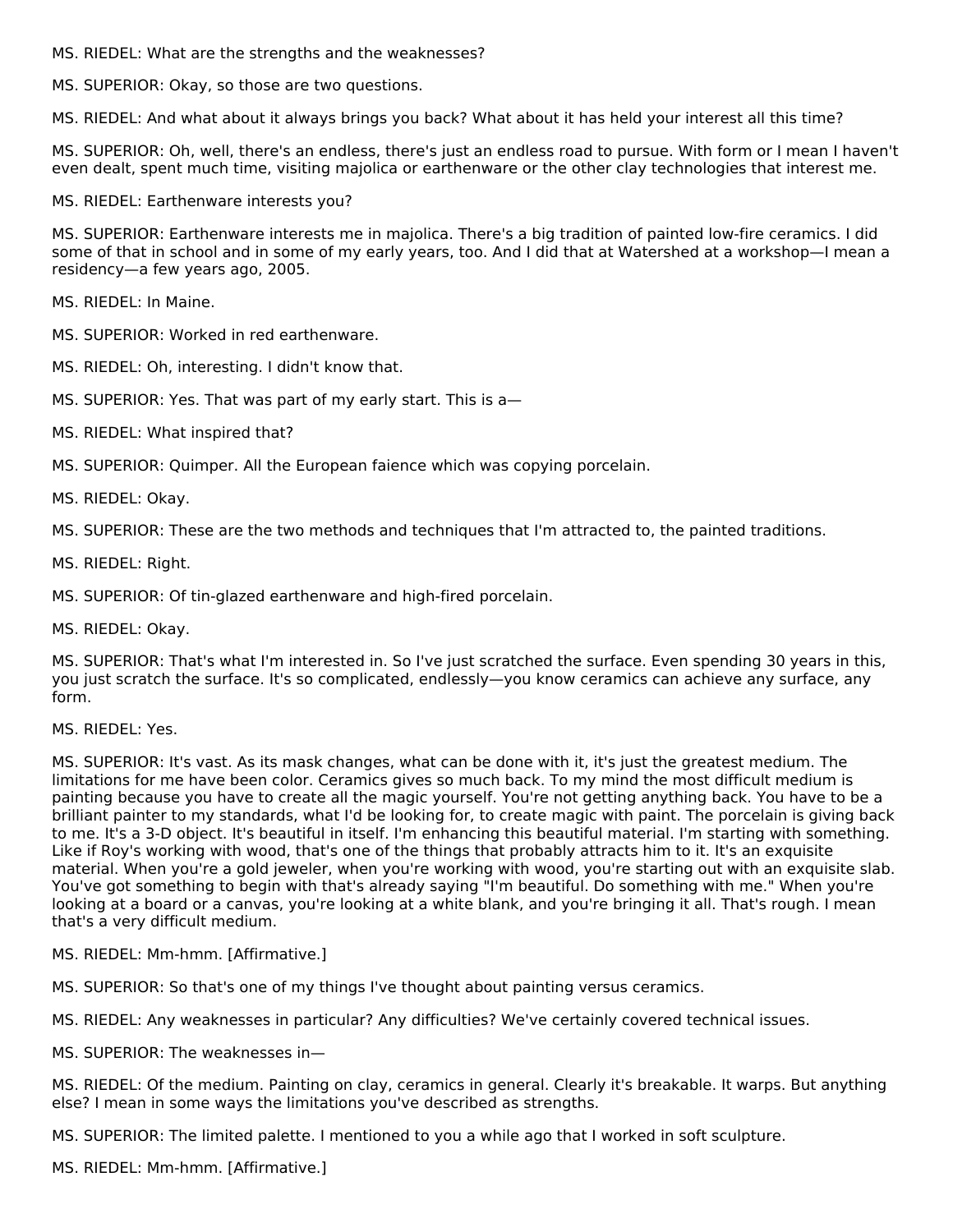MS. SUPERIOR: You see the object that I made in 1979. I did quite a bit of fabric work. And what drove me crazy about that material was that it faded. It didn't hold up. Textiles don't hold up for me. So I needed something permanent. And the fact that you go to a museum and you see a Ming vase from a thousand years ago, whatever, and it's still there, is very attractive to me. And it doesn't change. I have a funny story in relation to that. I once sold a relief piece, an interior scene with table and cupboard and miniature plates to a woman at the Philadelphia Craft Show. And maybe five years later, seven years later, I get a call from her, telling me—I'll often get calls from people that have broken things and want to know if I repair them or who to send them to or whatever. But she called and said she didn't know what was happening, but the color was fading on her piece. So I thought to myself, this is not possible. It is not possible for this to change in any way, shape, or form. What on earth could this be? So I was starting to ask her questions. And said to her—I think she hung it in her kitchen —I said, "Have you ever washed it?" She was afraid to wash it, and it was just covered with a layer of grease and dust. She was afraid to wash it because of the relief surface. I said, "Just put it in some dishwashing liquid and use a Q-tip. Thank God! I was terrified. I thought, my God, here's another technical problem that I haven't even imagined could happen.

No, the permanence of the porcelain I love. It can break, it can drop. But I can use the shards and turn them into something else. But the permanence and the unchangingness of the medium. Even paintings will fade. Mediums will crack. Technical things—strange technical things—can happen with these alchemical surfaces. But porcelain doesn't change, and I like that. Yes, and I don't usually like to spend my time on ephemeral things because I like a tangible object at the end of my work. Although I do garden. Yes, but performance art could never suit me. [Laughs.]

MS. RIEDEL: Where do you see your work fitting into contemporary art?

- MS. SUPERIOR: Oh, dear. Mmm. That's an important question.
- MS. RIEDEL: Maybe the continuum is longer than your perspective.
- MS. SUPERIOR: Could you repeat that?

MS. RIEDEL: Well, I'm wondering where you see your work fitting into contemporary art.

MS. SUPERIOR: I'm a little concerned that it doesn't. And it's something on my mind, and it's something that I think about with my dealer. I mean I'd like to fit in. I'd like to belong. And I am curious about what's happening and how my work fits into it. It's very funny: I actually mentioned something along these lines to a painter that does quite well that's my age or a little older than me. And I told him I'd love to have a conversation about contemporary art with him and how we fit in it. He said to me, "You're too old to worry about how you fit into contemporary art." Like his work was staying the same. He wasn't— I mean he's one that sells everything he makes. He doesn't have to—he's not concerned. [Bell rings.] Roy, there was a bear here!

Since there's so much explicit sexual content and shocking, shock art, which doesn't come naturally for me to think about doing. That could be a generational difference. But I can't chase and run after things that are happening. I have to have things that make sense to myself to work on. I'm curious about it. Now a generational thing is happening where the new graduates, the recent graduates, are referring to things that I'm not quite familiar with. And it's curious to me as to what they're being taught in art schools. I've been removed from art schools for a long time. What they're being taught and what's in the air for them. There's always, you know, artists will work on things, and there's just an idea in the air. And somehow or other an artist will be in California or New York, and there's something going on. There's people doing similar things. And that always happens. But I see things that are going on that I just wasn't sure what the references were and what they're being taught.

And I'm suddenly finding, figuring it out, and it's a big reframing of craft and design. And they're teaching a lot more of design history in art schools now. And I've finally figured out where all these big, hideous patterns are coming from, that were hideous when they were popular in the sixties, and they're still hideous today. But I see them all over young women's sculptures. And it's this looking at textile design and repeat pattern. And wallpaper. I've just discovered in the bookstores tons of new books on the history of wallpaper design. And this reemphasize on design. And I think that's what's in the wind among the 30-year-olds in recent graduates. And I'm not interested in it. I was curious about it, but I'm not interested in those sources. So I can't be part of that. You know, why am I seeing these patterns everywhere? Where is this coming from? What is this about? And I finally figured it out, and I'm not interested in it. It's way to meaningless and superficial for me.

MS. RIEDEL: One final question, which is when you think about your work over the past few decades, the series, the particular pieces that have been especially significant, what about your work in particular matters to you?

MS. SUPERIOR: It's very satisfying to look back at all of these tangible objects that exist and will exist way beyond I am here. You know they will exist way into the future. That gives me a lot of comfort. Also since I do not have children, I think sometimes it's not that unusual for an artist to think about their production as their